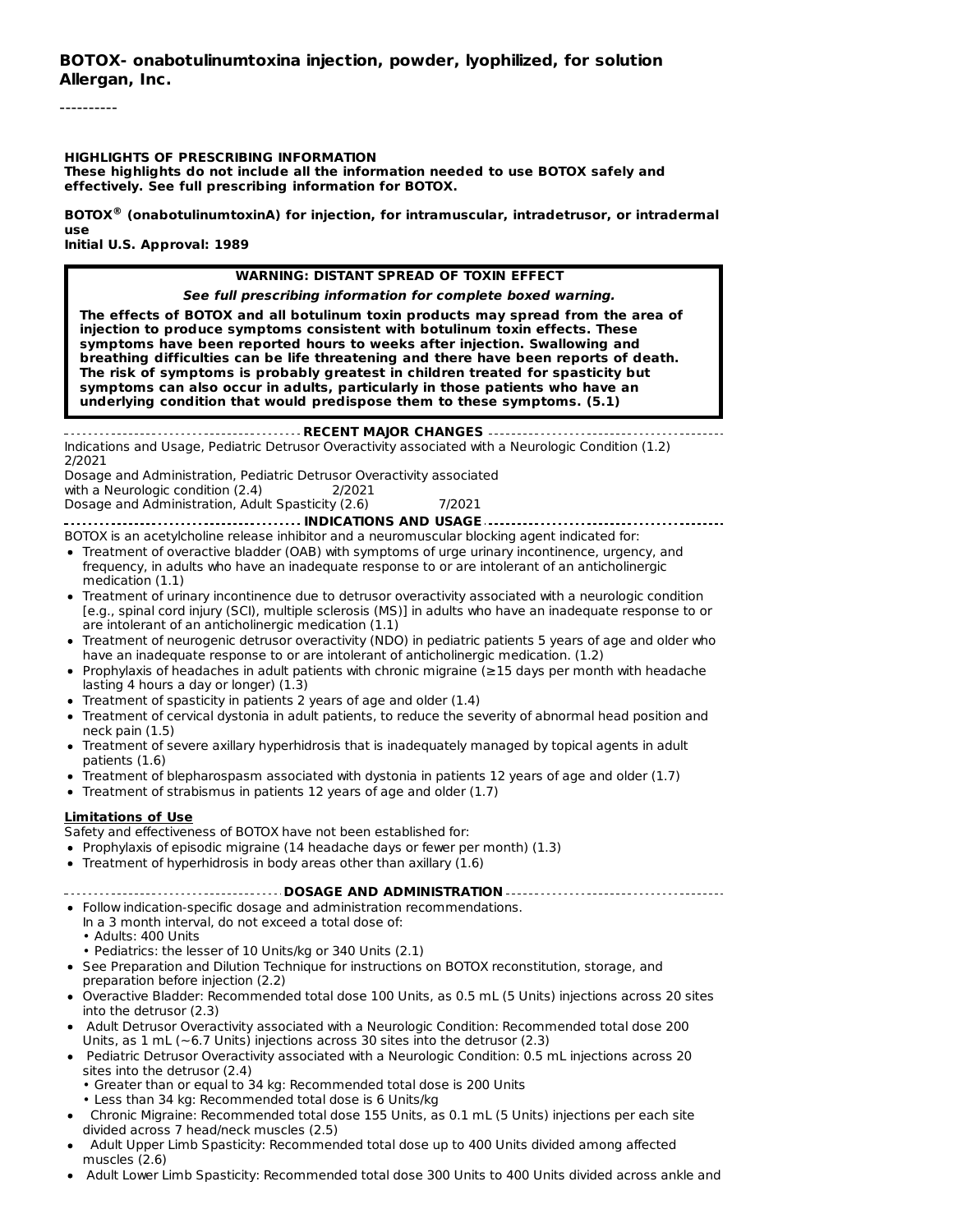toe muscles (2.6)

Pediatric Upper Limb Spasticity: Recommended total dose 3 Units/kg to 6 Units/kg (maximum 200 Units) divided among affected muscles (2.7)

 $A_{\rm{max}}$  Lower Limit Spasticity: Recommended total dose 300 Units divided across and

- Pediatric Lower Limb Spasticity: Recommended total dose 4 Units/kg to 8 Units/kg (maximum 300 Units) divided among affected muscles (2.7)
- Cervical Dystonia: Base dosing on the patient's head and neck position, localization of pain, muscle hypertrophy, patient response, and adverse event history; use lower initial dose in botulinum toxin naïve patients (2.8)
- Axillary Hyperhidrosis: 50 Units per axilla (2.9)
- Blepharospasm: 1.25 Units-2.5 Units into each of 3 sites per affected eye (2.10)
- Strabismus: The dose is based on prism diopter correction or previous response to treatment with BOTOX (2.11)

**DOSAGE FORMS AND STRENGTHS** For Injection: 100 Units or 200 Units vacuum-dried powder in a single-dose vial (3)

#### **CONTRAINDICATIONS**

- Hypersensitivity to any botulinum toxin preparation or to any of the components in the formulation (4, 5.4, 6)
- $\bullet$  Infection at the proposed injection site (4)
- Intradetrusor Injections: Urinary tract infection or urinary retention (4)

#### **WARNINGS AND PRECAUTIONS**

- Spread of toxin effects; swallowing and breathing difficulties can lead to death. Seek immediate medical attention if respiratory, speech or swallowing difficulties occur (5.1, 5.6)
- Potency Units of BOTOX are not interchangeable with other preparations of botulinum toxin products (5.2, 11)
- Potential serious adverse reactions after BOTOX injections for unapproved uses (5.3)
- Concomitant neuromuscular disorder may exacerbate clinical effects of treatment (5.5)
- Use with caution in patients with compromised respiratory function (5.6, 5.7, 5.10)
- Corneal exposure and ulceration due to reduced blinking may occur with BOTOX treatment of blepharospasm (5.8)
- Retrobulbar hemorrhages and compromised retinal circulation may occur with BOTOX treatment of strabismus (5.9)
- Bronchitis and upper respiratory tract infections in patients treated for spasticity (5.10)
- Urinary tract infections in patients treated for OAB (5.12)
- Urinary retention: Post-void residual urine volume should be monitored in patients treated for OAB or adult detrusor overactivity associated with a neurologic condition who do not catheterize routinely, particularly patients with multiple sclerosis or diabetes mellitus. (5.13)

#### **ADVERSE REACTIONS**

The most common adverse reactions ( $\geq$ 5% and >placebo, if applicable) are (6.1):

- OAB: urinary tract infection, dysuria, urinary retention
- Adult Detrusor Overactivity associated with a neurologic condition: urinary tract infection, urinary retention
- Pediatric Detrusor Overactivity associated with a neurologic condition: urinary tract infection, leukocyturia, bacteriuria
- Chronic Migraine: neck pain, headache
- Adult Spasticity: pain in extremity
- Pediatric Spasticity: upper respiratory tract infection
- Cervical Dystonia: dysphagia, upper respiratory infection, neck pain, headache, increased cough, flu syndrome, back pain, rhinitis
- Axillary Hyperhidrosis: injection site pain and hemorrhage, non-axillary sweating, pharyngitis, flu syndrome

#### **To report SUSPECTED ADVERSE REACTIONS, contact Allergan at 1-800-678-1605 or FDA at 1-800-FDA-1088 or www.fda.gov/medwatch.**

**DRUG INTERACTIONS** Patients receiving concomitant treatment of BOTOX and aminoglycosides or other agents interfering with neuromuscular transmission (e.g., curare-like agents), or muscle relaxants, should be observed closely because the effect of BOTOX may be potentiated (7.1, 7.4)

**USE IN SPECIFIC POPULATIONS**

Pregnancy: Based on animal data, may cause fetal harm. (8.1)

#### **See 17 for PATIENT COUNSELING INFORMATION and Medication Guide.**

**Revised: 7/2021**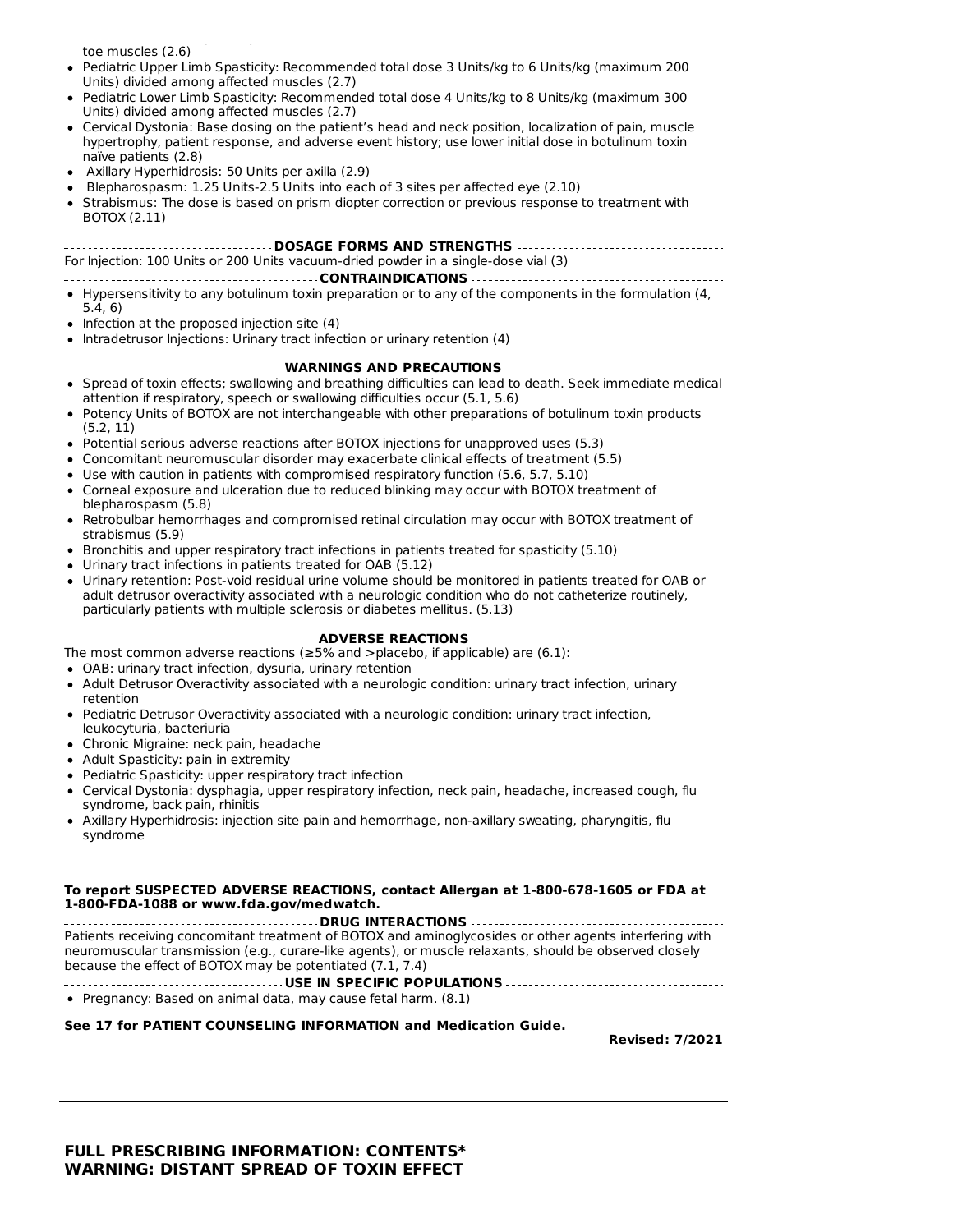# **1 INDICATIONS AND USAGE**

**1.1 Adult Bladder Dysfunction**

# **1.2 Pediatric Detrusor Overactivity associated with a Neurologic**

### **Condition**

- **1.3 Chronic Migraine**
- **1.4 Spasticity**
- **1.5 Cervical Dystonia**
- **1.6 Primary Axillary Hyperhidrosis**

# **1.7 Blepharospasm and Strabismus**

- **2 DOSAGE AND ADMINISTRATION**
	- **2.1 Instructions for Safe Use**
	- **2.2 Preparation and Dilution Technique**
	- **2.3 Adult Bladder Dysfunction**
	- **2.4 Pediatric Detrusor Overactivity associated with a Neurologic**

# **Condition**

- **2.5 Chronic Migraine**
- **2.6 Adult Spasticity**
- **2.7 Pediatric Spasticity**
- **2.8 Cervical Dystonia**
- **2.9 Primary Axillary Hyperhidrosis**
- **2.10 Blepharospasm**
- **2.11 Strabismus**
- **3 DOSAGE FORMS AND STRENGTHS**

# **4 CONTRAINDICATIONS**

# **5 WARNINGS AND PRECAUTIONS**

- **5.1 Spread of Toxin Effect**
- **5.2 Lack of Interchangeability between Botulinum Toxin Products**
- **5.3 Serious Adverse Reactions with Unapproved Use**
- **5.4 Hypersensitivity Reactions**

**5.5 Increased Risk of Clinically Significant Effects with Pre-Existing Neuromuscular Disorders**

- **5.6 Dysphagia and Breathing Difficulties**
- **5.7 Pulmonary Effects of BOTOX in Patients with Compromised**

**Respiratory Status Treated for Spasticity or for Detrusor Overactivity Associated with a Neurologic Condition**

**5.8 Corneal Exposure and Ulceration in Patients Treated with BOTOX for Blepharospasm**

**5.9 Retrobulbar Hemorrhages in Patients Treated with BOTOX for Strabismus**

**5.10 Bronchitis and Upper Respiratory Tract Infections in Patients Treated for Spasticity**

**5.11 Autonomic Dysreflexia in Patients Treated for Detrusor Overactivity Associated with a Neurologic Condition**

- **5.12 Urinary Tract Infections in Patients with Overactive Bladder**
- **5.13 Urinary Retention in Adults Treated for Bladder Dysfunction**
- **5.14 Human Albumin and Transmission of Viral Diseases**

# **6 ADVERSE REACTIONS**

- **6.1 Clinical Trials Experience**
- **6.2 Immunogenicity**
- **6.3 Postmarketing Experience**

### **7 DRUG INTERACTIONS**

**7.1 Aminoglycosides and Other Agents Interfering with Neuromuscular Transmission**

- **7.2 Anticholinergic Drugs**
- **7.3 Other Botulinum Neurotoxin Products**
- **7.4 Muscle Relaxants**
- **8 USE IN SPECIFIC POPULATIONS**
	- **8.1 Pregnancy**
	- **8.2 Lactation**
	- **8.4 Pediatric Use**
	- **8.5 Geriatric Use**
- **10 OVERDOSAGE**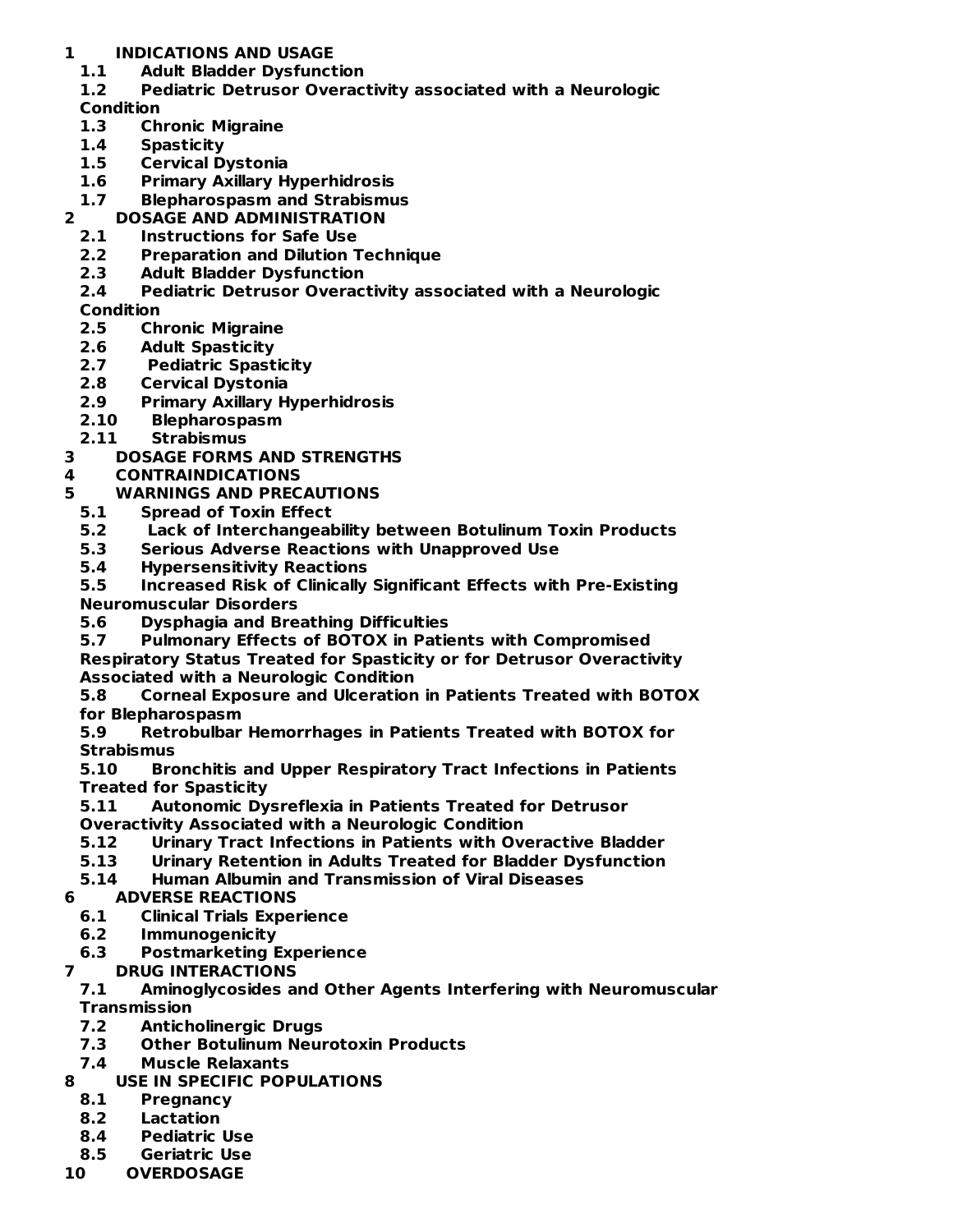- **11 DESCRIPTION**
- **12 CLINICAL PHARMACOLOGY**
	- **12.1 Mechanism of Action**
- **12.3 Pharmacokinetics**
- **13 NONCLINICAL TOXICOLOGY**
- **13.1 Carcinogenesis, Mutagenesis, Impairment of Fertility**
- **13.2 Animal Toxicology and/or Pharmacology**
- **14 CLINICAL STUDIES**
	- **14.1 Overactive Bladder (OAB)**
	- **14.2 Adult Detrusor Overactivity Associated with a Neurologic**
	- **Condition**
	- **14.3 Pediatric Detrusor Overactivity Associated with a Neurologic**

**Condition**

- **14.4 Chronic Migraine**
- **14.5 Adult Spasticity**
- **14.6 Pediatric Spasticity**
- **14.7 Cervical Dystonia**
- **14.8 Primary Axillary Hyperhidrosis**
- **14.9 Blepharospasm**
- **14.10 Strabismus**
- **16 HOW SUPPLIED/STORAGE AND HANDLING**
	- **16.1 How Supplied**
	- **16.2 Storage and Handling**

### **17 PATIENT COUNSELING INFORMATION**

\* Sections or subsections omitted from the full prescribing information are not listed.

### **FULL PRESCRIBING INFORMATION**

# **WARNING: DISTANT SPREAD OF TOXIN EFFECT**

**Postmarketing reports indicate that the effects of BOTOX and all botulinum toxin products may spread from the area of injection to produce symptoms consistent with botulinum toxin effects. These may include asthenia, generalized muscle weakness, diplopia, ptosis, dysphagia, dysphonia, dysarthria, urinary incontinence and breathing difficulties. These symptoms have been reported hours to weeks after injection. Swallowing and breathing difficulties can be life threatening and there have been reports of death. The risk of symptoms is probably greatest in children treated for spasticity but symptoms can also occur in adults treated for spasticity and other conditions, particularly in those patients who have an underlying condition that would predispose them to these symptoms. In unapproved uses and in approved indications, cases of spread of effect have been reported at doses comparable to those used to treat cervical dystonia and spasticity and at lower doses [see Warnings and Precautions (5.1)].**

# **1 INDICATIONS AND USAGE**

# **1.1 Adult Bladder Dysfunction**

### Overactive Bladder

BOTOX for injection is indicated for the treatment of overactive bladder with symptoms of urge urinary incontinence, urgency, and frequency, in adults who have an inadequate response to or are intolerant of an anticholinergic medication.

Detrusor Overactivity associated with a Neurologic Condition

BOTOX is indicated for the treatment of urinary incontinence due to detrusor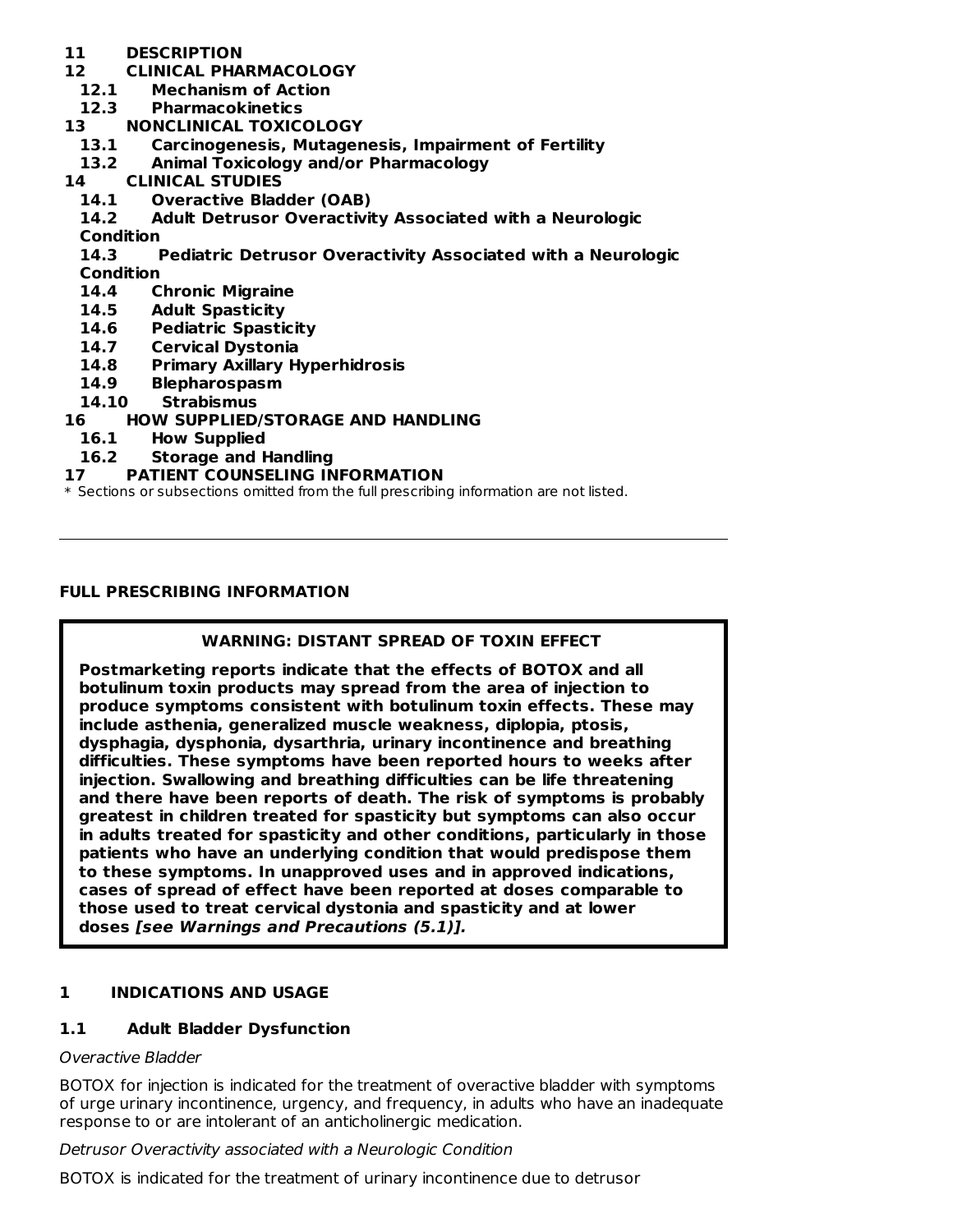overactivity associated with a neurologic condition (e.g., SCI, MS) in adults who have an inadequate response to or are intolerant of an anticholinergic medication.

# **1.2 Pediatric Detrusor Overactivity associated with a Neurologic Condition**

BOTOX is indicated for the treatment of neurogenic detrusor overactivity (NDO) in pediatric patients 5 years of age and older who have an inadequate response to or are intolerant of anticholinergic medication.

# **1.3 Chronic Migraine**

BOTOX is indicated for the prophylaxis of headaches in adult patients with chronic migraine (≥15 days per month with headache lasting 4 hours a day or longer).

# Limitations of Use

Safety and effectiveness have not been established for the prophylaxis of episodic migraine (14 headache days or fewer per month) in seven placebo-controlled studies.

# **1.4 Spasticity**

BOTOX is indicated for the treatment of spasticity in patients 2 years of age and older.

# Limitations of Use

BOTOX has not been shown to improve upper extremity functional abilities, or range of motion at a joint affected by a fixed contracture.

# **1.5 Cervical Dystonia**

BOTOX is indicated for the treatment of adults with cervical dystonia, to reduce the severity of abnormal head position and neck pain associated with cervical dystonia.

# **1.6 Primary Axillary Hyperhidrosis**

BOTOX is indicated for the treatment of severe primary axillary hyperhidrosis that is inadequately managed with topical agents.

### Limitations of Use

The safety and effectiveness of BOTOX for hyperhidrosis in other body areas have not been established. Weakness of hand muscles and blepharoptosis may occur in patients who receive BOTOX for palmar hyperhidrosis and facial hyperhidrosis, respectively. Patients should be evaluated for potential causes of secondary hyperhidrosis (e.g., hyperthyroidism) to avoid symptomatic treatment of hyperhidrosis without the diagnosis and/or treatment of the underlying disease.

Safety and effectiveness of BOTOX have not been established for the treatment of axillary hyperhidrosis in pediatric patients under age 18.

# **1.7 Blepharospasm and Strabismus**

BOTOX is indicated for the treatment of strabismus and blepharospasm associated with dystonia, including benign essential blepharospasm or VII nerve disorders in patients 12 years of age and older.

# **2 DOSAGE AND ADMINISTRATION**

# **2.1 Instructions for Safe Use**

The potency Units of BOTOX (onabotulinumtoxinA) for injection are specific to the preparation and assay method utilized. They are not interchangeable with other preparations of botulinum toxin products and, therefore, units of biological activity of BOTOX cannot be compared to nor converted into units of any other botulinum toxin products assessed with any other specific assay method [see Warnings and Precautions (5.2) and Description (11)].

Indication specific dosage and administration recommendations should be followed.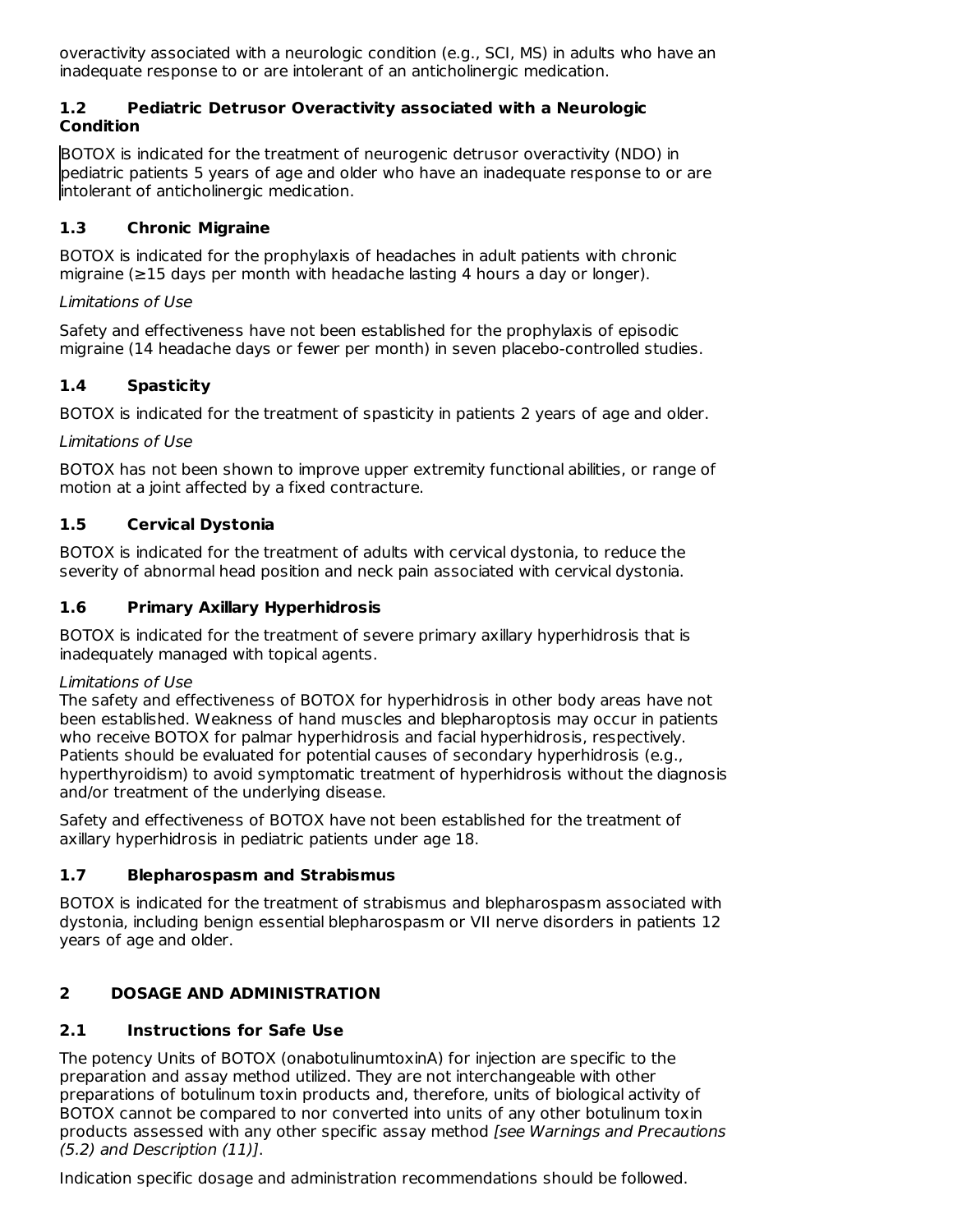When initiating treatment, the lowest recommended dose should be used. In treating adult patients for one or more indications, the maximum cumulative dose should not exceed 400 Units, in a 3-month interval. In pediatric patients, the total dose should not exceed the lower of 10 Units/kg body weight or 340 Units, in a 3-month interval [see Dosage and Administration (2.7)].

The safe and effective use of BOTOX depends upon proper storage of the product, selection of the correct dose, and proper reconstitution and administration techniques. An understanding of standard electromyographic techniques is also required for treatment of strabismus, upper or lower limb spasticity, and may be useful for the treatment of cervical dystonia. Physicians administering BOTOX must understand the relevant neuromuscular and structural anatomy of the area involved and any alterations to the anatomy due to prior surgical procedures and disease, especially when injecting near the lungs.

Do not use BOTOX and contact Allergan (1-800-890-4345) if:

• the carton labeling does not contain an intact seal with a translucent silver Allergan logo (on both ends of the carton) or the seal has a black circle with a diagonal line through it (i.e., prohibition sign),

• the vial label does not contain a holographic film containing the name "Allergan" within rainbow colored horizontal lines, or

• the U.S. License number 1145 is not present on the vial label and carton labeling [see How Supplied/Storage and Handling (16)].

# **2.2 Preparation and Dilution Technique**

Prior to injection, reconstitute each vacuum-dried vial of BOTOX with only sterile, preservative-free 0.9% Sodium Chloride Injection, USP. Draw up the proper amount of diluent in the appropriate size syringe (see Table 1, or for specific instructions for detrusor overactivity associated with a neurologic condition, see Section 2.3), and slowly inject the diluent into the vial. Discard the vial if a vacuum does not pull the diluent into the vial. Gently mix BOTOX with the diluent by rotating the vial. Record the date and time of reconstitution on the space on the label. BOTOX should be administered within 24 hours after reconstitution. During this time period, unused reconstituted BOTOX should be stored in a refrigerator (2° to 8°C) for up to 24 hours until time of use. BOTOX vials are for single-dose only. Discard any unused portion.

| Table 1: | <b>Dilution Instructions for BOTOX Vials</b> |
|----------|----------------------------------------------|
|          | $(100$ Units and 200 Units)**                |

| Diluent*<br><b>Added to</b><br><b>100 Unit</b><br><b>Vial</b> | <b>Resulting</b><br><b>Dose Units</b><br>per 0.1 mL | Diluent*<br><b>Added to 200</b><br><b>Unit Vial</b> | <b>Resulting</b><br><b>Dose Units</b><br>per 0.1 mL |
|---------------------------------------------------------------|-----------------------------------------------------|-----------------------------------------------------|-----------------------------------------------------|
| $1 \text{ mL}$                                                | 10 Units                                            | $1 \text{ mL}$                                      | 20 Units                                            |
| 2 mL                                                          | 5 Units                                             | 2 mL                                                | 10 Units                                            |
| 4 mL                                                          | 2.5 Units                                           | 4 mL                                                | 5 Units                                             |
| 8 mL                                                          | 1.25 Units                                          | 8 mL                                                | 2.5 Units                                           |
| $10 \text{ mL}$                                               | 1 Unit                                              | $10 \, \text{m}$                                    | 2 Units                                             |

\*Preservative-free 0.9% Sodium Chloride Injection, USP Only

\*\*For Detrusor Overactivity associated with a Neurologic Condition Dilution, see Section 2.3

Note: These dilutions are calculated for an injection volume of 0.1 mL. A decrease or increase in the BOTOX dose is also possible by administering a smaller or larger injection volume - from 0.05 mL (50% decrease in dose) to 0.15 mL (50% increase in dose).

An injection of BOTOX is prepared by drawing into an appropriately sized sterile syringe an amount of the properly reconstituted toxin slightly greater than the intended dose. Air bubbles in the syringe barrel are expelled and the syringe is attached to an appropriate injection needle. Patency of the needle should be confirmed. A new, sterile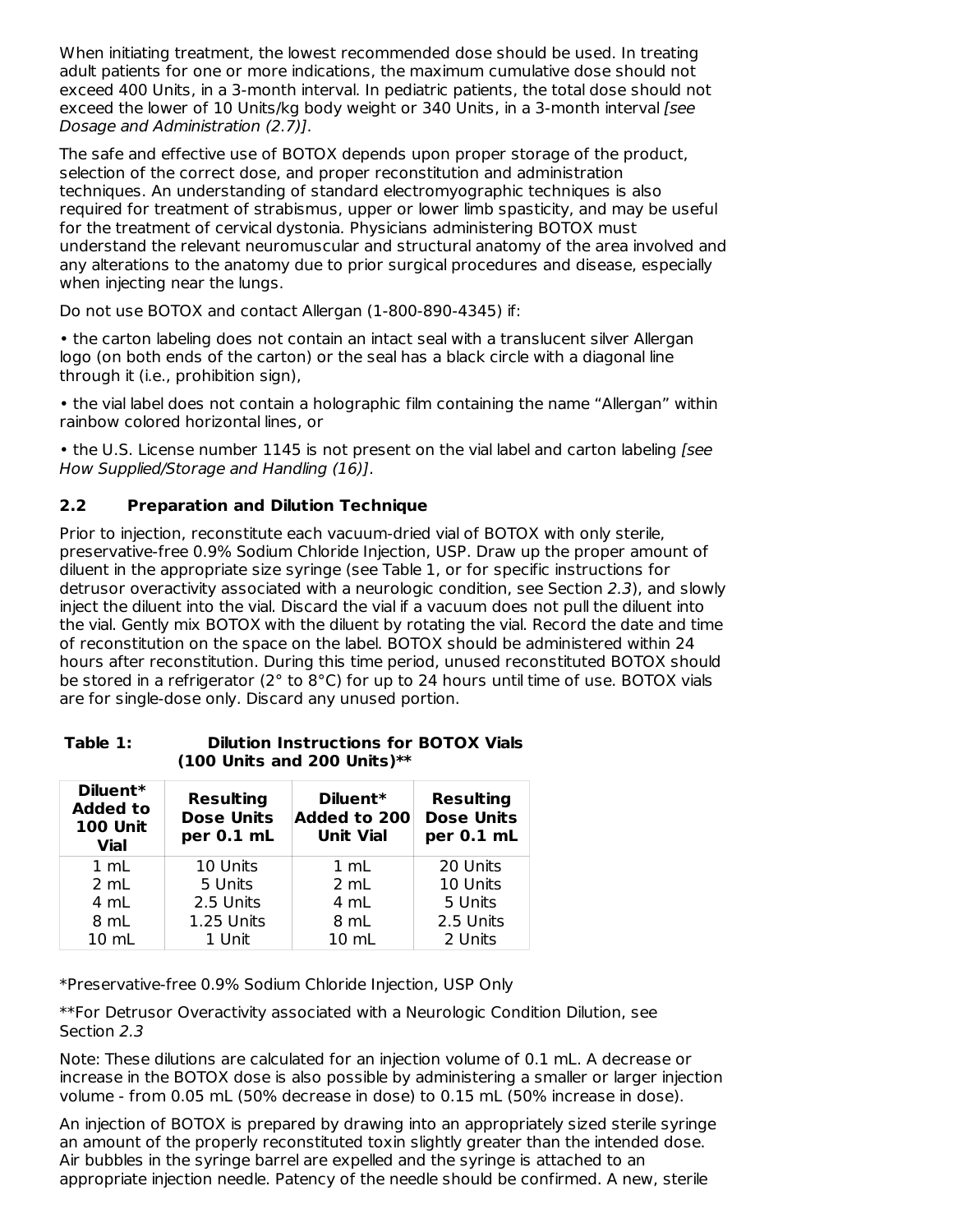needle and syringe should be used to enter the vial on each occasion for removal of BOTOX.

Reconstituted BOTOX should be clear, colorless, and free of particulate matter. Parenteral drug products should be inspected visually for particulate matter and discoloration prior to administration and whenever the solution and the container permit.

### **2.3 Adult Bladder Dysfunction**

### General

Patients must not have a urinary tract infection (UTI) at the time of treatment. Prophylactic antibiotics, except aminoglycosides, [see Drug Interactions (7.1)] should be administered 1-3 days pre-treatment, on the treatment day, and 1-3 days posttreatment to reduce the likelihood of procedure-related UTI.

Patients should discontinue anti-platelet therapy at least 3 days before the injection procedure. Patients on anti-coagulant therapy need to be managed appropriately to decrease the risk of bleeding.

Appropriate caution should be exercised when performing a cystoscopy.

### Overactive Bladder

An intravesical instillation of diluted local anesthetic with or without sedation may be used prior to injection, per local site practice. If a local anesthetic instillation is performed, the bladder should be drained and irrigated with sterile saline before injection.

The recommended dose is 100 Units of BOTOX, and is the maximum recommended dose. The recommended dilution is 100 Units/10 mL with preservative-free 0.9% Sodium Chloride Injection, USP (see Table 1). Dispose of any unused saline.

Reconstituted BOTOX (100 Units/10 mL) is injected into the detrusor muscle via a flexible or rigid cystoscope, avoiding the trigone. The bladder should be instilled with enough saline to achieve adequate visualization for the injections, but over-distension should be avoided.

The injection needle should be filled (primed) with approximately 1 mL of reconstituted BOTOX prior to the start of injections (depending on the needle length) to remove any air.

The needle should be inserted approximately 2 mm into the detrusor, and 20 injections of 0.5 mL each (total volume of 10 mL) should be spaced approximately 1 cm apart (see Figure 1). For the final injection, approximately 1 mL of sterile normal saline should be injected so that the remaining BOTOX in the needle is delivered to the bladder. After the injections are given, patients should demonstrate their ability to void prior to leaving the clinic. The patient should be observed for at least 30 minutes post-injection and until a spontaneous void has occurred.

Patients should be considered for reinjection when the clinical effect of the previous injection has diminished (median time until patients qualified for the second treatment of BOTOX in double-blind, placebo-controlled clinical studies was 169 days [~24 weeks]), but no sooner than 12 weeks from the prior bladder injection.

### **Figure 1: Injection Pattern for Intradetrusor Injections for Treatment of Overactive Bladder and Detrusor Overactivity Associated with a Neurologic Condition**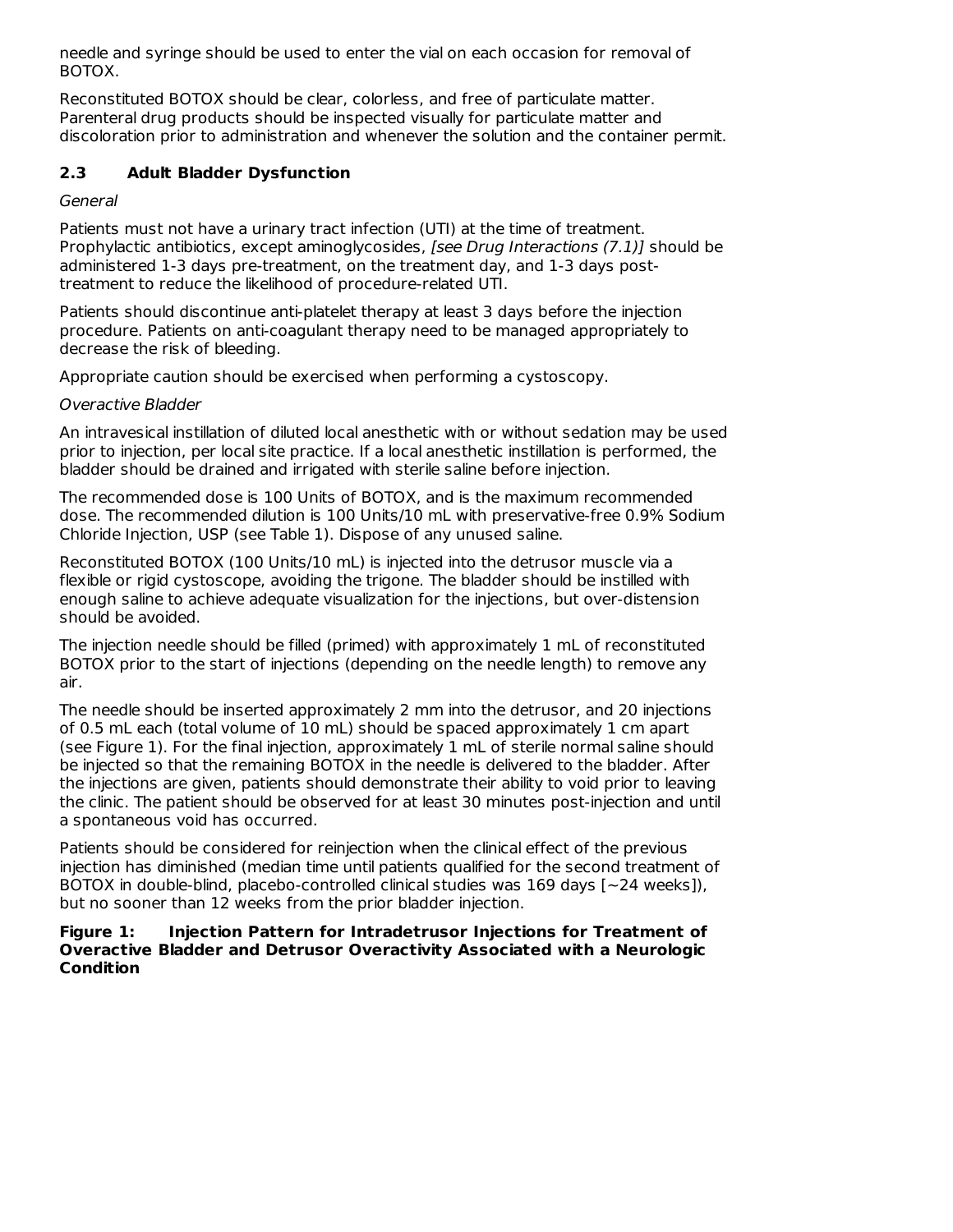

### Detrusor Overactivity associated with a Neurologic Condition

An intravesical instillation of diluted local anesthetic with or without sedation, or general anesthesia may be used prior to injection, per local site practice. If a local anesthetic instillation is performed, the bladder should be drained and irrigated with sterile saline before injection.

The recommended dose is 200 Units of BOTOX per treatment, and should not be exceeded.

### 200 Unit Vial of BOTOX

- Reconstitute a 200 Unit vial of BOTOX with 6 mL of preservative-free 0.9% Sodium Chloride Injection, USP and mix the vial gently.
- Draw 2 mL from the vial into each of three 10 mL syringes.
- Complete the reconstitution by adding 8 mL of preservative-free 0.9% Sodium Chloride Injection, USP into each of the 10 mL syringes, and mix gently. This will result in three 10 mL syringes each containing 10 mL ( $\sim$  67 Units in each), for a total of 200 Units of reconstituted BOTOX.
- Use immediately after reconstitution in the syringe. Dispose of any unused saline.

### 100 Unit Vial of BOTOX

- Reconstitute two 100 Unit vials of BOTOX, each with 6 mL of preservative-free 0.9% Sodium Chloride Injection, USP and mix the vials gently.
- Draw 4 mL from each vial into each of two 10 mL syringes. Draw the remaining 2 mL from each vial into a third 10 mL syringe for a total of 4 mL in each syringe.
- Complete the reconstitution by adding 6 mL of preservative-free 0.9% Sodium Chloride Injection, USP into each of the 10 mL syringes, and mix gently. This will result in three 10 mL syringes each containing 10 mL ( $\sim$  67 Units in each), for a total of 200 Units of reconstituted BOTOX.
- Use immediately after reconstitution in the syringe. Dispose of any unused saline.

Reconstituted BOTOX (200 Units/30 mL) is injected into the detrusor muscle via a flexible or rigid cystoscope, avoiding the trigone. The bladder should be instilled with enough saline to achieve adequate visualization for the injections, but over-distension should be avoided.

The injection needle should be filled (primed) with approximately 1 mL of reconstituted BOTOX prior to the start of injections (depending on the needle length) to remove any air.

The needle should be inserted approximately 2 mm into the detrusor, and 30 injections of  $1 \text{ mL}$  ( $\sim$ 6.7 Units) each (total volume of 30 mL) should be spaced approximately  $1 \text{ cm}$ apart (see Figure 1). For the final injection, approximately 1 mL of sterile normal saline should be injected so that the remaining BOTOX in the needle is delivered to the bladder. After the injections are given, the saline used for bladder wall visualization should be drained. The patient should be observed for at least 30 minutes post-injection.

Patients should be considered for re-injection when the clinical effect of the previous injection diminishes (median time to qualification for re-treatment in the double-blind, placebo-controlled clinical studies was 295-337 days [42-48 weeks] for BOTOX 200 Units), but no sooner than 12 weeks from the prior bladder injection.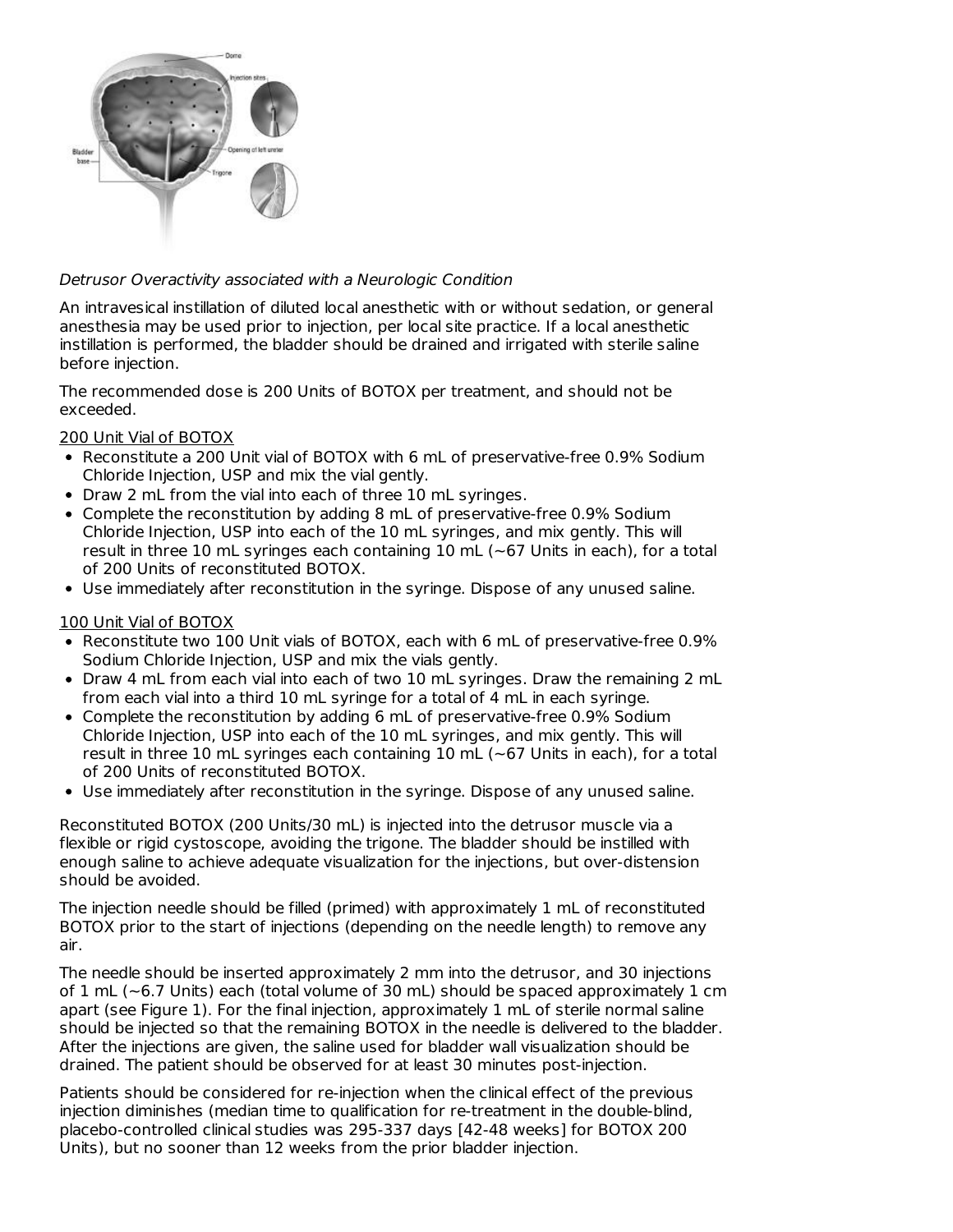### **2.4 Pediatric Detrusor Overactivity associated with a Neurologic Condition**

Patients must not have a urinary tract infection (UTI) at the time of treatment. Oral prophylactic antibiotics, except aminoglycosides, [see Drug Interactions (7.1)] should be administered 1-3 days pre-treatment, on the treatment day, and 1-3 days posttreatment to reduce the likelihood of procedure-related UTI. Alternatively, for patients receiving general anesthesia (or conscious sedation) for the treatment of detrusor overactivity associated with a neurologic condition, one dose of IV prophylactic antibiotics, except aminoglycosides, [see Drug Interactions (7.1)] may be administered prior to treatment administration on the day of treatment.

Patients should discontinue anti-platelet therapy at least 3 days before the injection procedure. Patients on anti-coagulant therapy need to be managed appropriately to decrease the risk of bleeding.

Appropriate caution should be exercised when performing a cystoscopy.

• In patients 5 years to less than 12 years of age: Consider general anesthesia (or conscious sedation) prior to injection, per local site practice.

• In patients 12 years of age or older: Consider an intravesical instillation of diluted local anesthetic with or without sedation, or general anesthesia prior to injection, per local site practice.

At a minimum, consider a diluted instillation of local anesthetic for all age groups. If a local anesthetic instillation is performed, drain and irrigate the bladder with sterile saline before injection.

If patient's body weight is greater than or equal to 34 kg, the recommended dosage is 200 Units of BOTOX per treatment administered as an intradetrusor injection after dilution:

• Reconstitute BOTOX to result in 20 Units BOTOX/mL in the vial(s):

○ BOTOX 200 Unit vial: add 10 mL of preservative-free 0.9% Sodium Chloride Injection, USP and mix the vial gently.

○ BOTOX 100 Unit vials: add 5 mL of preservative-free 0.9% Sodium Chloride Injection, USP to each of two 100 Unit vials of BOTOX and mix the vials gently.

• Draw 10 mL from the vial(s) into one 10 mL dosing syringe.

• Use immediately after reconstitution in the syringe. Dispose of any unused saline.

If patient's body weight is less than 34 kg, the recommended dosage is 6 Units/kg body weight administered as a bladder injection after dilution (refer to Table 2):

• Reconstitute BOTOX to result in 20 Units BOTOX/mL in the vial(s):

○ BOTOX 200 Unit vial: add 10 mL of preservative-free 0.9% Sodium Chloride Injection, USP and mix the vial gently.

○ BOTOX 100 Unit vial(s): add 5 mL of preservative-free 0.9% Sodium Chloride Injection, USP to one 100 Unit vial of BOTOX (if final dose is less than or equal to100 U) or to each of two 100 Unit vials of BOTOX (if final dose is greater than 100 U) and mix the vial(s) gently.

• Refer to Table 2 for dilution instructions (i.e., the amount of reconstituted BOTOX and additional diluent to draw into one 10 mL dosing syringe).

• Use BOTOX immediately after reconstitution in the syringe. Dispose of any unused preservative-free 0.9% Sodium Chloride Injection, USP.

### **Table 2: BOTOX Dilution Instructions and Final Dosing for Patients with Body Weight < 34 kg**

| <b>Body</b><br>Weight<br>(kq) | <b>Volume of reconstituted</b><br>BOTOX and Diluent <sup>*</sup> (mL) to<br>draw into dosing syringe to<br>$^\mid$ achieve a final volume of 10 $\mid$ | Final dose of<br><b>BOTOX</b> in<br>dosing<br>curingo |
|-------------------------------|--------------------------------------------------------------------------------------------------------------------------------------------------------|-------------------------------------------------------|
|-------------------------------|--------------------------------------------------------------------------------------------------------------------------------------------------------|-------------------------------------------------------|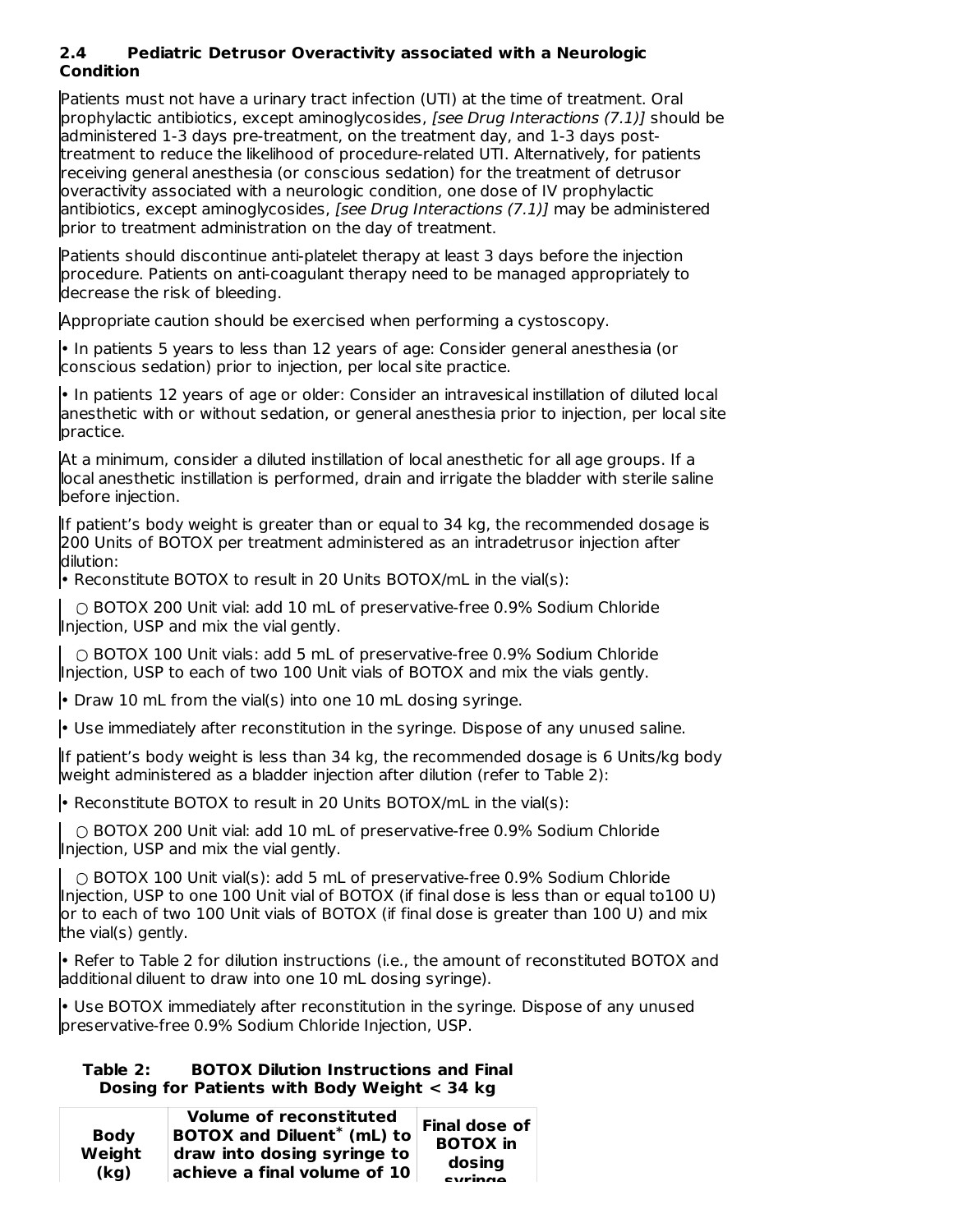|                       | mL                   | əyı iliye        |           |
|-----------------------|----------------------|------------------|-----------|
|                       | <b>BOTOX</b><br>(mL) | Diluent*<br>(mL) |           |
| 12 to less<br>than 14 | 3.6                  | 6.4              | 72 Units  |
| 14 to less<br>than 16 | 4.2                  | 5.8              | 84 Units  |
| 16 to less<br>than 18 | 4.8                  | 5.2              | 96 Units  |
| 18 to less<br>than 20 | 5.4                  | 4.6              | 108 Units |
| 20 to less<br>than 22 | 6                    | 4                | 120 Units |
| 22 to less<br>than 24 | 6.6                  | 3.4              | 132 Units |
| 24 to less<br>than 26 | 7.2                  | 2.8              | 144 Units |
| 26 to less<br>than 28 | 7.8                  | 2.2              | 156 Units |
| 28 to less<br>than 30 | 8.4                  | 1.6              | 168 Units |
| 30 to less<br>than 32 | 9                    | 1                | 180 Units |
| 32 to less<br>than 34 | 9.6                  | 0.4              | 192 Units |

\*Preservative-free 0.9% Sodium Chloride Injection, USP Only

Reconstituted BOTOX is injected into the detrusor muscle via a flexible or rigid cystoscope, avoiding the trigone. The bladder should be instilled with enough saline to achieve adequate visualization for the injections, but over-distension should be avoided.

The injection needle should be filled (primed) with approximately 1 mL of reconstituted BOTOX prior to the start of injections (depending on the needle length) to remove any air.

The needle should be inserted approximately 2 mm into the detrusor, and 20 injections of 0.5 mL each (total volume of 10 mL) should be spaced approximately 1 cm apart (see Figure 1). For the final injection, approximately 1 mL of sterile normal saline should be injected so that the remaining BOTOX in the needle is delivered to the bladder. After the injections are given, the saline used for bladder wall visualization should be drained. The patient should be observed for at least 30 minutes post-injection.

Patients should be considered for re-injection when the clinical effect of the previous injection diminishes (median time to qualification for re-treatment in the double-blind, parallel group clinical study was 207 days [30 weeks] for BOTOX 200 Units), but no sooner than 12 weeks from the prior bladder injection.

# **2.5 Chronic Migraine**

The recommended dilution is 200 Units/4 mL or 100 Units/2 mL, with a final concentration of 5 Units per 0.1 mL (see Table 1). The recommended dose for treating chronic migraine is 155 Units administered intramuscularly using a sterile 30-gauge, 0.5 inch needle as 0.1 mL (5 Units) injections per each site. Injections should be divided across 7 specific head/neck muscle areas as specified in the diagrams and Table 3 below. A one inch needle may be needed in the neck region for patients with thick neck muscles. With the exception of the procerus muscle, which should be injected at one site (midline), all muscles should be injected bilaterally with half the number of injection sites administered to the left, and half to the right side of the head and neck. The recommended re-treatment schedule is every 12 weeks.

### **Diagrams 1-4: Recommended Injection Sites (A through G) for Chronic Migraine**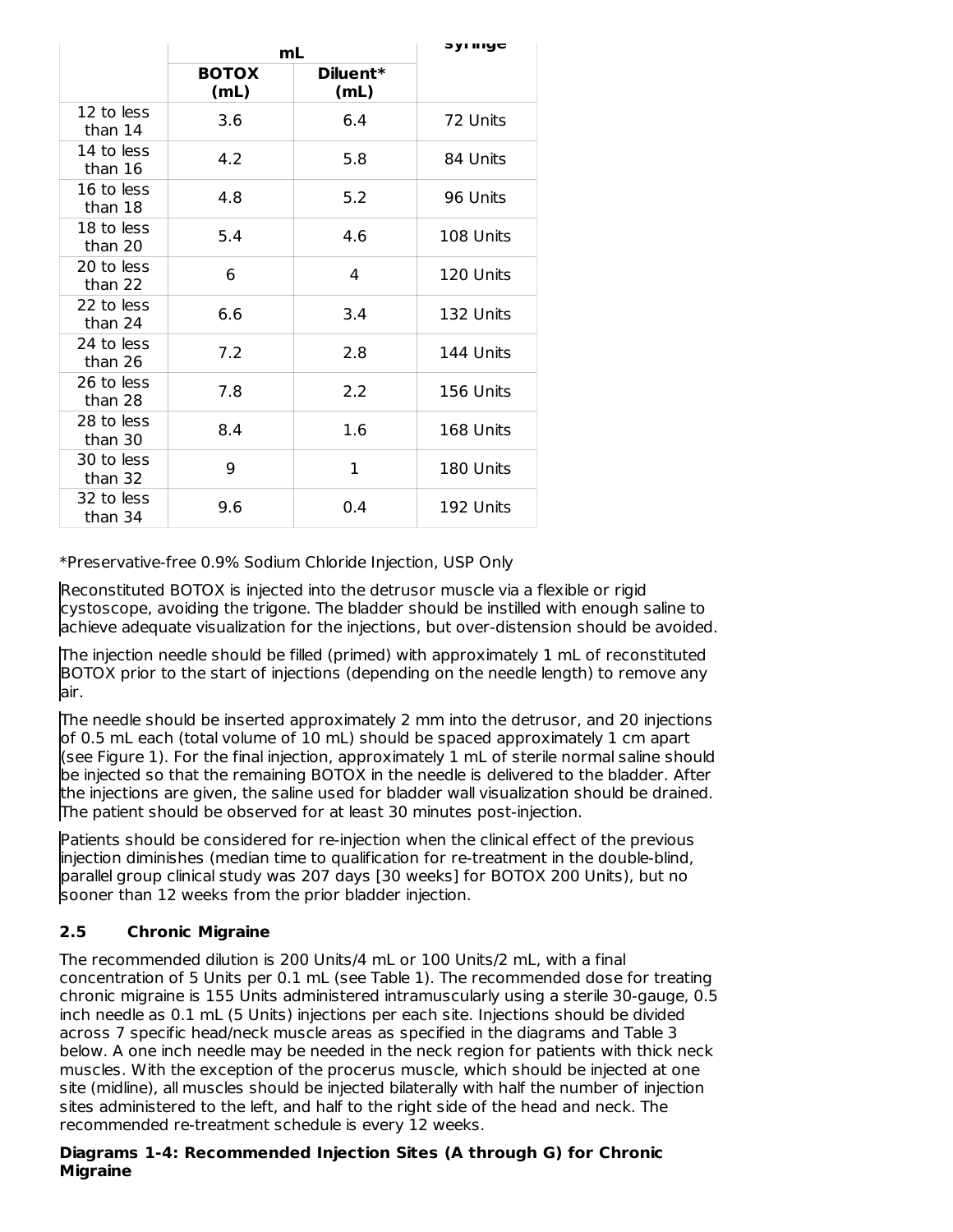

 $\overline{2}$ 

 $\bf{l}$ 

 $\overline{3}$ 



#### **Table 3: BOTOX Dosing by Muscle for Chronic Migraine**

| <b>Head/Neck</b><br>Area                            | Recommended Dose (Number of Sites <sup>a</sup> ) |
|-----------------------------------------------------|--------------------------------------------------|
| <b>Frontalis<sup>b</sup></b>                        | 20 Units divided in 4 sites                      |
| Corrugatorb                                         | 10 Units divided in 2 sites                      |
| Procerus                                            | 5 Units in 1 site                                |
| Occipitalis <sup>b</sup>                            | 30 Units divided in 6 sites                      |
| Temporalis <sup>b</sup>                             | 40 Units divided in 8 sites                      |
| Trapezius <sup>b</sup>                              | 30 Units divided in 6 sites                      |
| Cervical<br>Paraspinal<br>Muscle Group <sup>b</sup> | 20 Units divided in 4 sites                      |
| <b>Total Dose:</b>                                  | 155 Units divided in 31 sites                    |

 $a$  Each IM injection site  $= 0.1$  mL  $= 5$  Units BOTOX

<sup>b</sup> Dose distributed bilaterally

# **2.6 Adult Spasticity**

#### General

Dosing in initial and sequential treatment sessions should be tailored to the individual based on the size, number and location of muscles involved, severity of spasticity, the presence of local muscle weakness, the patient's response to previous treatment, or adverse event history with BOTOX.

The recommended dilution is 200 Units/4 mL or 100 Units/2 mL with preservative-free 0.9% Sodium Chloride Injection, USP (see Table 1). The lowest recommended starting dose should be used, and no more than 50 Units per site should generally be administered. An appropriately sized needle (e.g., 25-30 gauge) may be used for superficial muscles, and a longer 22 gauge needle may be used for deeper musculature. Localization of the involved muscles with techniques such as needle electromyographic guidance, nerve stimulation, or ultrasound is recommended.

Repeat BOTOX treatment may be administered when the effect of a previous injection has diminished, but generally no sooner than 12 weeks after the previous injection. The degree and pattern of muscle spasticity at the time of re-injection may necessitate alterations in the dose of BOTOX and muscles to be injected.

### Adult Upper Limb Spasticity

In clinical trials, doses ranging from 75 Units to 400 Units were divided among selected muscles (see Table 4 and Figure 2) at a given treatment session.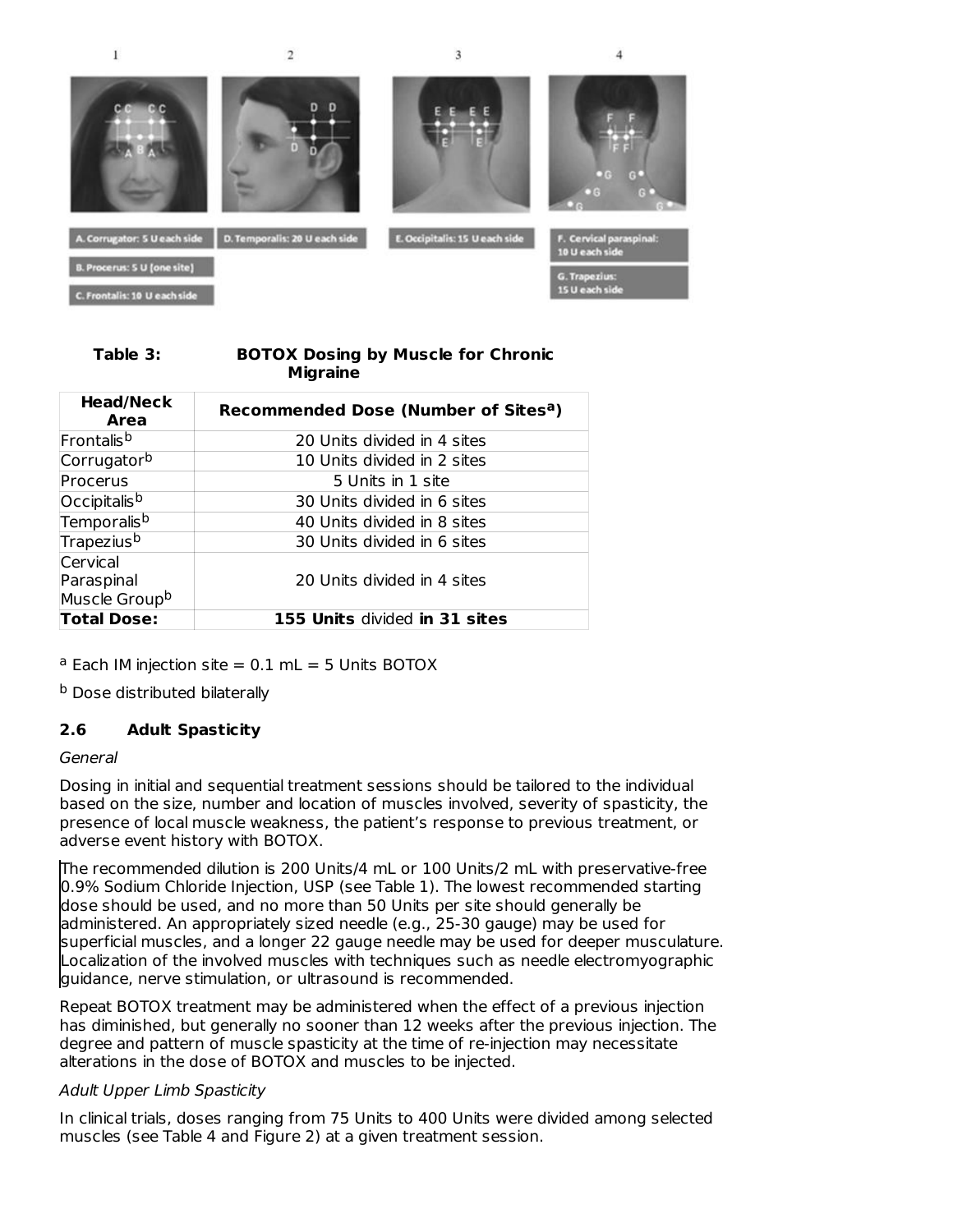|                               | <b>Recommended Dose</b>                       |  |  |  |
|-------------------------------|-----------------------------------------------|--|--|--|
| <b>Muscle</b>                 | <b>Total Dosage (Number of Sites)</b>         |  |  |  |
| Biceps Brachii                | 60 Units to 200 Units divided in 2 to 4 sites |  |  |  |
| Brachioradialis               | 45 Units to 75 Units divided in 1 to 2 sites  |  |  |  |
| Brachialis                    | 30 Units to 50 Units divided in 1 to 2 sites  |  |  |  |
| Pronator Teres                | 15 Units to 25 Units in 1 site                |  |  |  |
| <b>Pronator Quadratus</b>     | 10 Units to 50 Units in 1 site                |  |  |  |
| Flexor Carpi Radialis         | 12.5 Units to 50 Units in 1 site              |  |  |  |
| <b>Flexor Carpi Ulnaris</b>   | 12.5 Units to 50 Units in 1 site              |  |  |  |
| Flexor Digitorum              | 30 Units to 50 Units in 1 site                |  |  |  |
| Profundus                     |                                               |  |  |  |
| Flexor Digitorum              | 30 Units to 50 Units in 1 site                |  |  |  |
| Sublimis                      |                                               |  |  |  |
| Lumbricals/Interossei         | 5 Units to 10 Units in 1 site                 |  |  |  |
| Adductor Pollicis             | 20 Units in 1 site                            |  |  |  |
| <b>Flexor Pollicis Longus</b> | 20 Units in 1 site                            |  |  |  |
| Flexor pollicis brevis/       | 5 Units to 25 Units in 1 site                 |  |  |  |
| Opponens pollicis             |                                               |  |  |  |

### **Table 4: BOTOX Dosing by Muscle for Adult Upper Limb Spasticity**





# Adult Lower Limb Spasticity

The recommended dose for treating adult lower limb spasticity is 300 Units to 400 Units divided among 5 muscles (gastrocnemius, soleus, tibialis posterior, flexor hallucis longus and flexor digitorum longus) (see Table 5 and Figure 3).

### **Table 5: BOTOX Dosing by Muscle for Adult Lower Limb Spasticity**

|                            | <b>Recommended Dose</b>         |  |  |
|----------------------------|---------------------------------|--|--|
| <b>Muscle</b>              | Total                           |  |  |
|                            | <b>Dosage (Number of Sites)</b> |  |  |
| Gastrocnemius              | 75 Units divided in 3 sites     |  |  |
| medial head                |                                 |  |  |
| Gastrocnemius lateral head | 75 Units divided in 3 sites     |  |  |
| Soleus                     | 75 Units divided in 3 sites     |  |  |
| Tibialis Posterior         | 75 Units divided in 3 sites     |  |  |
| Flexor hallucis longus     | 50 Units divided in 2 sites     |  |  |
| Flexor digitorum longus    | 50 Units divided in 2 sites     |  |  |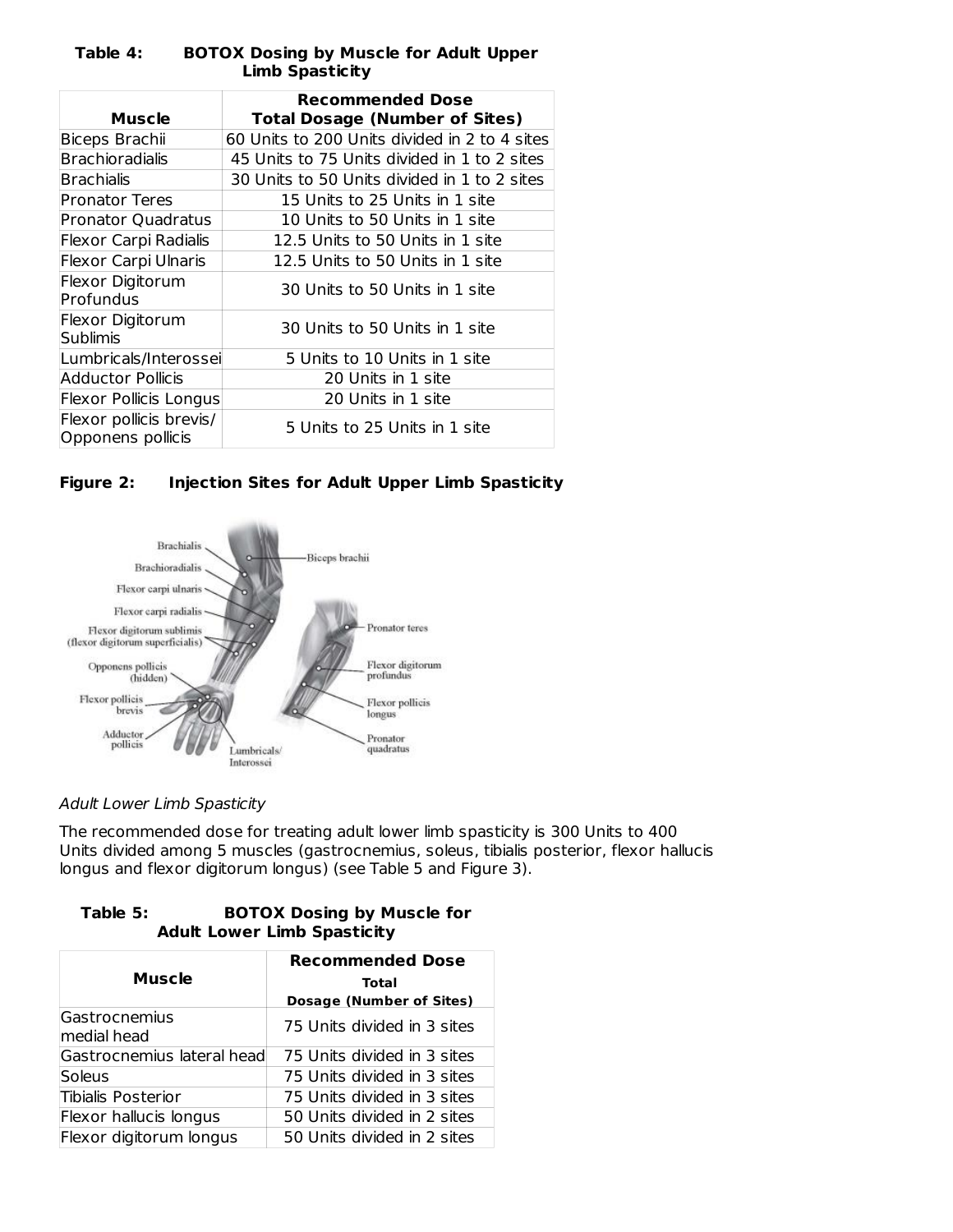**Figure 3: Injection Sites for Adult Lower Limb Spasticity**



# **2.7 Pediatric Spasticity**

### **General**

Localization of the involved muscles with techniques such as needle electromyographic guidance, nerve stimulation, or ultrasound is recommended. When treating both lower limbs or the upper and lower limbs in combination, the total dose should not exceed the lower of 10 Units/kg body weight or 340 Units, in a 3-month interval [see Boxed Warning and Warnings and Precautions (5.1, 5.6)]. Additional general adult spasticity dosing information is also applicable to pediatric spasticity patients [see Dosage and Administration (2.6)].

### Pediatric Upper Limb Spasticity

The recommended dose for treating pediatric upper limb spasticity is 3 Units/kg to 6 Units/kg divided among the affected muscles (see Table 6 and Figure 4). The total dose of BOTOX administered per treatment session in the upper limb should not exceed 6 Units/kg or 200 Units, whichever is lower.

### **Table 6: BOTOX Dosing by Muscle for Pediatric Upper Limb Spasticity**

| <b>Muscle</b>               | <b>Recommended Dose and</b><br><b>Number of Sites</b> |
|-----------------------------|-------------------------------------------------------|
| Biceps Brachii              | 1.5 Units/kg to 3 Units/kg divided in 4 sites         |
| <b>Brachialis</b>           | 1 Unit/kg to 2 Units/kg divided in 2 sites            |
| Brachioradialis             | 0.5 Units/kg to 1 Unit/kg divided in 2 sites          |
| Flexor Carpi Radialis       | 1 Unit/kg to 2 Units/kg divided in 2 sites            |
| <b>Flexor Carpi Ulnaris</b> | 1 Unit/kg to 2 Units/kg divided in 2 sites            |
| Flexor Digitorum Profundus  | 0.5 Units/kg to 1 Unit/kg divided in 2 sites          |
| Flexor Digitorum Sublimis   | 0.5 Units/kg to 1 Unit/kg divided in 2 sites          |

# **Figure 4: Injection Sites for Pediatric Upper Limb Spasticity**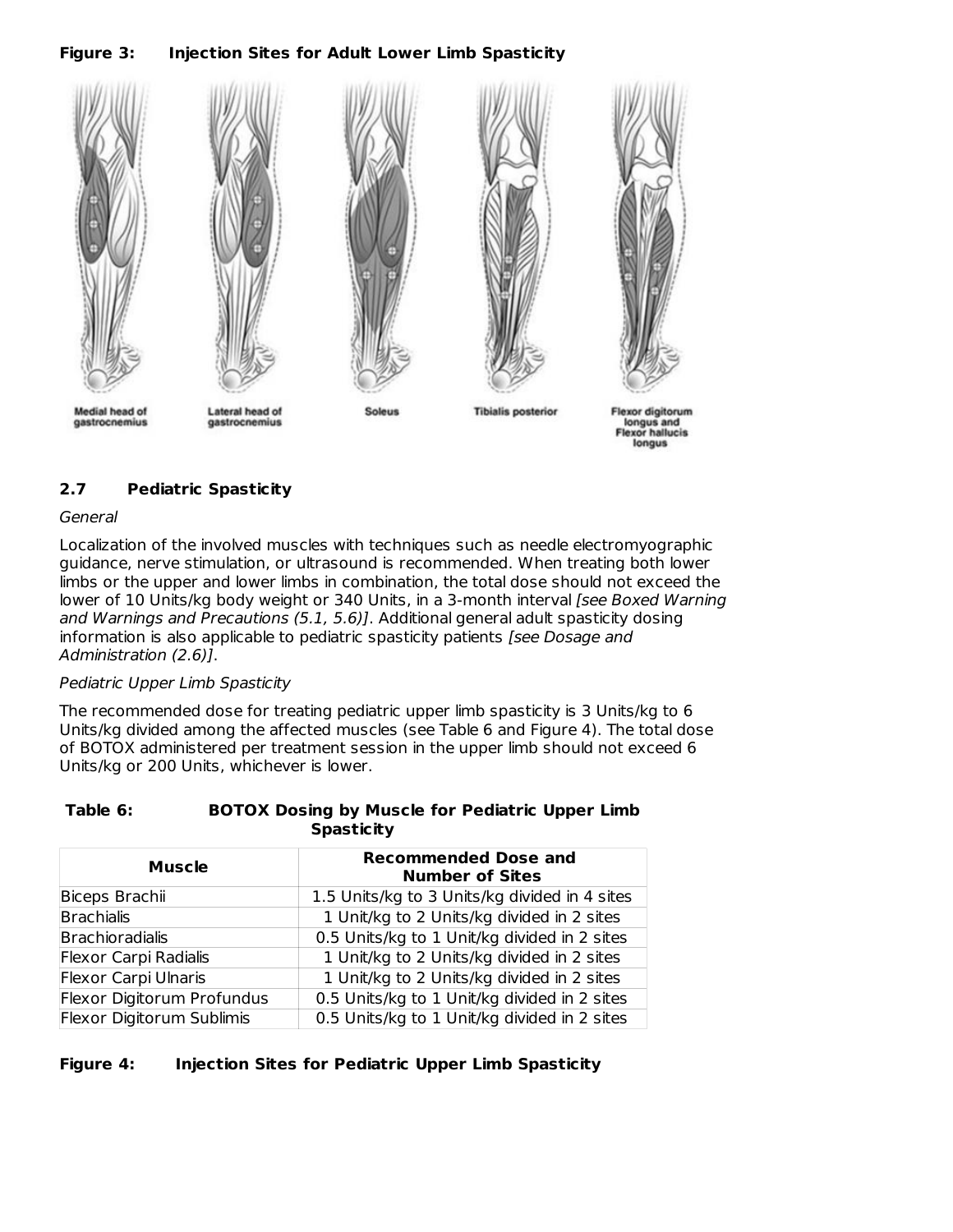

Pediatric Lower Limb Spasticity

The recommended dose for treating pediatric lower limb spasticity is 4 Units/kg to 8 Units/kg divided among the affected muscles (see Table 7 and Figure 5). The total dose of BOTOX administered per treatment session in the lower limb should not exceed 8 Units/kg or 300 Units, whichever is lower.

| Table 7: | <b>BOTOX Dosing by Muscle for Pediatric Lower</b> |
|----------|---------------------------------------------------|
|          | <b>Limb Spasticity</b>                            |

| Muscle                       | <b>Recommended Dose</b><br><b>Total Dosage (Number of Sites)</b> |
|------------------------------|------------------------------------------------------------------|
| Gastrocnemius<br>medial head | 1 Unit/kg to 2 Units/kg divided in 2 sites                       |
| Gastrocnemius lateral head   | 1 Unit/kg to 2 Units/kg divided in 2 sites                       |
| Soleus                       | 1 Unit/kg to 2 Units/kg divided in 2 sites                       |
| Tibialis Posterior           | 1 Unit/kg to 2 Units/kg divided in 2 sites                       |





# **2.8 Cervical Dystonia**

A double-blind, placebo-controlled study enrolled patients who had extended histories of receiving and tolerating BOTOX injections, with prior individualized adjustment of dose. The mean BOTOX dose administered to patients in this study was 236 Units (25th to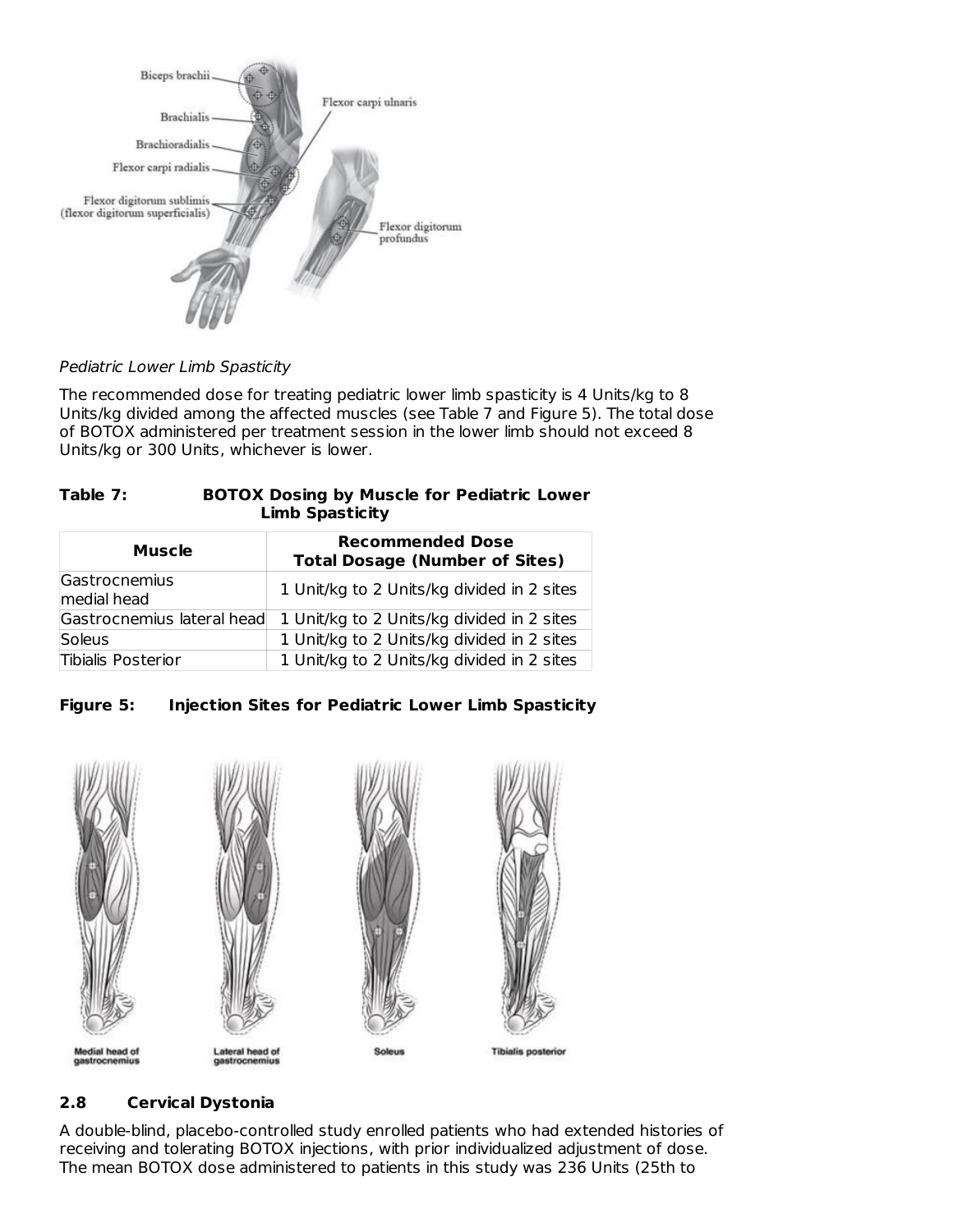75th percentile range of 198 Units to 300 Units). The BOTOX dose was divided among the affected muscles [see Clinical Studies (14.7)].

Dosing in initial and sequential treatment sessions should be tailored to the individual patient based on the patient's head and neck position, localization of pain, muscle hypertrophy, patient response, and adverse event history. The initial dose for a patient without prior use of BOTOX should be at a lower dose, with subsequent dosing adjusted based on individual response. Limiting the total dose injected into the sternocleidomastoid muscle to 100 Units or less may decrease the occurrence of dysphagia [see Warnings and Precautions (5.1, 5.5, 5.6)].

The recommended dilution is 200 Units/2 mL, 200 Units/4 mL, 100 Units/1 mL, or 100 Units/2 mL with preservative-free 0.9% Sodium Chloride Injection, USP, depending on volume and number of injection sites desired to achieve treatment objectives (see Table 1). In general, no more than 50 Units per site should be administered using a sterile needle (e.g., 25-30 gauge) of an appropriate length. Localization of the involved muscles with electromyographic guidance may be useful.

Clinical improvement generally begins within the first two weeks after injection with maximum clinical benefit at approximately six weeks post-injection. In the double-blind, placebo-controlled study most subjects were observed to have returned to pretreatment status by 3 months post-treatment.

# **2.9 Primary Axillary Hyperhidrosis**

The recommended dose is 50 Units per axilla. The hyperhidrotic area to be injected should be defined using standard staining techniques, e.g., Minor's Iodine-Starch Test. The recommended dilution is 100 Units/4 mL with preservative-free 0.9% Sodium Chloride Injection, USP (see Table 1). Using a sterile 30 gauge needle, 50 Units of BOTOX (2 mL) is injected intradermally in 0.1 to 0.2 mL aliquots to each axilla evenly distributed in multiple sites (10-15) approximately 1-2 cm apart.

Repeat injections for hyperhidrosis should be administered when the clinical effect of a previous injection diminishes.

# Instructions for the Minor's Iodine-Starch Test Procedure:

Patients should shave underarms and abstain from use of over-the-counter deodorants or antiperspirants for 24 hours prior to the test. Patient should be resting comfortably without exercise or hot drinks for approximately 30 minutes prior to the test. Dry the underarm area and then immediately paint it with iodine solution. Allow the area to dry, then lightly sprinkle the area with starch powder. Gently blow off any excess starch powder. The hyperhidrotic area will develop a deep blue-black color over approximately 10 minutes.

Each injection site has a ring of effect of up to approximately 2 cm in diameter. To minimize the area of no effect, the injection sites should be evenly spaced as shown in Figure 6.

# **Figure 6: Injection Pattern for Primary Axillary Hyperhidrosis**



Each dose is injected to a depth of approximately 2 mm and at a 45° angle to the skin surface, with the bevel side up to minimize leakage and to ensure the injections remain intradermal. If injection sites are marked in ink, do not inject BOTOX directly through the ink mark to avoid a permanent tattoo effect.

# **2.10 Blepharospasm**

For blepharospasm, reconstituted BOTOX is injected using a sterile, 27-30 gauge needle without electromyographic guidance. The initial recommended dose is 1.25 Units-2.5 Units (0.05 mL to 0.1 mL volume at each site) injected into the medial and lateral pretarsal orbicularis oculi of the upper lid and into the lateral pre-tarsal orbicularis oculi of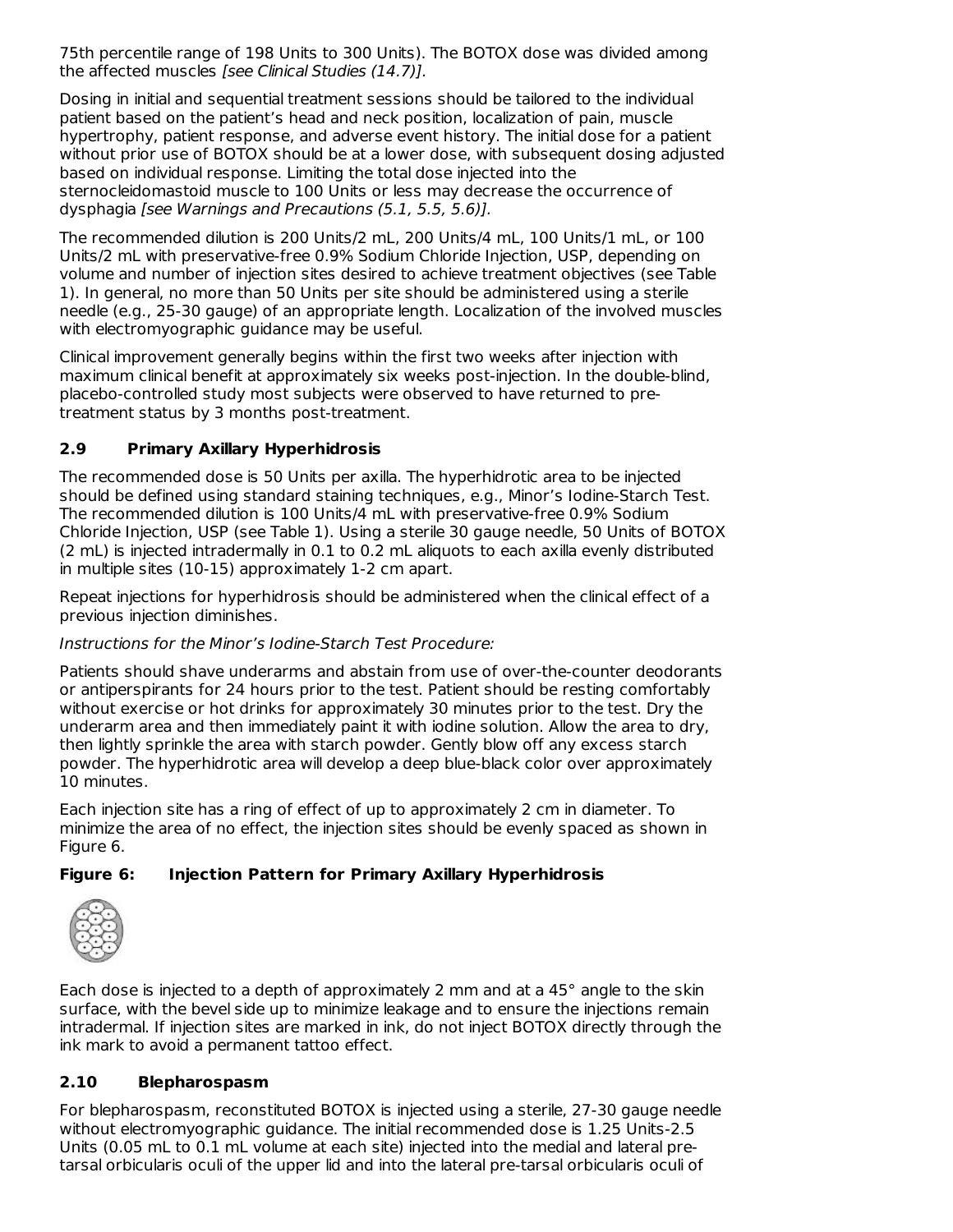the lower lid. Avoiding injection near the levator palpebrae superioris may reduce the complication of ptosis. Avoiding medial lower lid injections, and thereby reducing diffusion into the inferior oblique, may reduce the complication of diplopia. Ecchymosis occurs easily in the soft eyelid tissues. This can be prevented by applying pressure at the injection site immediately after the injection.

The recommended dilution to achieve 1.25 Units is 100 Units/8 mL; for 2.5 Units it is 100 Units/4 mL (see Table 1).

In general, the initial effect of the injections is seen within three days and reaches a peak at one to two weeks post-treatment. Each treatment lasts approximately three months, following which the procedure can be repeated. At repeat treatment sessions, the dose may be increased up to two-fold if the response from the initial treatment is considered insufficient, usually defined as an effect that does not last longer than two months. However, there appears to be little benefit obtainable from injecting more than 5 Units per site. Some tolerance may be found when BOTOX is used in treating blepharospasm if treatments are given any more frequently than every three months, and is rare to have the effect be permanent.

The cumulative dose of BOTOX treatment for blepharospasm in a 30-day period should not exceed 200 Units.

# **2.11 Strabismus**

BOTOX is intended for injection into extraocular muscles utilizing the electrical activity recorded from the tip of the injection needle as a guide to placement within the target muscle. Injection without surgical exposure or electromyographic guidance should not be attempted. Physicians should be familiar with electromyographic technique.

To prepare the eye for BOTOX injection, it is recommended that several drops of a local anesthetic and an ocular decongestant be given several minutes prior to injection.

The volume of BOTOX injected for treatment of strabismus should be between 0.05- 0.15 mL per muscle.

The initial listed doses of the reconstituted BOTOX [see Dosage and Administration (2.2)] typically create paralysis of the injected muscles beginning one to two days after injection and increasing in intensity during the first week. The paralysis lasts for 2-6 weeks and gradually resolves over a similar time period. Overcorrections lasting over six months have been rare. About one half of patients will require subsequent doses because of inadequate paralytic response of the muscle to the initial dose, or because of mechanical factors such as large deviations or restrictions, or because of the lack of binocular motor fusion to stabilize the alignment.

### Initial Doses in Units

Use the lower listed doses for treatment of small deviations. Use the larger doses only for large deviations.

- For vertical muscles, and for horizontal strabismus of less than 20 prism diopters: 1.25 Units-2.5 Units in any one muscle.
- For horizontal strabismus of 20 prism diopters to 50 prism diopters: 2.5 Units-5 Units in any one muscle.
- For persistent VI nerve palsy of one month or longer duration: 1.25 Units-2.5 Units in the medial rectus muscle.

# Subsequent Doses for Residual or Recurrent Strabismus

- It is recommended that patients be re-examined 7-14 days after each injection to assess the effect of that dose.
- Patients experiencing adequate paralysis of the target muscle that require subsequent injections should receive a dose comparable to the initial dose.
- Subsequent doses for patients experiencing incomplete paralysis of the target muscle may be increased up to two-fold compared to the previously administered dose.
- Subsequent injections should not be administered until the effects of the previous dose have dissipated as evidenced by substantial function in the injected and adjacent muscles.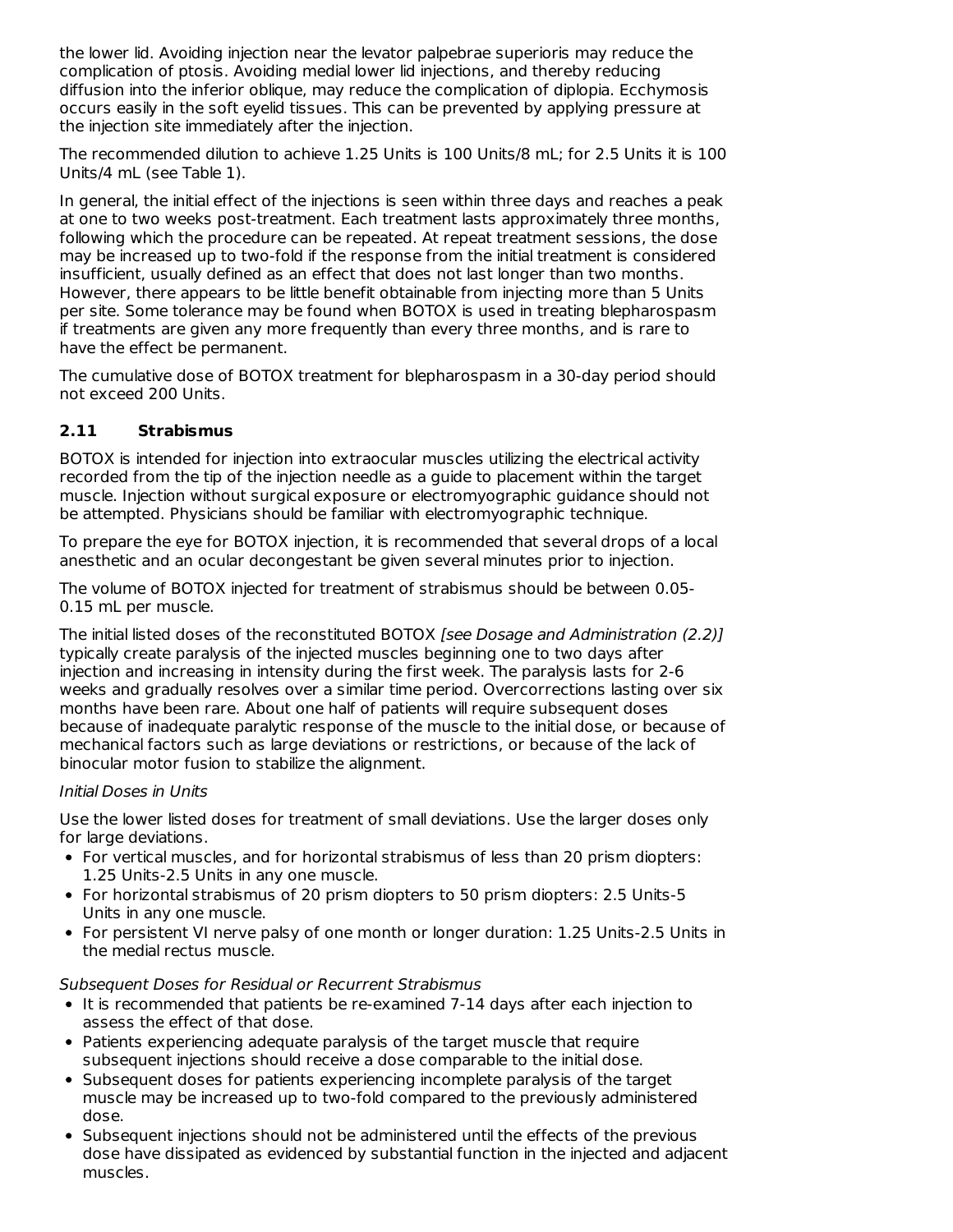• The maximum recommended dose as a single injection for any one muscle is 25 Units.

The recommended dilution to achieve 1.25 Units is 100 Units/8 mL; for 2.5 Units it is 100 Units/4 mL (see Table 1).

# **3 DOSAGE FORMS AND STRENGTHS**

For Injection: sterile 100 Units or 200 Units vacuum-dried powder in single-dose vials for reconstitution only with sterile, preservative-free 0.9% Sodium Chloride Injection, USP prior to injection.

# **4 CONTRAINDICATIONS**

BOTOX is contraindicated:

• In patients who are hypersensitive to any botulinum toxin product or to any of the components in the formulation [see Warnings and Precautions (5.4)].

• In the presence of infection at the proposed injection site(s).

• For intradetrusor injection in patients with a urinary tract infection; or in patients with urinary retention or post-void residual (PVR) urine volume >200 mL who are not routinely performing clean intermittent self-catheterization (CIC) [see Warnings and Precautions (5.12, 5.13)].

# **5 WARNINGS AND PRECAUTIONS**

# **5.1 Spread of Toxin Effect**

Postmarketing safety data from BOTOX and other approved botulinum toxins suggest that botulinum toxin effects may, in some cases, be observed beyond the site of local injection. The symptoms are consistent with the mechanism of action of botulinum toxin and may include asthenia, generalized muscle weakness, diplopia, ptosis, dysphagia, dysphonia, dysarthria, urinary incontinence, and breathing difficulties. These symptoms have been reported hours to weeks after injection. Swallowing and breathing difficulties can be life threatening and there have been reports of death related to spread of toxin effects. The risk of symptoms is probably greatest in children treated for spasticity but symptoms can also occur in adults treated for spasticity and other conditions, and particularly in those patients who have an underlying condition that would predispose them to these symptoms. In unapproved uses and in approved indications, symptoms consistent with spread of toxin effect have been reported at doses comparable to or lower than doses used to treat cervical dystonia and spasticity. Patients or caregivers should be advised to seek immediate medical care if swallowing, speech or respiratory disorders occur.

No definitive serious adverse event reports of distant spread of toxin effect associated with BOTOX for blepharospasm at the recommended dose (30 Units and below), severe primary axillary hyperhidrosis at the recommended dose (100 Units), strabismus, or for chronic migraine at the labeled doses have been reported.

# **5.2 Lack of Interchangeability between Botulinum Toxin Products**

The potency Units of BOTOX are specific to the preparation and assay method utilized. They are not interchangeable with other preparations of botulinum toxin products and, therefore, units of biological activity of BOTOX cannot be compared to nor converted into units of any other botulinum toxin products assessed with any other specific assay method [see Description (11)].

# **5.3 Serious Adverse Reactions with Unapproved Use**

Serious adverse reactions, including excessive weakness, dysphagia, and aspiration pneumonia, with some adverse reactions associated with fatal outcomes, have been reported in patients who received BOTOX injections for unapproved uses. In these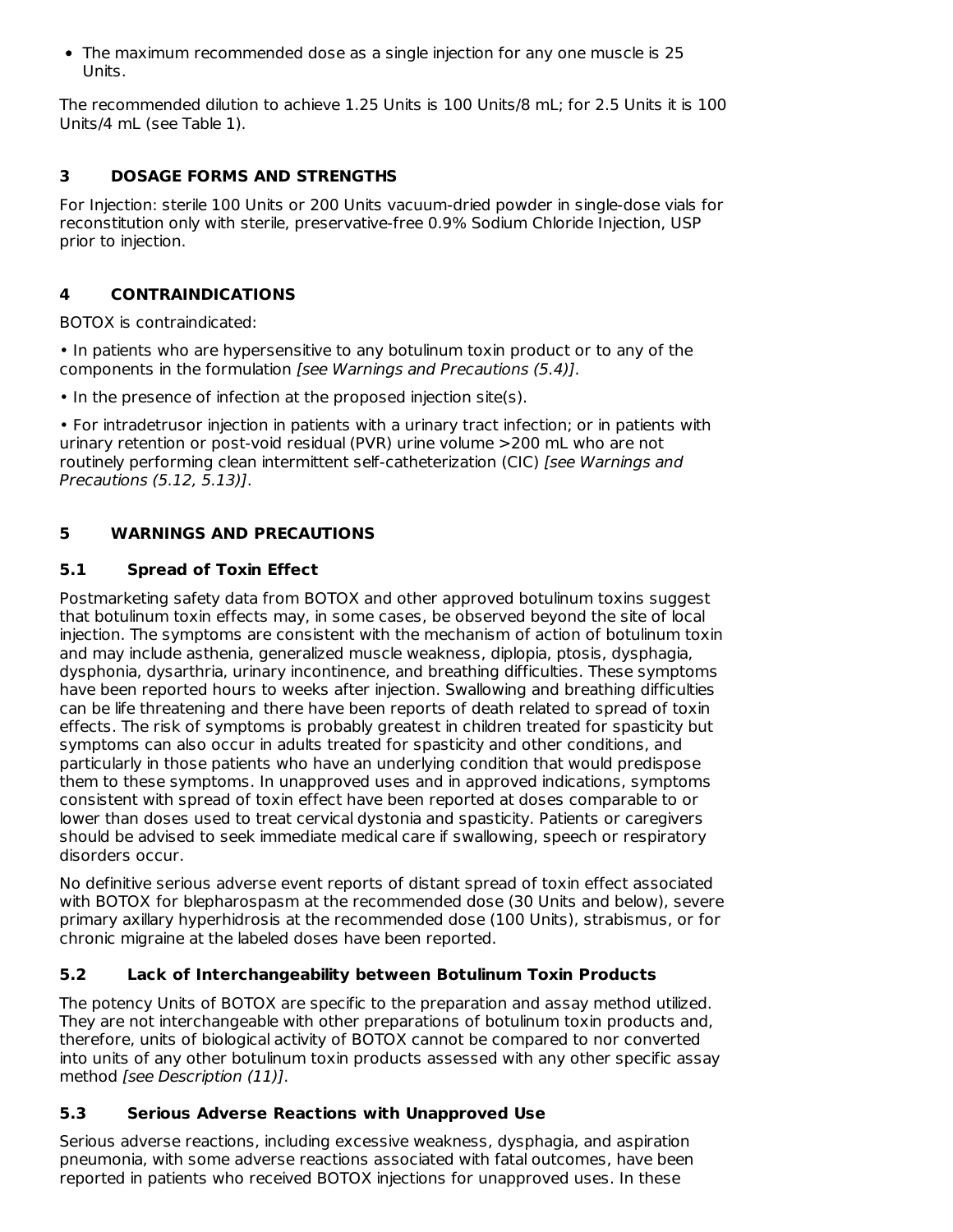cases, the adverse reactions were not necessarily related to distant spread of toxin, but may have resulted from the administration of BOTOX to the site of injection and/or adjacent structures. In several of the cases, patients had pre-existing dysphagia or other significant disabilities. There is insufficient information to identify factors associated with an increased risk for adverse reactions associated with the unapproved uses of BOTOX. The safety and effectiveness of BOTOX for unapproved uses have not been established.

# **5.4 Hypersensitivity Reactions**

Serious and/or immediate hypersensitivity reactions have been reported. These reactions include anaphylaxis, serum sickness, urticaria, soft tissue edema, and dyspnea. If such a reaction occurs, further injection of BOTOX should be discontinued and appropriate medical therapy immediately instituted. One fatal case of anaphylaxis has been reported in which lidocaine was used as the diluent, and consequently the causal agent cannot be reliably determined.

# **5.5 Increased Risk of Clinically Significant Effects with Pre-Existing Neuromuscular Disorders**

Individuals with peripheral motor neuropathic diseases, amyotrophic lateral sclerosis or neuromuscular junction disorders (e.g., myasthenia gravis or Lambert-Eaton syndrome) should be monitored when given botulinum toxin. Patients with known or unrecognized neuromuscular disorders or neuromuscular junction disorders may be at increased risk of clinically significant effects including generalized muscle weakness, diplopia, ptosis, dysphonia, dysarthria, severe dysphagia and respiratory compromise from therapeutic doses of BOTOX [see Warnings and Precautions (5.1, 5.6)].

# **5.6 Dysphagia and Breathing Difficulties**

Treatment with BOTOX and other botulinum toxin products can result in swallowing or breathing difficulties. Patients with pre-existing swallowing or breathing difficulties may be more susceptible to these complications. In most cases, this is a consequence of weakening of muscles in the area of injection that are involved in breathing or oropharyngeal muscles that control swallowing or breathing [see Warnings and Precautions (5.1)].

Deaths as a complication of severe dysphagia have been reported after treatment with botulinum toxin. Dysphagia may persist for several months, and require use of a feeding tube to maintain adequate nutrition and hydration. Aspiration may result from severe dysphagia and is a particular risk when treating patients in whom swallowing or respiratory function is already compromised.

Treatment with botulinum toxins may weaken neck muscles that serve as accessory muscles of ventilation. This may result in a critical loss of breathing capacity in patients with respiratory disorders who may have become dependent upon these accessory muscles. There have been postmarketing reports of serious breathing difficulties, including respiratory failure.

Patients with smaller neck muscle mass and patients who require bilateral injections into the sternocleidomastoid muscle for the treatment of cervical dystonia have been reported to be at greater risk for dysphagia. Limiting the dose injected into the sternocleidomastoid muscle may reduce the occurrence of dysphagia. Injections into the levator scapulae may be associated with an increased risk of upper respiratory infection and dysphagia.

Patients treated with botulinum toxin may require immediate medical attention should they develop problems with swallowing, speech or respiratory disorders. These reactions can occur within hours to weeks after injection with botulinum toxin [see Warnings and Precautions (5.1)].

### **5.7 Pulmonary Effects of BOTOX in Patients with Compromised Respiratory Status Treated for Spasticity or for Detrusor Overactivity Associated with a Neurologic Condition**

Patients with compromised respiratory status treated with BOTOX for spasticity should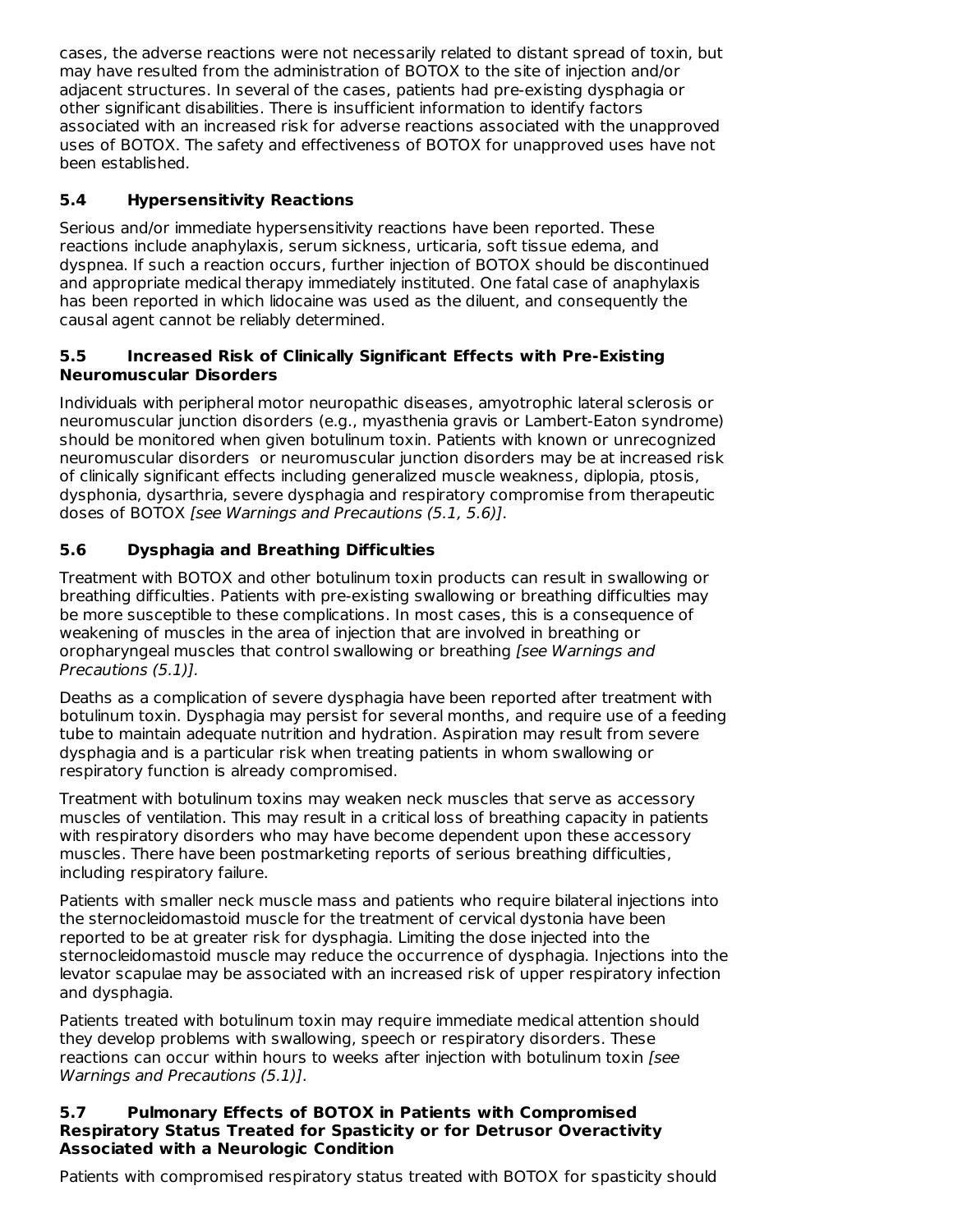be monitored closely. In a double-blind, placebo-controlled, parallel group study in adult patients treated for upper limb spasticity with stable reduced pulmonary function (defined as FEV<sub>1</sub> 40-80% of predicted value and FEV<sub>1</sub>/FVC  $\leq$  0.75), the event rate in change of Forced Vital Capacity (FVC) ≥15% or ≥20% was generally greater in patients treated with BOTOX than in patients treated with placebo (see Table 8).

**Table 8: Event Rate Per Patient Treatment Cycle Among Adult Upper Limb Spasticity Patients with Reduced Lung Function Who Experienced at Least a 15% or 20% Decrease in FVC From Baseline at Week 1, 6, 12 Postinjection with Up to Two Treatment Cycles with BOTOX or Placebo**

|         | <b>BOTOX</b><br>360 Units |      | <b>BOTOX</b><br>240 Units |         | Placebo |         |
|---------|---------------------------|------|---------------------------|---------|---------|---------|
|         | >15%                      | >20% | >15%                      | $>20\%$ | >15%    | $>20\%$ |
| Week 1  | 4%                        | 0%   | 3%                        | 0%      | 7%      | 3%      |
| Week 6  | 7%                        | 4%   | 4%                        | 2%      | 2%      | 2%      |
| Week 12 | 10%                       | 5%   | 2%                        | 1%      | 4%      | 1%      |

Differences from placebo were not statistically significant

In adult spasticity patients with reduced lung function, upper respiratory tract infections were also reported more frequently as adverse reactions in patients treated with BOTOX than in patients treated with placebo [see Warnings and Precautions (5.10)].

In a double-blind, placebo-controlled, parallel group study in adult patients with detrusor overactivity associated with a neurologic condition and restrictive lung disease of neuromuscular etiology [defined as FVC 50-80% of predicted value in patients with spinal cord injury between C5 and C8, or MS] the event rate in change of Forced Vital Capacity ≥15% or ≥20% was generally greater in patients treated with BOTOX than in patients treated with placebo (see Table 9).

| Table 9: | <b>Number and Percent of Patients</b>              |
|----------|----------------------------------------------------|
|          | Experiencing at Least a 15% or 20% Decrease in FVC |
|          | From Baseline at Week 2, 6, 12 Post-Injection with |
|          | <b>BOTOX or Placebo</b>                            |

|          | <b>BOTOX</b><br>200 Units          |            |            | <b>Placebo</b> |
|----------|------------------------------------|------------|------------|----------------|
|          | $\geq$ 15%                         | $\geq$ 20% | $\geq$ 15% | $\geq$ 20%     |
| Week 2   | $0/15$ (0%) $0/15$ (0%) 1/11 (9%)  |            |            | 0/11(0%)       |
| Week $6$ | $ 2/13(15\%) 1/13(8\%) 0/12(0\%) $ |            |            | 0/12(0%)       |
| Week 12  | $0/12(0\%)$ $0/12(0\%)$ 0/7 (0%)   |            |            | 0/7(0%)        |

# **5.8 Corneal Exposure and Ulceration in Patients Treated with BOTOX for Blepharospasm**

Reduced blinking from BOTOX injection of the orbicularis muscle can lead to corneal exposure, persistent epithelial defect, and corneal ulceration, especially in patients with VII nerve disorders. Vigorous treatment of any epithelial defect should be employed. This may require protective drops, ointment, therapeutic soft contact lenses, or closure of the eye by patching or other means.

### **5.9 Retrobulbar Hemorrhages in Patients Treated with BOTOX for Strabismus**

During the administration of BOTOX for the treatment of strabismus, retrobulbar hemorrhages sufficient to compromise retinal circulation have occurred. It is recommended that appropriate instruments to decompress the orbit be accessible.

# **5.10 Bronchitis and Upper Respiratory Tract Infections in Patients Treated for Spasticity**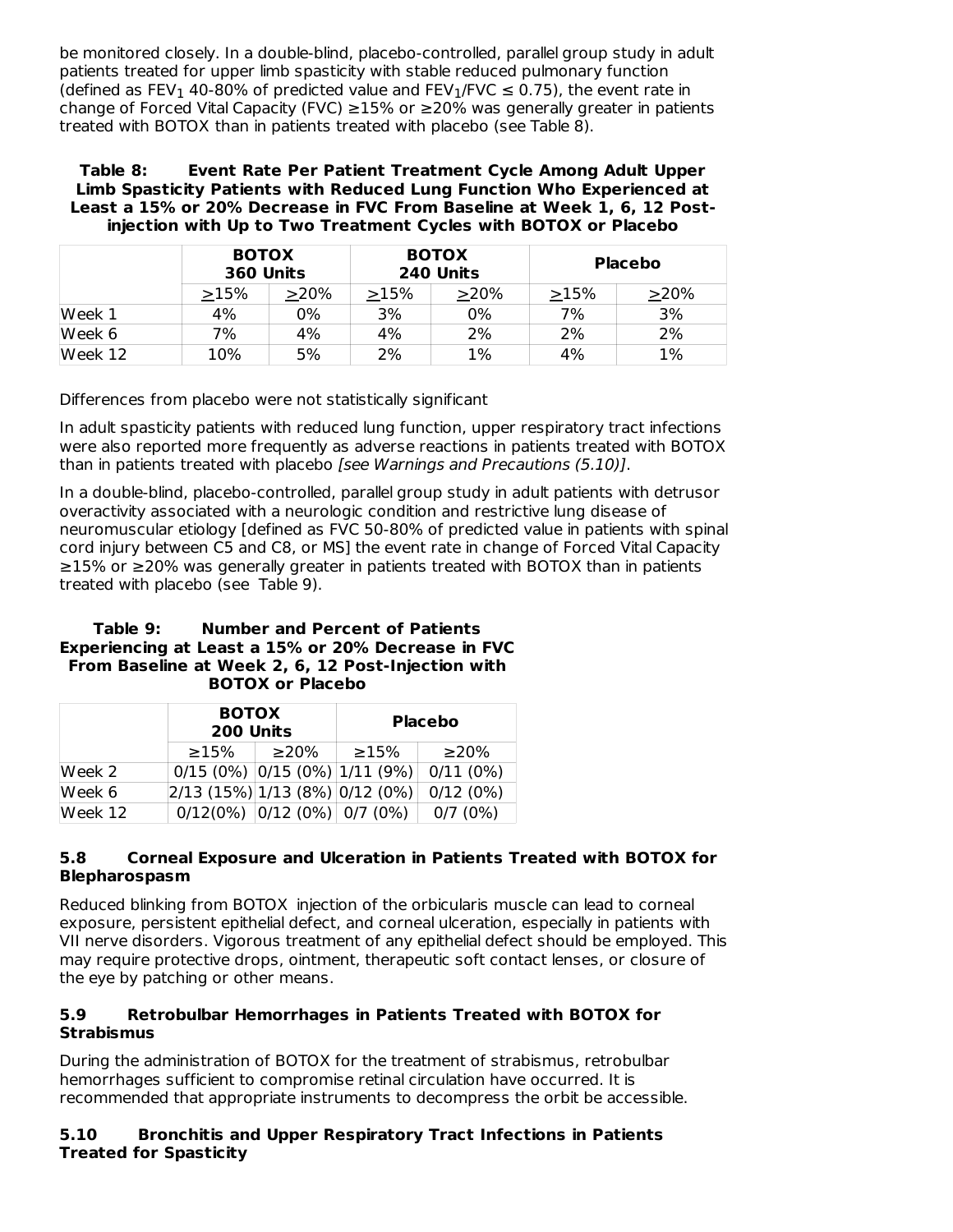Bronchitis was reported more frequently as an adverse reaction in adult patients treated for upper limb spasticity with BOTOX (3% at 251 Units-360 Units total dose), compared to placebo (1%). In adult patients with reduced lung function treated for upper limb spasticity, upper respiratory tract infections were also reported more frequently as adverse reactions in patients treated with BOTOX (11% at 360 Units total dose; 8% at 240 Units total dose) compared to placebo (6%). In adult patients treated for lower limb spasticity, upper respiratory tract infections were reported more frequently as an adverse reaction in patients treated with BOTOX (2% at 300 Units to 400 Units total dose) compared to placebo (1%). In pediatric patients treated for upper limb spasticity, upper respiratory tract infections were reported more frequently as an adverse reaction in patients treated with BOTOX (17% at 6 Units/kg and 10% at 3 Units/kg) compared to placebo (9%). In pediatric patients treated for lower limb spasticity, upper respiratory tract infection was not reported with an incidence greater than placebo.

### **5.11 Autonomic Dysreflexia in Patients Treated for Detrusor Overactivity Associated with a Neurologic Condition**

Autonomic dysreflexia associated with intradetrusor injections of BOTOX could occur in patients treated for detrusor overactivity associated with a neurologic condition and may require prompt medical therapy. In clinical trials, the incidence of autonomic dysreflexia was greater in adult patients treated with BOTOX 200 Units compared with placebo (1.5% versus 0.4%, respectively).

# **5.12 Urinary Tract Infections in Patients with Overactive Bladder**

BOTOX increases the incidence of urinary tract infection [see Adverse Reactions (6.1)]. Clinical trials for overactive bladder excluded patients with more than 2 UTIs in the past 6 months and those taking antibiotics chronically due to recurrent UTIs. Use of BOTOX for the treatment of overactive bladder in such patients and in patients with multiple recurrent UTIs during treatment should only be considered when the benefit is likely to outweigh the potential risk.

# **5.13 Urinary Retention in Adults Treated for Bladder Dysfunction**

Due to the risk of urinary retention, treat only patients who are willing and able to initiate catheterization post-treatment, if required, for urinary retention.

In patients who are not catheterizing, post-void residual (PVR) urine volume should be assessed within 2 weeks post-treatment and periodically as medically appropriate up to 12 weeks, particularly in patients with multiple sclerosis or diabetes mellitus. Depending on patient symptoms, institute catheterization if PVR urine volume exceeds 200 mL and continue until PVR falls below 200 mL. Instruct patients to contact their physician if they experience difficulty in voiding as catheterization may be required.

The incidence and duration of urinary retention is described below for adult patients with overactive bladder and detrusor overactivity associated with a neurologic condition who received BOTOX or placebo injections.

### Overactive Bladder

In double-blind, placebo-controlled trials in patients with OAB, the proportion of subjects who initiated clean intermittent catheterization (CIC) for urinary retention following treatment with BOTOX or placebo is shown in Table 10. The duration of post-injection catheterization for those who developed urinary retention is also shown.

### **Table 10: Proportion of Patients Catheterizing for Urinary Retention and Duration of Catheterization Following an Injection in Double-Blind, Placebo-Controlled Clinical Trials in OAB**

| <b>Timepoint</b>                                           | <b>BOTOX 100</b><br><b>Units</b><br>$(N=552)$ | <b>Placebo</b><br>$(N=542)$ |
|------------------------------------------------------------|-----------------------------------------------|-----------------------------|
| Proportion of Patients Catheterizing for Urinary Retention |                                               |                             |
| At any time during complete<br>treatment cycle             | $6.5\%$ (n=36)                                | $0.4\%$ (n=2)               |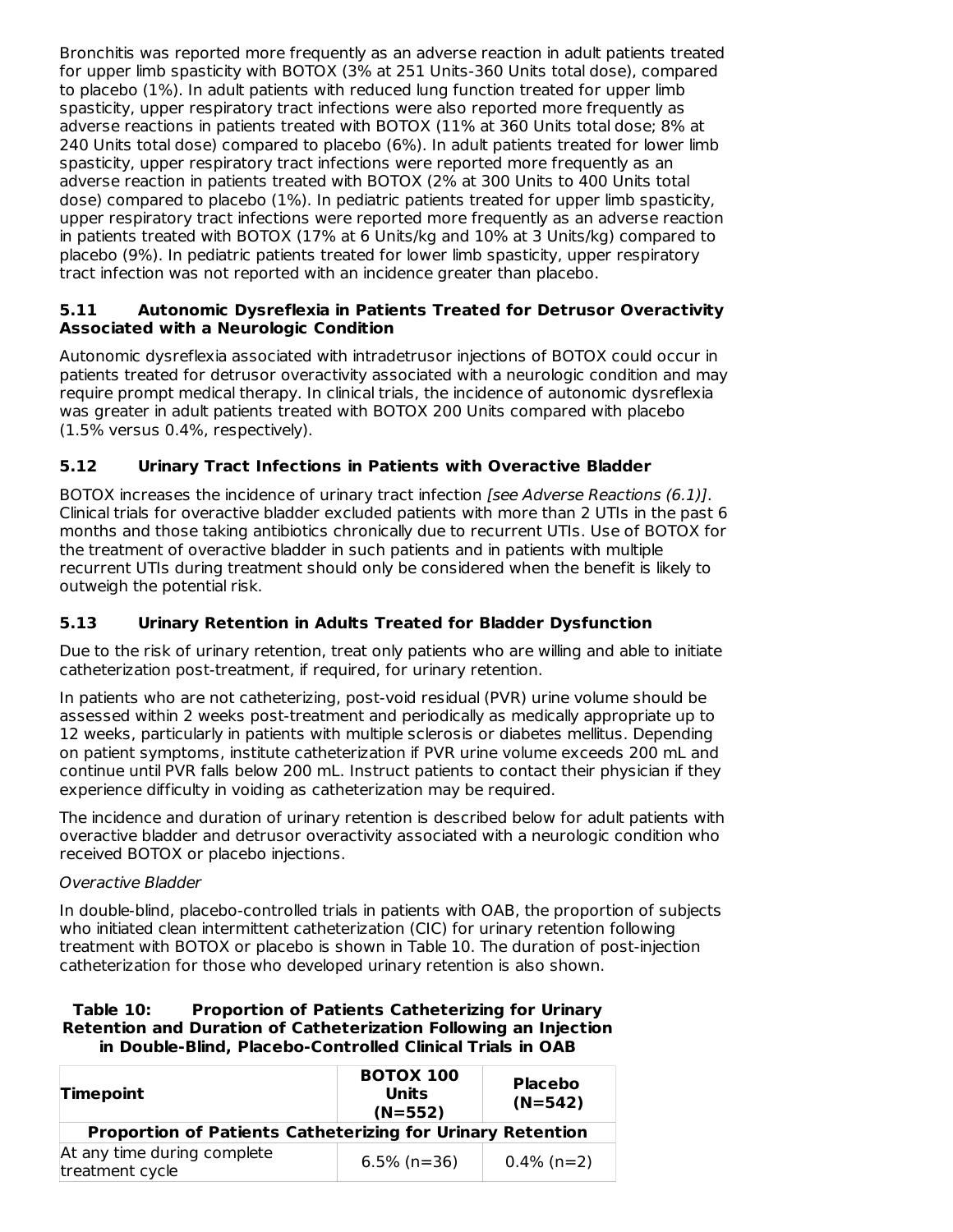| Duration of Catheterization for Urinary Retention (Days) |       |      |
|----------------------------------------------------------|-------|------|
| Median                                                   | 63    |      |
| Min, Max                                                 | 1.214 | 3.18 |

Patients with diabetes mellitus treated with BOTOX were more likely to develop urinary retention than those without diabetes, as shown in Table 11.

### **Table 11: Proportion of Patients Experiencing Urinary Retention Following an Injection in Double-Blind, Placebo-Controlled Clinical Trials in OAB According to History of Diabetes Mellitus**

|                      | <b>Patients with Diabetes</b>         |                            | <b>Patients without</b><br><b>Diabetes</b> |                             |
|----------------------|---------------------------------------|----------------------------|--------------------------------------------|-----------------------------|
|                      | <b>BOTOX 100</b><br>Units<br>$(N=81)$ | <b>Placebo</b><br>$(N=69)$ | <b>BOTOX 100</b><br>Units $(N=526)$        | <b>Placebo</b><br>$(N=516)$ |
| Urinary<br>retention | $12.3\%$ (n=10)                       |                            | $6.3\%$ (n=33)                             | $ 0.6\%$ (n=3)              |

Adult Detrusor Overactivity associated with a Neurologic Condition

In two double-blind, placebo-controlled trials in adult patients with detrusor overactivity associated with a neurologic condition (NDO-1 and NDO-2), the proportion of subjects who were not using clean intermittent catheterization (CIC) prior to injection and who subsequently required catheterization for urinary retention following treatment with BOTOX 200 Units or placebo is shown in Table 12. The duration of post-injection catheterization for those who developed urinary retention is also shown.

#### **Table 12: Proportion of Adult Patients Not Using CIC at Baseline and then Catheterizing for Urinary Retention and Duration of Catheterization Following an Injection in Double-Blind, Placebo-Controlled Clinical Trials**

| <b>Timepoint</b>                                        | <b>BOTOX 200</b><br>Units<br>$(N=108)$                   | <b>Placebo</b><br>$(N=104)$ |  |
|---------------------------------------------------------|----------------------------------------------------------|-----------------------------|--|
| <b>Proportion of Patients Catheterizing for Urinary</b> |                                                          |                             |  |
| <b>Retention</b>                                        |                                                          |                             |  |
| At any time during complete<br>treatment cycle          | $30.6\%$ (n=33)                                          | $6.7\%$ (n=7)               |  |
|                                                         | <b>Duration of Catheterization for Urinary Retention</b> |                             |  |
| (Days)                                                  |                                                          |                             |  |
| Median                                                  | 289                                                      | 358                         |  |
| Min, Max                                                | 1, 530                                                   | 2, 379                      |  |

Among adult patients not using CIC at baseline, those with Multiple Sclerosis (MS) were more likely to require CIC post-injection than those with Spinal Cord Injury (SCI) (see Table 13).

### **Table 13: Proportion of Adult Patients by Etiology (MS and SCI) Not Using CIC at Baseline and then Catheterizing for Urinary Retention Following an Injection in Double-Blind, Placebo-Controlled Clinical Trials**

| <b>Timepoint</b> | МS                                    |                            | <b>SCI</b>                            |                            |
|------------------|---------------------------------------|----------------------------|---------------------------------------|----------------------------|
|                  | <b>BOTOX 200</b><br>Units<br>$(N=86)$ | <b>Placebo</b><br>$(N=88)$ | <b>BOTOX 200</b><br>Units<br>$(N=22)$ | <b>Placebo</b><br>$(N=16)$ |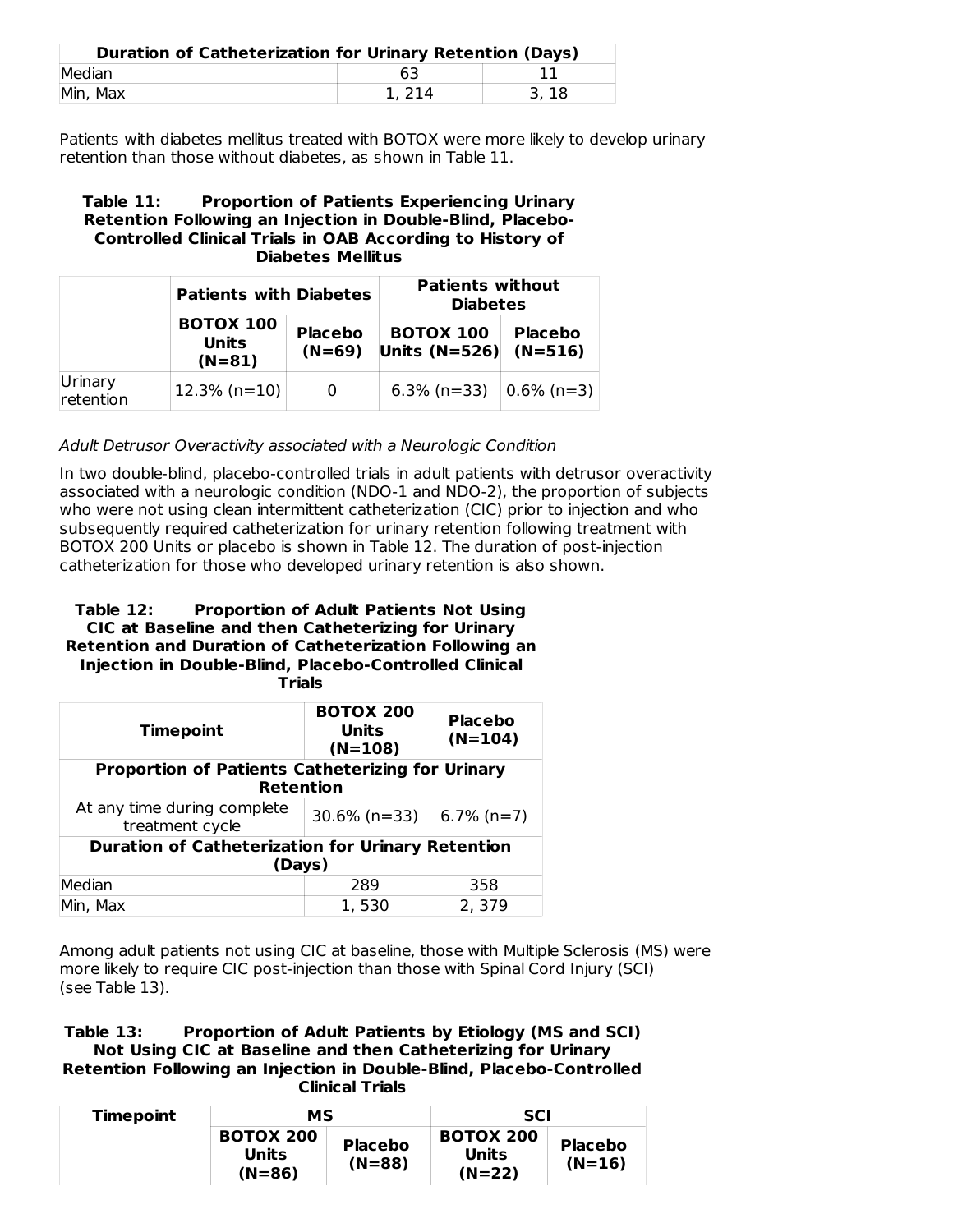| At any time during<br>complete treatment $31\%$ (n=27)<br>cycle |  | 5% (n=4) | 27% (n=6) | 19% (n=3) |
|-----------------------------------------------------------------|--|----------|-----------|-----------|
|-----------------------------------------------------------------|--|----------|-----------|-----------|

A placebo-controlled, double-blind post-approval 52 week study with BOTOX 100 Units (Study NDO-3) was conducted in non-catheterizing adult MS patients with urinary incontinence due to detrusor overactivity associated with a neurologic condition. Catheterization for urinary retention was initiated in 15.2% (10/66) of patients following treatment with BOTOX 100 Units versus 2.6% (2/78) on placebo at any time during the complete treatment cycle. The median duration of post-injection catheterization for those who developed urinary retention was 64 days for BOTOX 100 Units and 2 days for placebo.

# **5.14 Human Albumin and Transmission of Viral Diseases**

This product contains albumin, a derivative of human blood. Based on effective donor screening and product manufacturing processes, it carries an extremely remote risk for transmission of viral diseases and variant Creutzfeldt-Jakob disease (vCJD). There is a theoretical risk for transmission of Creutzfeldt-Jakob disease (CJD), but if that risk actually exists, the risk of transmission would also be considered extremely remote. No cases of transmission of viral diseases, CJD or vCJD have ever been identified for licensed albumin or albumin contained in other licensed products.

# **6 ADVERSE REACTIONS**

The following adverse reactions to BOTOX (onabotulinumtoxinA) for injection are discussed in greater detail in other sections of the labeling:

- Spread of Toxin Effects [see Warnings and Precautions (5.1)]
- Serious Adverse Reactions with Unapproved Use [see Warnings and Precautions (5.3)]
- Hypersensitivity Reactions [see Contraindications (4) and Warnings and Precautions  $(5.4)$ ]
- Increased Risk of Clinically Significant Effects with Pre-Existing Neuromuscular Disorders [see Warnings and Precautions (5.5)]
- Dysphagia and Breathing Difficulties [see Warnings and Precautions (5.6)]
- Pulmonary Effects of BOTOX in Patients with Compromised Respiratory Status Treated for Spasticity or for Detrusor Overactivity Associated with a Neurologic Condition [see Warnings and Precautions (5.7)]
- Corneal Exposure and Ulceration in Patients Treated with BOTOX for Blepharospasm [see Warnings and Precautions (5.8)]
- Retrobulbar Hemorrhages in Patients Treated with BOTOX for Strabismus [see Warnings and Precautions (5.9)]
- **Bronchitis and Upper Respiratory Tract Infections in Patients Treated for Spasticity** [see Warnings and Precautions (5.10)]
- Autonomic Dysreflexia in Patients Treated for Detrusor Overactivity Associated with a Neurologic Condition [see Warnings and Precautions (5.11)]
- Urinary Tract Infections in Patients with Overactive Bladder [see Warnings and Precautions (5.12)]
- Urinary Retention in Patients Treated for Bladder Dysfunction [see Warnings and Precautions (5.13)]

# **6.1 Clinical Trials Experience**

Because clinical trials are conducted under widely varying conditions, the adverse reaction rates observed in the clinical trials of a drug cannot be directly compared to rates in the clinical trials of another drug and may not reflect the rates observed in clinical practice.

BOTOX and BOTOX Cosmetic contain the same active ingredient in the same formulation, but with different labeled Indications and Usage. Therefore, adverse reactions observed with the use of BOTOX Cosmetic also have the potential to be observed with the use of BOTOX.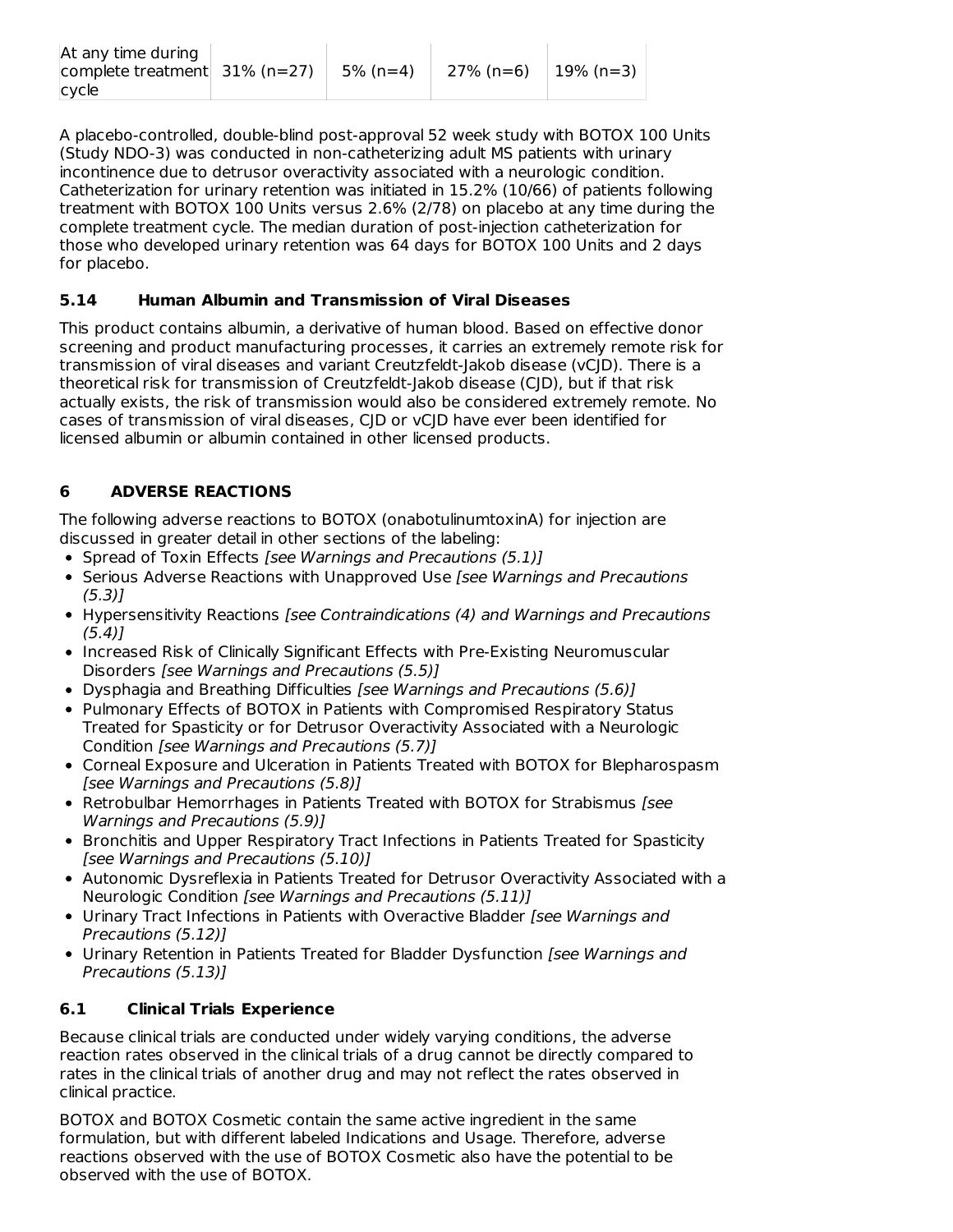In general, adverse reactions occur within the first week following injection of BOTOX and, while generally transient, may have a duration of several months or longer. Localized pain, infection, inflammation, tenderness, swelling, erythema, and/or bleeding/bruising may be associated with the injection. Symptoms associated with flu-like symptoms (e.g., nausea, fever, myalgia) have been reported after treatment. Needlerelated pain and/or anxiety may result in vasovagal responses (including syncope, hypotension), which may require appropriate medical therapy.

Local weakness of the injected muscle(s) represents the expected pharmacological action of botulinum toxin. However, weakness of nearby muscles may also occur due to spread of toxin [see Warnings and Precautions (5.1)].

### Overactive Bladder

Table 14 presents the most frequently reported adverse reactions in double-blind, placebo-controlled clinical trials for overactive bladder occurring within 12 weeks of the first BOTOX treatment.

### **Table 14: Adverse Reactions Reported by ≥2% of BOTOX Treated Patients and More Often than in Placebo-Treated Patients Within the First 12 Weeks after Intradetrusor Injection, in Double-Blind, Placebo-Controlled Clinical Trials in Patients with OAB**

| <b>Adverse Reactions</b> | <b>BOTOX</b><br>100 Units<br>$(N=552)$<br>% | <b>Placebo</b><br>$(N=542)$<br>% |
|--------------------------|---------------------------------------------|----------------------------------|
| Urinary tract infection  | 18                                          |                                  |
| Dysuria                  |                                             |                                  |
| Urinary retention        |                                             |                                  |
| Bacteriuria              |                                             |                                  |
| Residual urine volume*   |                                             |                                  |

\*Elevated PVR not requiring catheterization. Catheterization was required for PVR  $\geq$ 350 mL regardless of symptoms, and for PVR  $≥$ 200 mL to  $<350$  mL with symptoms (e.g., voiding difficulty).

A higher incidence of urinary tract infection was observed in patients with diabetes mellitus treated with BOTOX 100 Units and placebo than in patients without diabetes, as shown in Table 15.

### **Table 15: Proportion of Patients Experiencing Urinary Tract Infection Following an Injection in Double-Blind, Placebo-Controlled Clinical Trials in OAB According to History of Diabetes Mellitus**

|                                  | <b>Patients with Diabetes</b>                     |                                 | <b>Patients without</b><br><b>Diabetes</b>         |                                     |
|----------------------------------|---------------------------------------------------|---------------------------------|----------------------------------------------------|-------------------------------------|
|                                  | <b>BOTOX 100</b><br><b>Units</b><br>$(N=81)$<br>% | <b>Placebo</b><br>$(N=69)$<br>% | <b>BOTOX 100</b><br><b>Units</b><br>$(N=526)$<br>% | <b>Placebo</b><br>$(N=516)$<br>$\%$ |
| Urinary tract<br>infection (UTI) | 31                                                | 12                              | 26                                                 | 10                                  |

The incidence of UTI increased in patients who experienced a maximum post-void residual (PVR) urine volume ≥200 mL following BOTOX injection compared to those with a maximum PVR <200 mL following BOTOX injection, 44% versus 23%, respectively.

No change was observed in the overall safety profile with repeat dosing during an openlabel, uncontrolled extension trial.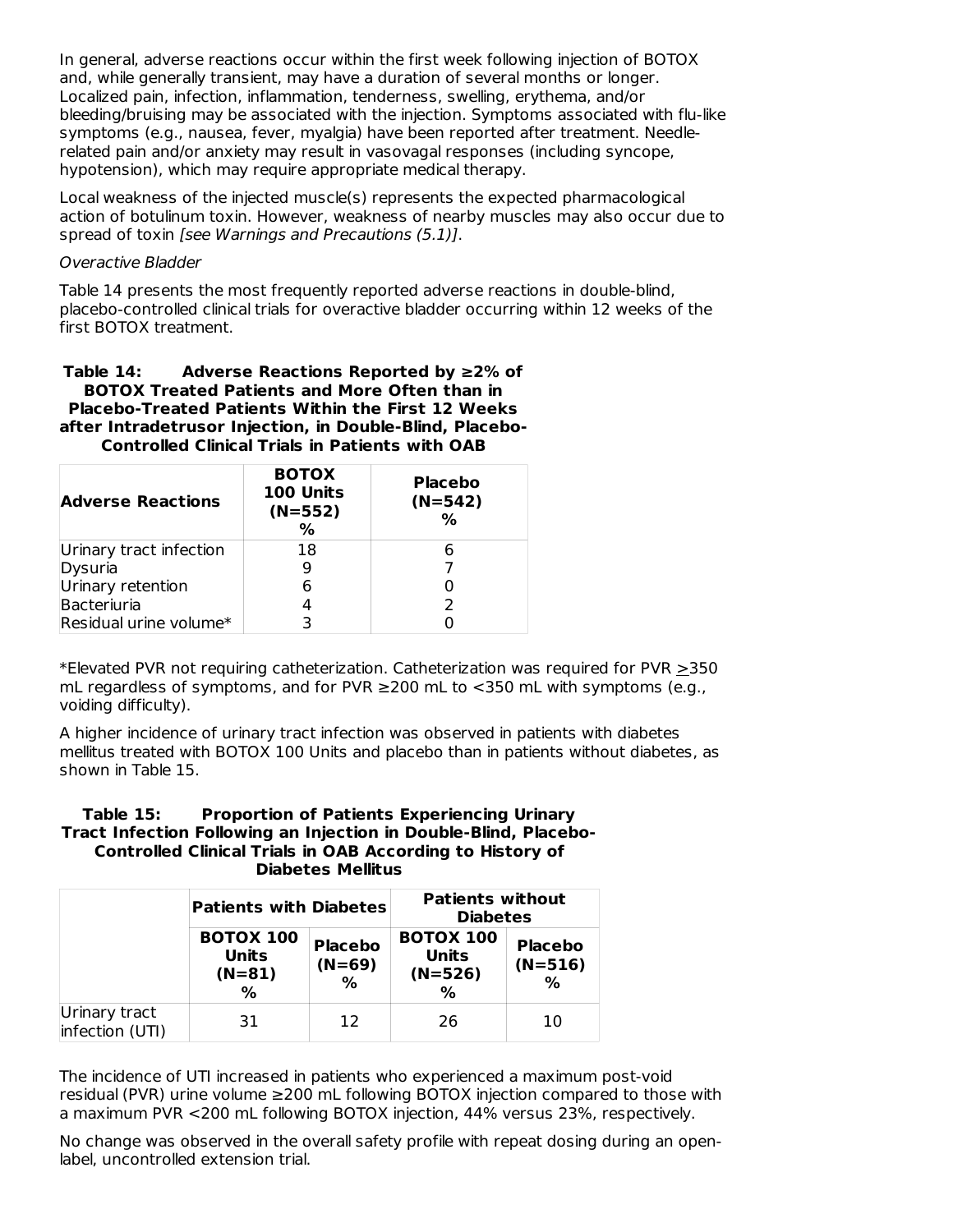### Adult Detrusor Overactivity associated with a Neurologic Condition

Table 16 presents the most frequently reported adverse reactions in the double-blind, placebo-controlled studies within 12 weeks of injection for patients with detrusor overactivity associated with a neurologic condition treated with BOTOX 200 Units.

**Table 16: Adverse Reactions Reported by ≥2% of BOTOX-Treated Patients and More Frequent than in Placebo-Treated Patients Within the First 12 Weeks after Intradetrusor Injection in Double-Blind, Placebo-Controlled Clinical Trials**

| <b>Adverse Reactions</b> | <b>BOTOX 200</b><br><b>Units</b><br>$(N=262)$<br>% | <b>Placebo</b><br>$(N=272)$<br>% |
|--------------------------|----------------------------------------------------|----------------------------------|
| Urinary tract infection  | 24                                                 | 17                               |
| Urinary retention        | 17                                                 | 3                                |
| Hematuria                |                                                    |                                  |

The following adverse reactions with BOTOX 200 Units were reported at any time following initial injection and prior to re-injection or study exit (median duration of exposure was 44 weeks): urinary tract infections (49%), urinary retention (17%), constipation (4%), muscular weakness (4%), dysuria (4%), fall (3%), gait disturbance (3%), and muscle spasm (2%).

In the Multiple Sclerosis (MS) patients enrolled in the double-blind, placebo-controlled trials, the MS exacerbation annualized rate (i.e., number of MS exacerbation events per patient-year) was 0.23 for BOTOX and 0.20 for placebo.

No change was observed in the overall safety profile with repeat dosing.

Table 17 presents the most frequently reported adverse reactions in a placebocontrolled, double-blind post-approval 52 week study with BOTOX 100 Units (Study NDO-3) conducted in MS patients with urinary incontinence due to detrusor overactivity associated with a neurologic condition. These patients were not adequately managed with at least one anticholinergic agent and not catheterized at baseline. The table below presents the most frequently reported adverse reactions within 12 weeks of injection.

#### **Table 17: Adverse Reactions Reported in a Post Approval Study (NDO-3) by >2% of BOTOX Treated Patients and More Frequent than in Placebo-Treated Patients Within the First 12 Weeks after Intradetrusor Injection**

| <b>Adverse Reactions</b> | <b>BOTOX</b><br>100 Units<br>$(N=66)$<br>% | <b>Placebo</b><br>$(N=78)$<br>% |
|--------------------------|--------------------------------------------|---------------------------------|
| Urinary tract infection  | 26                                         | 6                               |
| Bacteriuria              |                                            | 5                               |
| Urinary retention        | 15                                         |                                 |
| Dysuria                  | 5                                          |                                 |
| Residual urine volume*   |                                            |                                 |

\* Elevated PVR not requiring catheterization. Catheterization was required for PVR ≥350 mL regardless of symptoms, and for PVR  $≥$ 200 mL to  $<350$  mL with symptoms (e.g., voiding difficulty).

The following adverse events with BOTOX 100 Units were reported at any time following initial injection and prior to re-injection or study exit (median duration of exposure was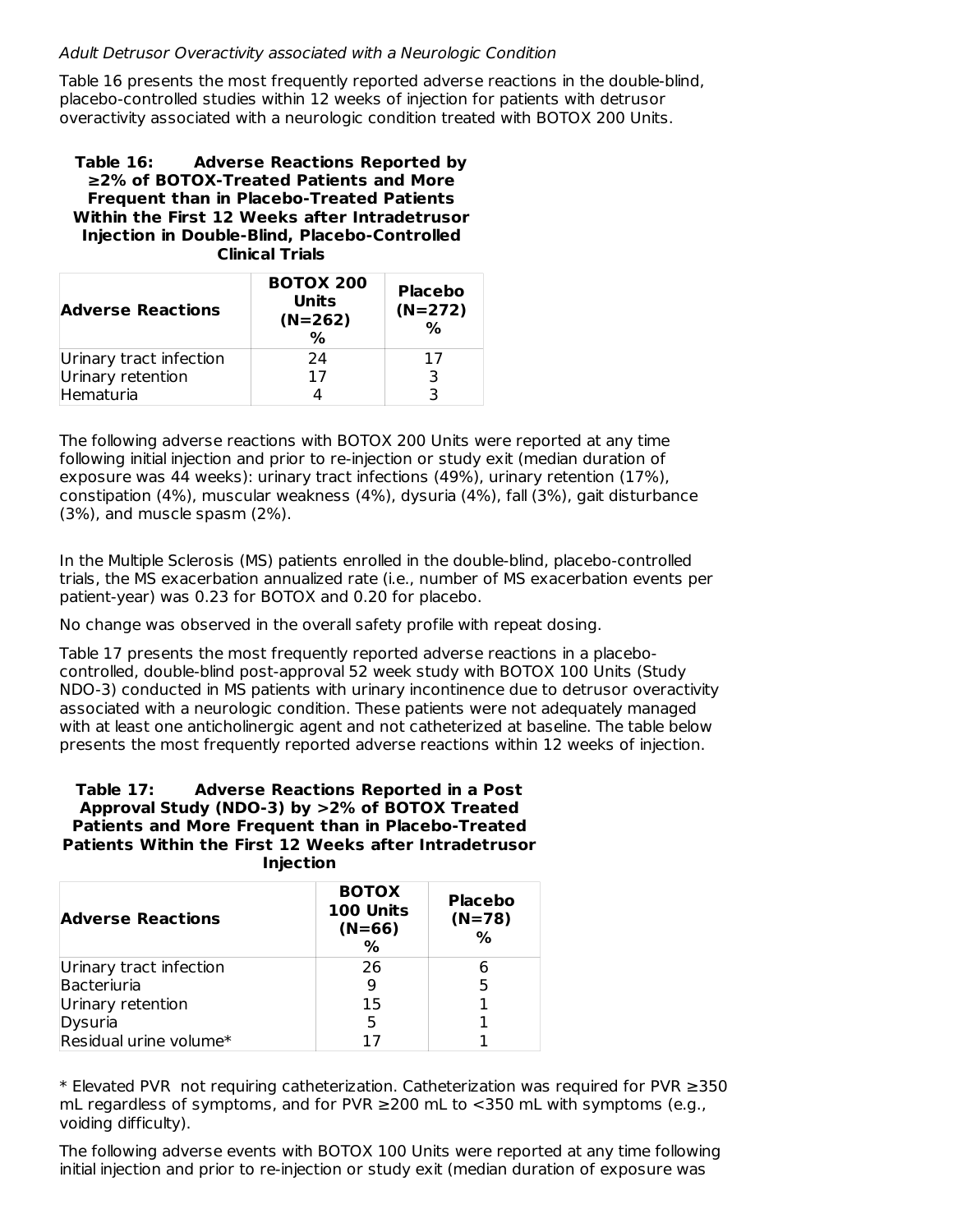51 weeks): urinary tract infections (39%), bacteriuria (18%), urinary retention (17%), residual urine volume\* (17%), dysuria (9%), and hematuria (5%).

No difference in the MS exacerbation annualized rate (i.e., number of MS exacerbating events per patient-year) was observed (BOTOX =0, placebo =0.07).

### Pediatric Detrusor Overactivity associated with a Neurologic Condition

Table 18 presents the most frequently reported adverse reactions in Study 191622-120, a double-blind, parallel-group study conducted in pediatric patients with detrusor overactivity associated with a neurologic condition. These patients were not adequately managed with at least one anticholinergic agent and were using clean intermittent catheterization at baseline [see Clinical Studies (14.3)]. The table below presents the most frequently reported adverse reactions during the 12 weeks following intradetrusor administration of BOTOX 200 Units.

### **Table 18: Adverse Reactions Reported by ≥ 3% of BOTOX Treated Pediatric Patients within the First 12 Weeks after Intradetrusor Injection, Study 191622-120**

| <b>Adverse</b><br><b>Reactions</b> | <b>BOTOX 200 Unit</b><br>$(N=30)$ |
|------------------------------------|-----------------------------------|
| Urinary tract<br>infection         | 2(7%)                             |
| Bacteriuria                        | 6(20%)                            |
| Leukocyturia                       | 2(7%)                             |
| Hematuria                          | 1(3%)                             |

No change was observed in the overall safety profile with repeat dosing.

The most common adverse reactions in patients who received BOTOX 6 U/kg and less than a total dose of 200 U in Study 191622-120 were urinary tract infection (UTI), bacteriuria and hematuria.

### Chronic Migraine

In double-blind, placebo-controlled chronic migraine efficacy trials (Study 1 and Study 2), the discontinuation rate was 12% in the BOTOX treated group and 10% in the placebotreated group. Discontinuations due to an adverse event were 4% in the BOTOX group and 1% in the placebo group. The most frequent adverse events leading to discontinuation in the BOTOX group were neck pain, headache, worsening migraine, muscular weakness and eyelid ptosis.

The most frequently reported adverse reactions following injection of BOTOX for chronic migraine appear in Table 19.

#### **Table 19: Adverse Reactions Reported by ≥2% of BOTOX Treated Patients and More Frequent than in Placebo-Treated Patients in Two Chronic Migraine Double-Blind, Placebo-Controlled Clinical Trials**

| <b>Adverse Reactions</b>    | <b>BOTOX</b><br><b>155 Units-</b><br>195 Units<br>$(N=687)$<br>℅ | <b>Placebo</b><br>$(N=692)$<br>% |
|-----------------------------|------------------------------------------------------------------|----------------------------------|
| Nervous system disorders    |                                                                  |                                  |
| Headache                    |                                                                  |                                  |
| Migraine                    |                                                                  | 3                                |
| Facial paresis              |                                                                  |                                  |
| Eye disorders               |                                                                  |                                  |
| Eyelid ptosis               |                                                                  | $\leq$ 1                         |
| Infections and Infestations |                                                                  |                                  |
| <b>Bronchitis</b>           |                                                                  |                                  |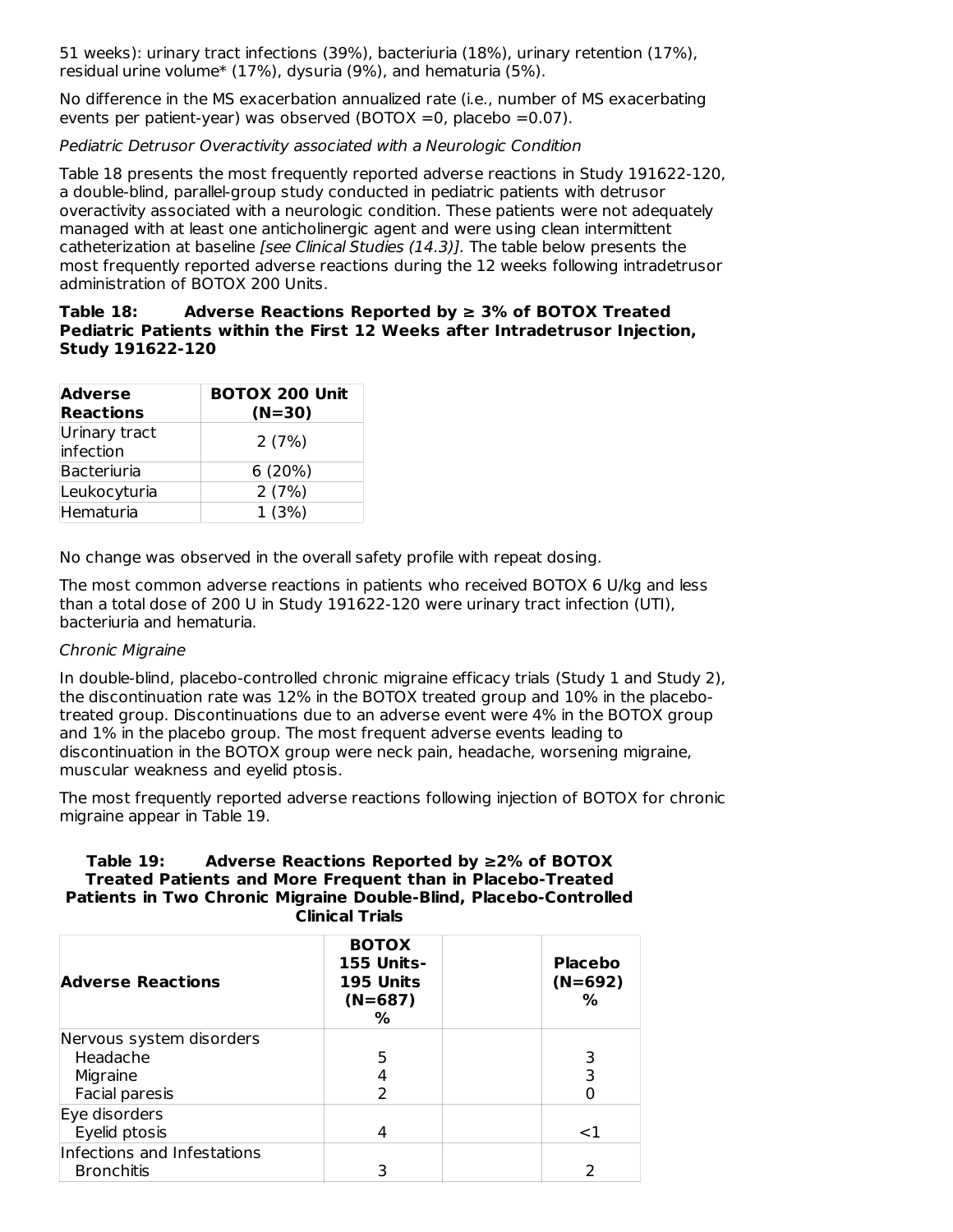| Musculoskeletal and connective<br>ltissue disorders<br>Neck pain<br>Musculoskeletal stiffness<br>Muscular weakness<br>Myalgia<br>Musculoskeletal pain<br>Muscle spasms |  | ا> |
|------------------------------------------------------------------------------------------------------------------------------------------------------------------------|--|----|
| General disorders and<br>ladministration site conditions<br>Injection site pain                                                                                        |  |    |
| Vascular Disorders<br>Hypertension                                                                                                                                     |  |    |

Other adverse reactions that occurred more frequently in the BOTOX group compared to the placebo group at a frequency less than 1% and potentially BOTOX related include: vertigo, dry eye, eyelid edema, dysphagia, eye infection, and jaw pain. Severe worsening of migraine requiring hospitalization occurred in approximately 1% of BOTOX treated patients in Study 1 and Study 2, usually within the first week after treatment, compared to 0.3% of placebo-treated patients.

### Adult Upper Limb Spasticity

The most frequently reported adverse reactions following injection of BOTOX for adult upper limb spasticity appear in Table 20.

| Table 20: | Adverse Reactions Reported by $\geq$ 2% of BOTOX                  |
|-----------|-------------------------------------------------------------------|
|           | <b>Treated Patients and More Frequent than in Placebo-Treated</b> |
|           | Patients in Adult Upper Limb Spasticity Double-Blind, Placebo-    |
|           | <b>Controlled Clinical Trials</b>                                 |

| <b>Adverse Reactions</b>                                                                         | <b>BOTOX</b><br>251<br>Units -<br>360 Units<br>$(N=115)$<br>% | <b>BOTOX</b><br>150<br>Units -<br><b>250 Units</b><br>$(N=188)$<br>% | <b>BOTOX</b><br>$150$<br>Units<br>$(N=54)$<br>% | <b>Placebo</b><br>$(N=182)$<br>% |
|--------------------------------------------------------------------------------------------------|---------------------------------------------------------------|----------------------------------------------------------------------|-------------------------------------------------|----------------------------------|
| Gastrointestinal<br>ldisorder<br>Nausea                                                          | 3                                                             | $\mathcal{P}$                                                        | 2                                               | 1                                |
| General disorders and<br>administration site<br>conditions<br>Fatigue                            | 3                                                             | 2                                                                    | 2                                               | O                                |
| Infections and<br>infestations<br><b>Bronchitis</b>                                              | 3                                                             | $\overline{2}$                                                       | 0                                               | 1                                |
| Musculoskeletal and<br>connective tissue<br>ldisorders<br>Pain in extremity<br>Muscular weakness | 6<br>0                                                        | 5<br>4                                                               | 9<br>$\overline{2}$                             | 4<br>1                           |

Twenty-two adult patients, enrolled in double-blind placebo controlled studies, received 400 Units or higher of BOTOX for treatment of upper limb spasticity. In addition, 44 adults received 400 Units of BOTOX or higher for four consecutive treatments over approximately one year for treatment of upper limb spasticity. The type and frequency of adverse reactions observed in patients treated with 400 Units of BOTOX were similar to those reported in patients treated for upper limb spasticity with 360 Units of BOTOX.

#### Adult Lower Limb Spasticity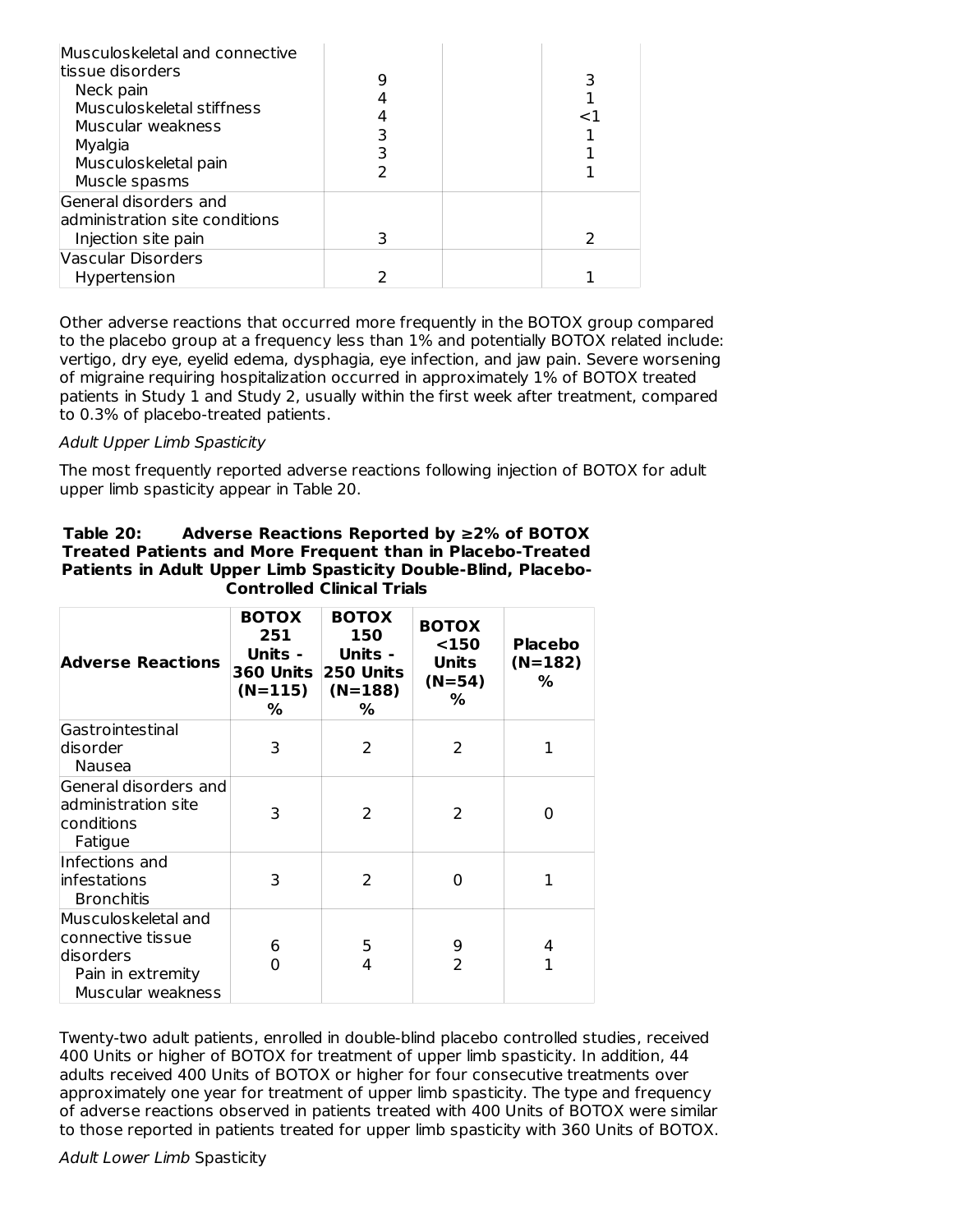The most frequently reported adverse reactions following injection of BOTOX for adult lower limb spasticity appear in Table 21. Two hundred thirty-one patients enrolled in a double-blind placebo controlled study (Study 7) received 300 Units to 400 Units of BOTOX, and were compared with 233 patients who received placebo. Patients were followed for an average of 91 days after injection.

### **Table 21: Adverse Reactions Reported by ≥2% of BOTOX Treated Patients and More Frequent than in Placebo-Treated Patients in Adult Lower Limb Spasticity Double-Blind, Placebo-Controlled Clinical Trial (Study 7)**

| <b>Adverse Reactions</b>          | <b>BOTOX</b><br>$(N=231)$<br>% | <b>Placebo</b><br>$(N=233)$<br>$\%$ |
|-----------------------------------|--------------------------------|-------------------------------------|
| Musculoskeletal and connective    |                                |                                     |
| tissue disorders                  |                                |                                     |
| Arthralgia                        | 3                              |                                     |
| Back pain                         | 3                              | 2                                   |
| Myalgia                           | $\mathcal{P}$                  |                                     |
| Infections and infestations       |                                |                                     |
| Upper respiratory tract infection | $\mathcal{L}$                  |                                     |
| General disorders and             |                                |                                     |
| administration site conditions    |                                |                                     |
| Injection site pain               |                                |                                     |

# Pediatric Upper Limb Spasticity

The most frequently reported adverse reactions following injection of BOTOX in pediatric patients 2 to 17 years of age with upper limb spasticity appear in Table 22. In a doubleblind, placebo-controlled trial (Study 1), 78 patients were treated with 3 Units/kg of BOTOX, and 77 patients received 6 Units/kg to a maximum dose of 200 Units of BOTOX, and were compared to 79 patients who received placebo [see Clinical Studies (14.5)]. Patients were followed for an average of 91 days after injection.

#### **Table 22: Adverse Reactions Reported by ≥2% of BOTOX 6 Units/kg Treated Patients and More Frequent than in Placebo-Treated Patients in Pediatric Upper Limb Spasticity Double-Blind, Placebo-Controlled Clinical Trial (Study 1)**

| <b>Adverse Reactions</b>                                                       | <b>BOTOX 6</b><br>Units/kg<br>$(N=77)$<br>% | <b>BOTOX 3</b><br>Units/kg<br>$(N=78)$<br>% | <b>Placebo</b><br>$(N=79)$<br>% |
|--------------------------------------------------------------------------------|---------------------------------------------|---------------------------------------------|---------------------------------|
| Infections and infestations                                                    |                                             |                                             |                                 |
| Upper respiratory tract infection*                                             | 17                                          | 10                                          | q                               |
| General disorders and<br>administration site conditions<br>Injection site pain | 4                                           | 3                                           |                                 |
| Gastrointestinal disorders                                                     |                                             |                                             |                                 |
| Nausea<br>Constipation                                                         | ٦                                           |                                             |                                 |
| Respiratory, thoracic and<br>mediastinal disorders                             |                                             |                                             |                                 |
| Rhinorrhea                                                                     |                                             |                                             |                                 |
| Nasal congestion                                                               |                                             |                                             |                                 |
| Nervous system disorders<br>Seizure**                                          | 5                                           |                                             |                                 |

\*Includes upper respiratory tract infection and viral upper respiratory tract infection

 $^{**}$ Includes seizure and partial seizure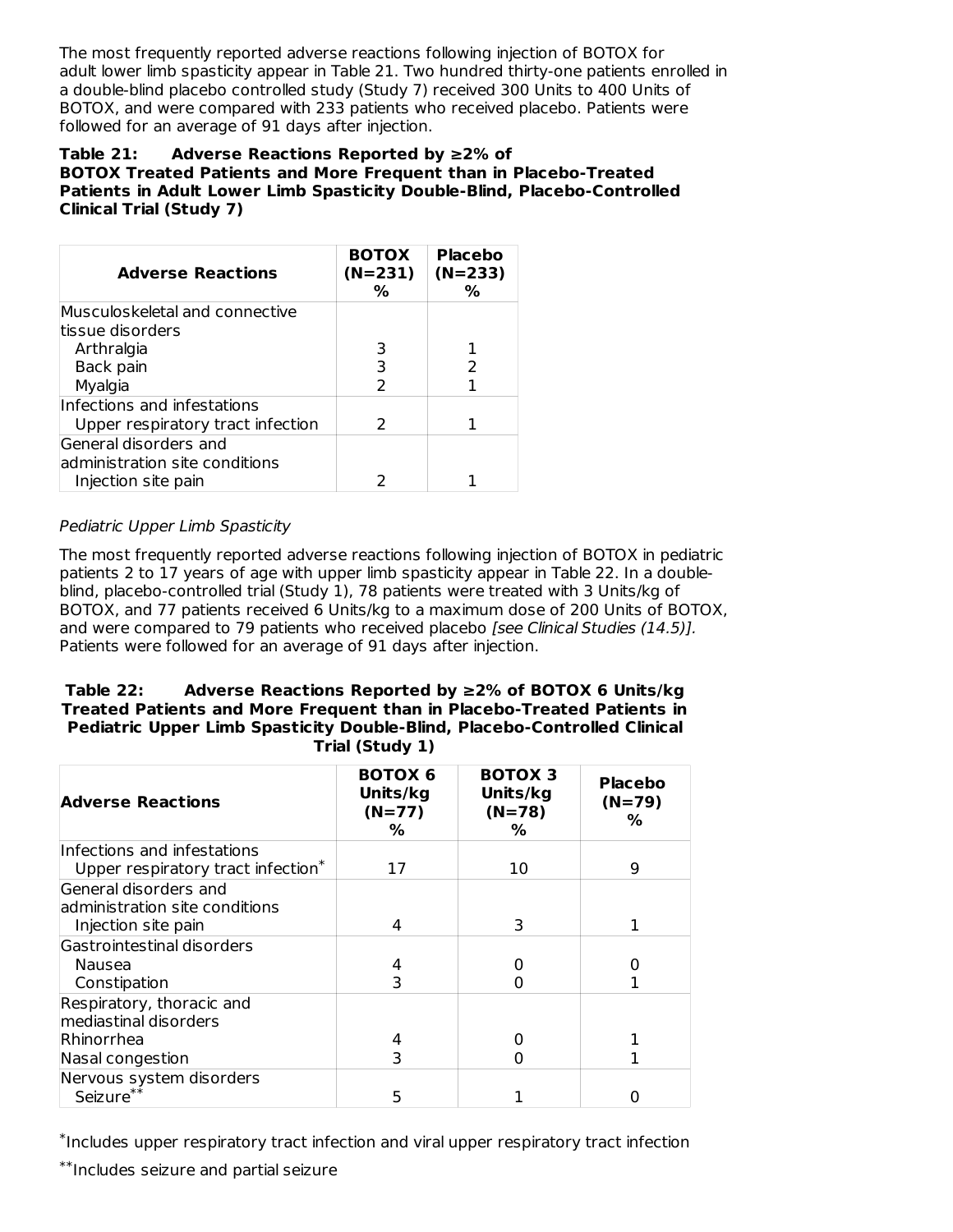### Pediatric Lower Limb Spasticity

The most frequently reported adverse reactions following injection of BOTOX in pediatric patients 2 to 17 years of age with lower limb spasticity appear in Table 23. In a doubleblind, placebo-controlled trial (Study 2), 126 patients were treated with 4 Units/kg of BOTOX, and 128 patients received 8 Units/kg to a maximum dose of 300 Units of BOTOX, and were compared to 128 patients who received placebo *[see Clinical Studies* (14.6)]. Patients were followed for an average of 89 days after injection.

### **Table 23: Adverse Reactions Reported by >2% of BOTOX 8 Units/kg Treated Patients and More Frequent than in Placebo-Treated Patients in Pediatric Lower Limb Spasticity Double-Blind, Placebo-Controlled Clinical Trial (Study 2)**

| <b>Adverse Reactions</b>                                                 | <b>BOTOX</b><br>8 Units/kg<br>$(N=128)$<br>% | <b>BOTOX</b><br>Units/kg<br>$(N=126)$<br>% | <b>Placebo</b><br>$(N=128)$<br>% |
|--------------------------------------------------------------------------|----------------------------------------------|--------------------------------------------|----------------------------------|
| General disorders and administration site                                |                                              |                                            |                                  |
| lconditions                                                              |                                              |                                            |                                  |
| Injection site erythema                                                  | 2                                            | O                                          |                                  |
| Injection site pain                                                      | $\mathcal{P}$                                |                                            |                                  |
| Respiratory, thoracic and mediastinal<br>disorders<br>Oropharyngeal pain | 2                                            | Ω                                          |                                  |
| Injury, poisoning and procedural                                         |                                              |                                            |                                  |
| complications                                                            | 2                                            |                                            |                                  |
| Ligament sprain                                                          | フ                                            | O                                          |                                  |
| Skin abrasion                                                            |                                              |                                            |                                  |
| Metabolism and nutrition disorders<br>Decreased appetite                 | $\mathcal{P}$                                | 0                                          | 0                                |

# Cervical Dystonia

In cervical dystonia patients evaluated for safety in double-blind and open-label studies following injection of BOTOX, the most frequently reported adverse reactions were dysphagia (19%), upper respiratory infection (12%), neck pain (11%), and headache (11%).

Other events reported in 2-10% of patients in any one study in decreasing order of incidence include: increased cough, flu syndrome, back pain, rhinitis, dizziness, hypertonia, soreness at injection site, asthenia, oral dryness, speech disorder, fever, nausea, and drowsiness. Stiffness, numbness, diplopia, ptosis, and dyspnea have been reported.

Dysphagia and symptomatic general weakness may be attributable to an extension of the pharmacology of BOTOX resulting from the spread of the toxin outside the injected muscles [see Warnings and Precautions (5.1, 5.6)].

The most common severe adverse reaction associated with the use of BOTOX injection in patients with cervical dystonia is dysphagia with about 20% of these cases also reporting dyspnea [see Warnings and Precautions (5.1, 5.6)]. Most dysphagia is reported as mild or moderate in severity. However, it may be associated with more severe signs and symptoms [see Warnings and Precautions (5.6)].

Additionally, reports in the literature include a case of a female patient who developed brachial plexopathy two days after injection of 120 Units of BOTOX for the treatment of cervical dystonia, and reports of dysphonia in patients who have been treated for cervical dystonia.

### Primary Axillary Hyperhidrosis

The most frequently reported adverse reactions (3-10% of adult patients) following injection of BOTOX in double-blind studies included injection site pain and hemorrhage,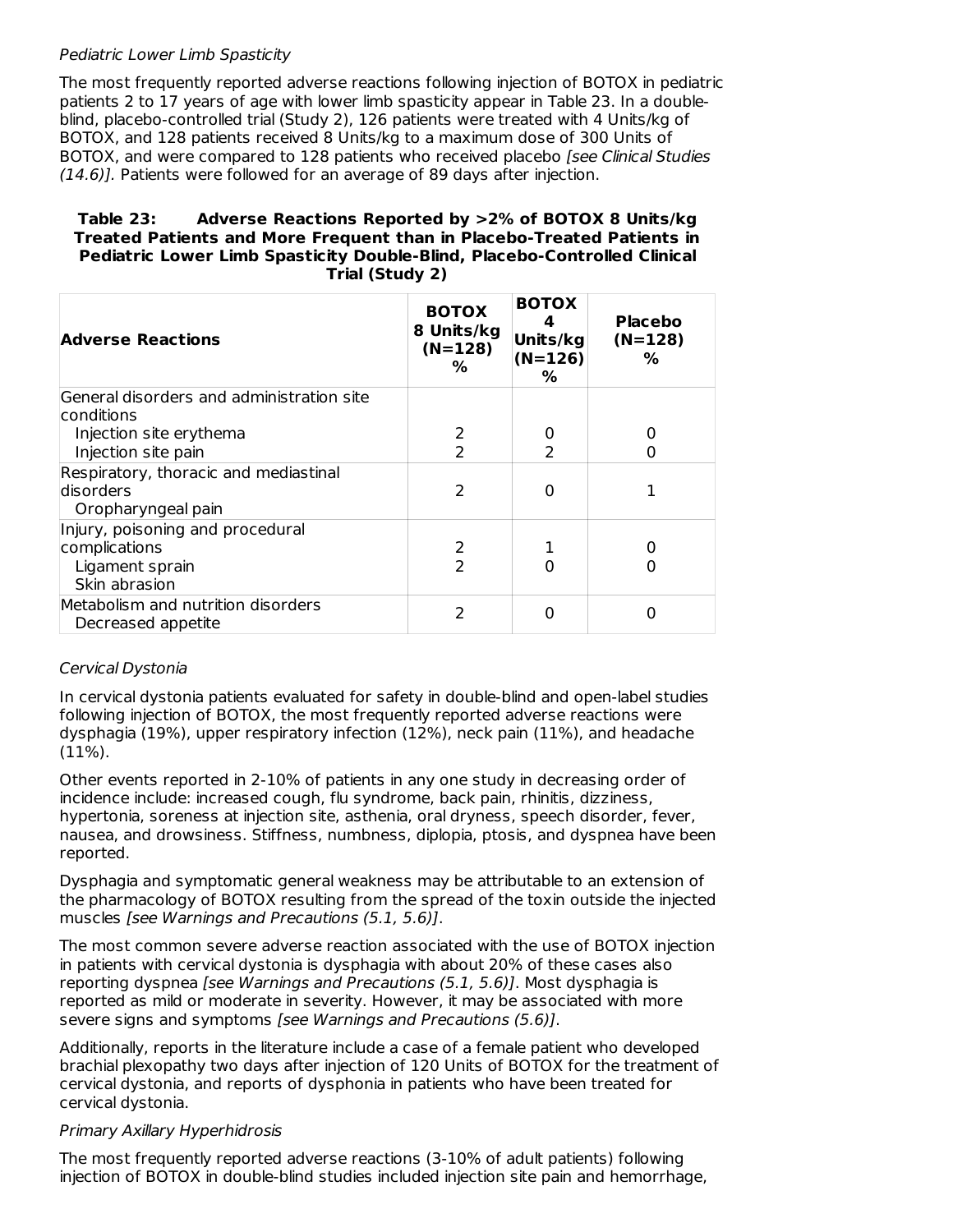non-axillary sweating, infection, pharyngitis, flu syndrome, headache, fever, neck or back pain, pruritus, and anxiety.

The data reflect 346 patients exposed to BOTOX 50 Units and 110 patients exposed to BOTOX 75 Units in each axilla.

### Blepharospasm

In a study of blepharospasm patients who received an average dose per eye of 33 Units (injected at 3 to 5 sites) of the currently manufactured BOTOX, the most frequently reported adverse reactions were ptosis (21%), superficial punctate keratitis (6%), and eye dryness (6%).

Other events reported in prior clinical studies in decreasing order of incidence include: irritation, tearing, lagophthalmos, photophobia, ectropion, keratitis, diplopia, entropion, diffuse skin rash, and local swelling of the eyelid skin lasting for several days following eyelid injection.

In two cases of VII nerve disorder, reduced blinking from BOTOX injection of the orbicularis muscle led to serious corneal exposure, persistent epithelial defect, corneal ulceration and a case of corneal perforation. Focal facial paralysis, syncope, and exacerbation of myasthenia gravis have also been reported after treatment of blepharospasm.

# **Strabismus**

Extraocular muscles adjacent to the injection site can be affected, causing vertical deviation, especially with higher doses of BOTOX. The incidence rates of these adverse effects in 2058 adults who received a total of 3650 injections for horizontal strabismus was 17%.

The incidence of ptosis has been reported to be dependent on the location of the injected muscles, 1% after inferior rectus injections, 16% after horizontal rectus injections and 38% after superior rectus injections.

In a series of 5587 injections, retrobulbar hemorrhage occurred in 0.3% of cases.

# **6.2 Immunogenicity**

As with all therapeutic proteins, there is a potential for immunogenicity. The detection of antibody formation is highly dependent on the sensitivity and specificity of the assay. Additionally, the observed incidence of antibody (including neutralizing antibody) positivity in an assay may be influenced by several factors including assay methodology, sample handling, timing of sample collection, concomitant medications, and underlying disease. For these reasons, comparison of the incidence of antibodies to onabotulinumtoxinA in the studies described below with the incidence of antibodies in other studies or to other products may be misleading.

In a long term, open-label study evaluating 326 cervical dystonia patients treated for an average of 9 treatment sessions with the current formulation of BOTOX, 4 (1.2%) patients had positive antibody tests. All 4 of these patients responded to BOTOX therapy at the time of the positive antibody test. However, 3 of these patients developed clinical resistance after subsequent treatment, while the fourth patient continued to respond to BOTOX therapy for the remainder of the study.

One patient among the 445 hyperhidrosis patients (0.2%), two patients among the 380 adult upper limb spasticity patients (0.5%), and no patients among 406 migraine patients with analyzed specimens developed the presence of neutralizing antibodies.

In one Phase 3 study and the open-label extension study in patients with pediatric lower limb spasticity, neutralizing antibodies developed in 2 of 264 patients (0.8%) treated with BOTOX for up to 5 treatment cycles. Both patients continued to experience clinical benefit following subsequent BOTOX treatments.

In overactive bladder patients with analyzed specimens from the two phase 3 studies and the open-label extension study, neutralizing antibodies developed in 0 of 954 patients (0.0%) while receiving BOTOX 100 Unit doses and 3 of 260 patients (1.2%) after subsequently receiving at least one 150 Unit dose. Response to subsequent BOTOX treatment was not different following seroconversion in these three patients.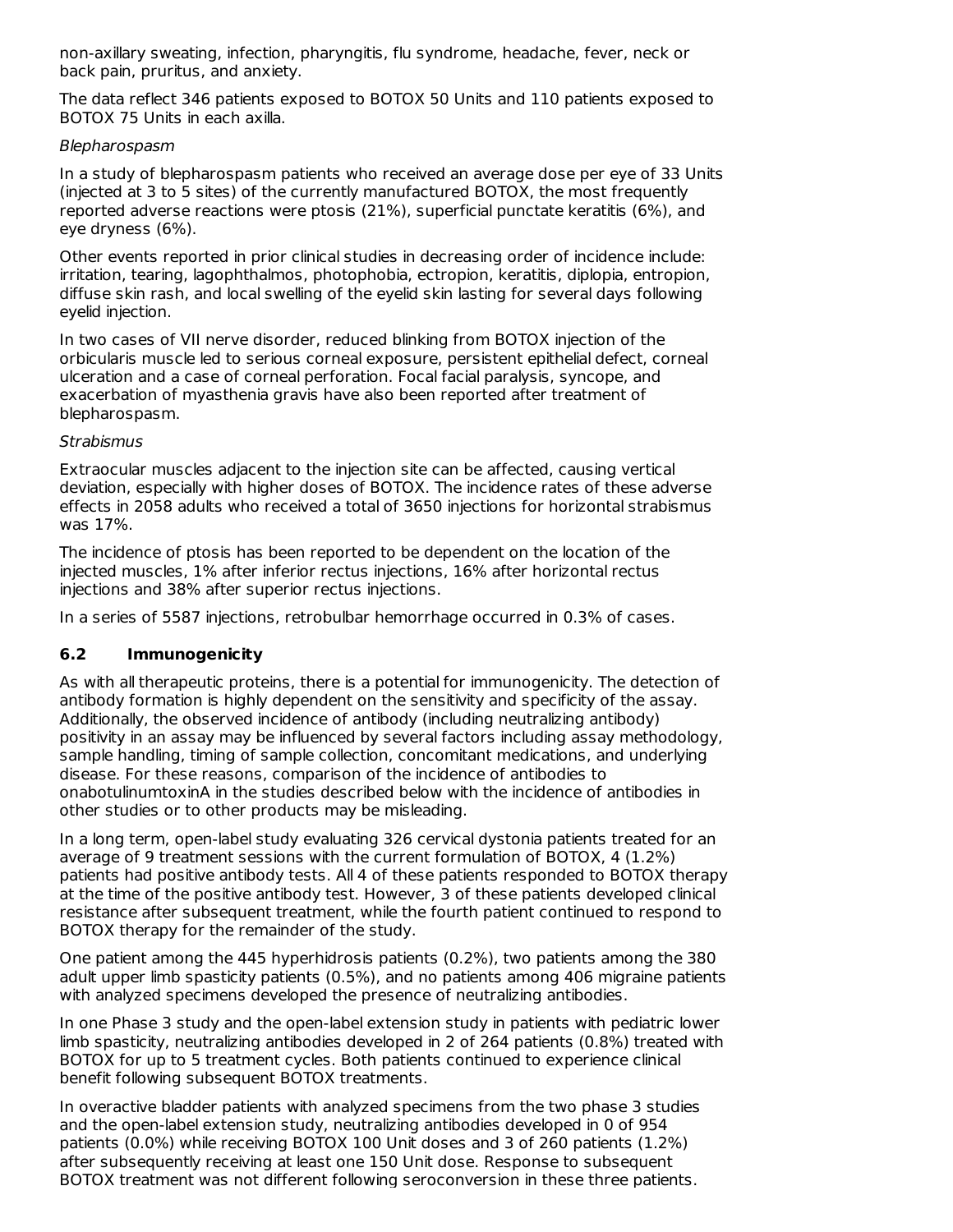In detrusor overactivity associated with neurologic condition patients with analyzable specimens in the adult drug development program (including the open-label extension study), neutralizing antibodies developed in 3 of 300 patients (1.0%) after receiving only BOTOX 200 Unit doses and 5 of 258 patients (1.9%) after receiving at least one 300 Unit dose. Following development of neutralizing antibodies in these 8 patients, 4 continued to experience clinical benefit, 2 did not experience clinical benefit, and the effect on the response to BOTOX in the remaining 2 patients is not known. In 99 pediatric patients who had a negative baseline result for binding antibodies or neutralizing antibodies and had at least one evaluable post-baseline value from one randomized double-blind study and one double-blind extension study, no patients developed neutralizing antibodies after receiving 50 Units to 200 Units of BOTOX.

BOTOX treatment was not different following seroconversion in these three patients.

The data reflect the patients whose test results were considered positive for neutralizing activity to BOTOX in a mouse protection assay or negative based on a screening ELISA assay or mouse protection assay.

Formation of neutralizing antibodies to botulinum toxin type A may reduce the effectiveness of BOTOX treatment by inactivating the biological activity of the toxin. The critical factors for neutralizing antibody formation have not been well characterized. The results from some studies suggest that BOTOX injections at more frequent intervals or at higher doses may lead to greater incidence of antibody formation. The potential for antibody formation may be minimized by injecting with the lowest effective dose given at the longest feasible intervals between injections.

# **6.3 Postmarketing Experience**

The following adverse reactions have been identified during post-approval use of BOTOX. Because these reactions are reported voluntarily from a population of uncertain size, it is not always possible to reliably estimate their frequency or establish a causal relationship to drug exposure. These reactions include: abdominal pain; alopecia, including madarosis; anorexia; brachial plexopathy; denervation/muscle atrophy; diarrhea; dry eye; eyelid edema (following periocular injection); hyperhidrosis; hypoacusis; hypoaesthesia; localized muscle twitching; malaise; paresthesia; peripheral neuropathy; radiculopathy; erythema multiforme, dermatitis psoriasiform, and psoriasiform eruption; strabismus; tinnitus; and visual disturbances.

There have been spontaneous reports of death, sometimes associated with dysphagia, pneumonia, and/or other significant debility or anaphylaxis, after treatment with botulinum toxin [see Warnings and Precautions (5.4, 5.6)].

There have also been reports of adverse events involving the cardiovascular system, including arrhythmia and myocardial infarction, some with fatal outcomes. Some of these patients had risk factors including cardiovascular disease. The exact relationship of these events to the botulinum toxin injection has not been established.

New onset or recurrent seizures have also been reported, typically in patients who are predisposed to experiencing these events. The exact relationship of these events to the botulinum toxin injection has not been established.

# **7 DRUG INTERACTIONS**

### **7.1 Aminoglycosides and Other Agents Interfering with Neuromuscular Transmission**

Co-administration of BOTOX and aminoglycosides or other agents interfering with neuromuscular transmission (e.g., curare-like compounds) should only be performed with caution as the effect of the toxin may be potentiated.

# **7.2 Anticholinergic Drugs**

Use of anticholinergic drugs after administration of BOTOX may potentiate systemic anticholinergic effects.

# **7.3 Other Botulinum Neurotoxin Products**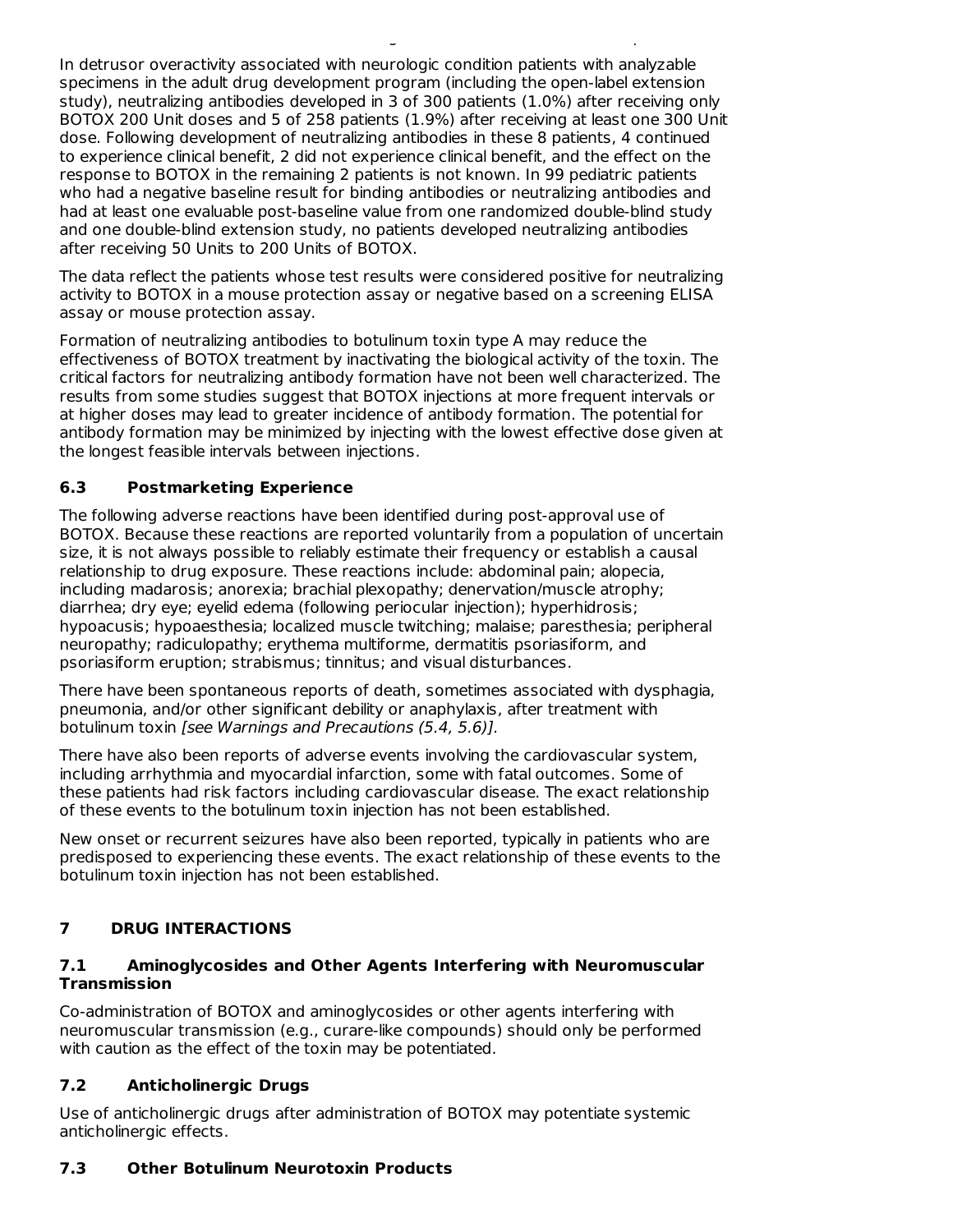The effect of administering different botulinum neurotoxin products at the same time or within several months of each other is unknown. Excessive neuromuscular weakness may be exacerbated by administration of another botulinum toxin prior to the resolution of the effects of a previously administered botulinum toxin.

# **7.4 Muscle Relaxants**

Excessive weakness may also be exaggerated by administration of a muscle relaxant before or after administration of BOTOX.

# **8 USE IN SPECIFIC POPULATIONS**

# **8.1 Pregnancy**

# Risk Summary

There are no studies or adequate data from postmarketing surveillance on the developmental risk associated with use of BOTOX in pregnant women. In animal studies, administration of BOTOX during pregnancy resulted in adverse effects on fetal growth (decreased fetal weight and skeletal ossification) at clinically relevant doses, which were associated with maternal toxicity [see Data].

In the U.S. general population, the estimated background risk of major birth defects and miscarriages in clinically recognized pregnancies is 2-4% and 15-20%, respectively. The background risk of major birth defects and miscarriage for the indicated populations is unknown.

# Data

# Animal Data

When BOTOX (4, 8, or 16 Units/kg) was administered intramuscularly to pregnant mice or rats two times during the period of organogenesis (on gestation days 5 and 13), reductions in fetal body weight and decreased fetal skeletal ossification were observed at the two highest doses. The no-effect dose for developmental toxicity in these studies (4 Units/kg) is approximately equal to the human dose of 400 Units, on a body weight basis (Units/kg).

When BOTOX was administered intramuscularly to pregnant rats (0.125, 0.25, 0.5, 1, 4, or 8 Units/kg) or rabbits (0.063, 0.125, 0.25, or 0.5 Units/kg) daily during the period of organogenesis (total of 12 doses in rats, 13 doses in rabbits), reduced fetal body weights and decreased fetal skeletal ossification were observed at the two highest doses in rats and at the highest dose in rabbits. These doses were also associated with significant maternal toxicity, including abortions, early deliveries, and maternal death. The developmental no-effect doses in these studies of 1 Unit/kg in rats and 0.25 Units/kg in rabbits are less than the human dose of 400 Units, based on Units/kg.

When pregnant rats received single intramuscular injections (1, 4, or 16 Units/kg) at three different periods of development (prior to implantation, implantation, or organogenesis), no adverse effects on fetal development were observed. The developmental no-effect level for a single maternal dose in rats (16 Units/kg) is approximately 2 times the human dose of 400 Units, based on Units/kg.

# **8.2 Lactation**

# Risk Summary

There are no data on the presence of BOTOX in human or animal milk, the effects on the breastfed infant, or the effects on milk production. The developmental and health benefits of breastfeeding should be considered along with the mother's clinical need for BOTOX and any potential adverse effects on the breastfed infant from BOTOX or from the underlying maternal conditions.

# **8.4 Pediatric Use**

Overactive Bladder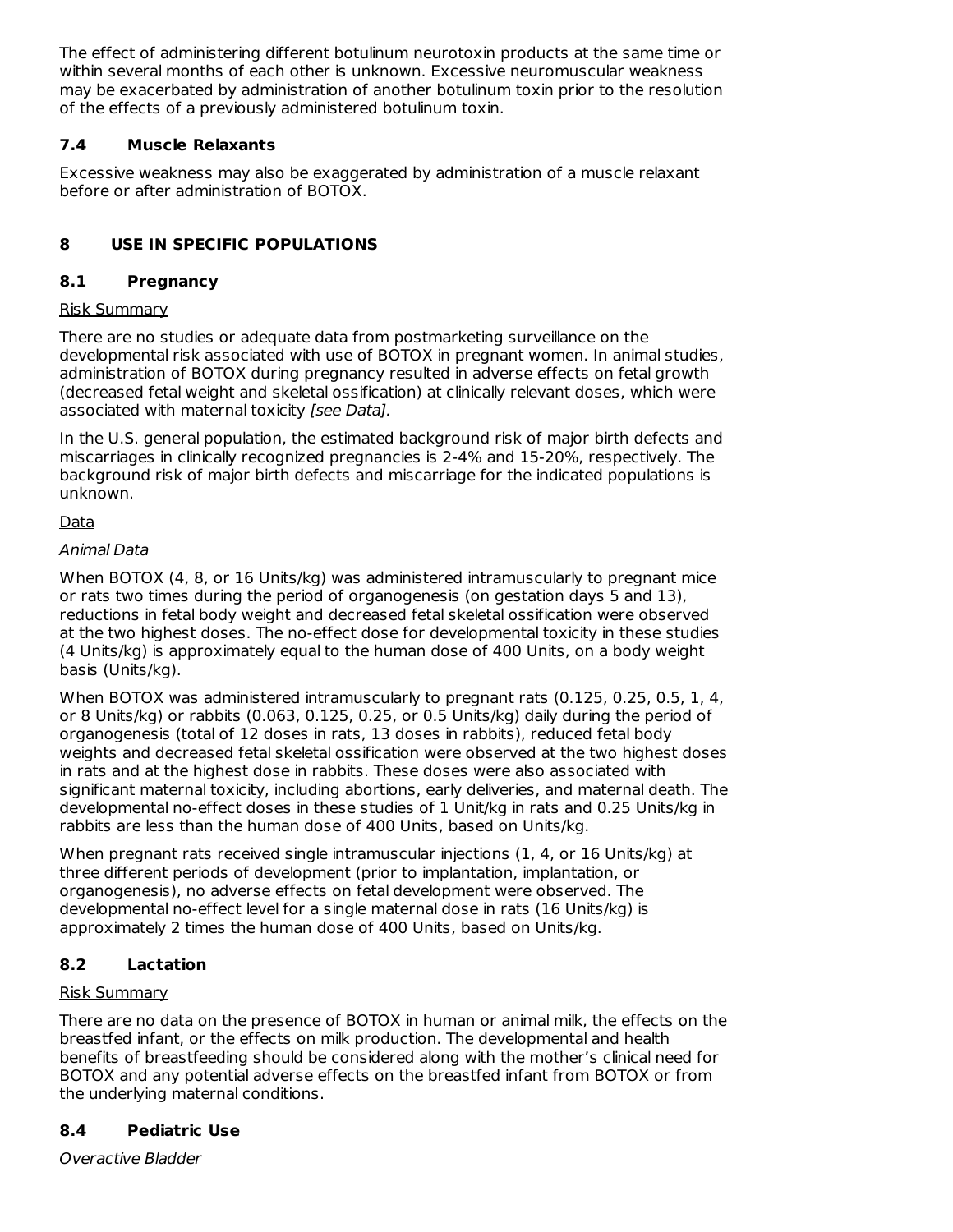Safety and effectiveness in patients below the age of 18 years have not been established.

### Detrusor Overactivity associated with a Neurologic Condition

The safety and effectiveness of BOTOX for detrusor overactivity associated with a neurologic condition have been established in pediatric patients 5 years of age and older who have an inadequate response to or are intolerant of anticholinergic medication. Use of BOTOX in this patient population is based on the results of a randomized, doubleblind, parallel group trial in 113 pediatric patients 5 to 17 years of age (inclusive) with detrusor overactivity associated with a neurologic condition (Study 191622-120) and a long-term, multicenter, double-blind, long-term extension trial (Study 191622-121) [see Clinical Studies (14.3)]. The most common adverse reactions in this population were urinary tract infection, bacteriuria, hematuria, and leukocyturia [see Adverse Reactions (6.1)].

The safety and effectiveness of BOTOX have not been established in patients with NDO younger than 5 years of age.

### Prophylaxis of Headaches in Chronic Migraine

Safety and effectiveness in patients below the age of 18 years have not been established.

In a 12-week, multicenter, double-blind, placebo-controlled clinical trial, 123 adolescent patients (ages 12 to below 18 years) with chronic migraine were randomized to receive BOTOX 74 Units, BOTOX 155 Units, or placebo, for one injection cycle. This trial did not establish the efficacy of BOTOX, compared with placebo, for the prophylaxis of headaches in adolescents with chronic migraine.

### **Spasticity**

Safety and effectiveness have been established in pediatric patients 2 to 17 years of age [see Warnings and Precautions (5.1), Adverse Reactions (6.1), and Clinical Studies (14.6)]. The safety and effectiveness of BOTOX have been established by evidence from adequate and well-controlled studies of BOTOX in patients 2 to 17 years of age with upper and lower limb spasticity.

Safety and effectiveness in pediatric patients below the age of 2 years have not been established [see Boxed Warning and Warnings and Precautions (5.1)].

### Juvenile Animal Data

In a study in which juvenile rats received intramuscular injection of BOTOX (0, 8, 16, or 24 Units/kg) every other week from postnatal day 21 for 12 weeks, changes in bone size/geometry associated with decreased bone density and bone mass were observed at all doses, in association with limb disuse, decreased muscle contraction, and decreased body weight gain. Impairment of fertility and male reproductive organ histopathology (degeneration of seminiferous tubules of the testis) were observed at the mid and high doses. Bone and male reproductive organ effects showed evidence of reversibility after dosing cessation. The no-effect dose for adverse developmental effects in juvenile animals (8 Units/kg) is similar to the human dose (400 Units) on a body weight (kg) basis.

# Axillary Hyperhidrosis

Safety and effectiveness in patients below the age of 18 years have not been established.

### Cervical Dystonia

Safety and effectiveness in pediatric patients below the age of 16 years have not been established.

### Blepharospasm and Strabismus

Safety and effectiveness in pediatric patients below the age of 12 years have not been established.

### **8.5 Geriatric Use**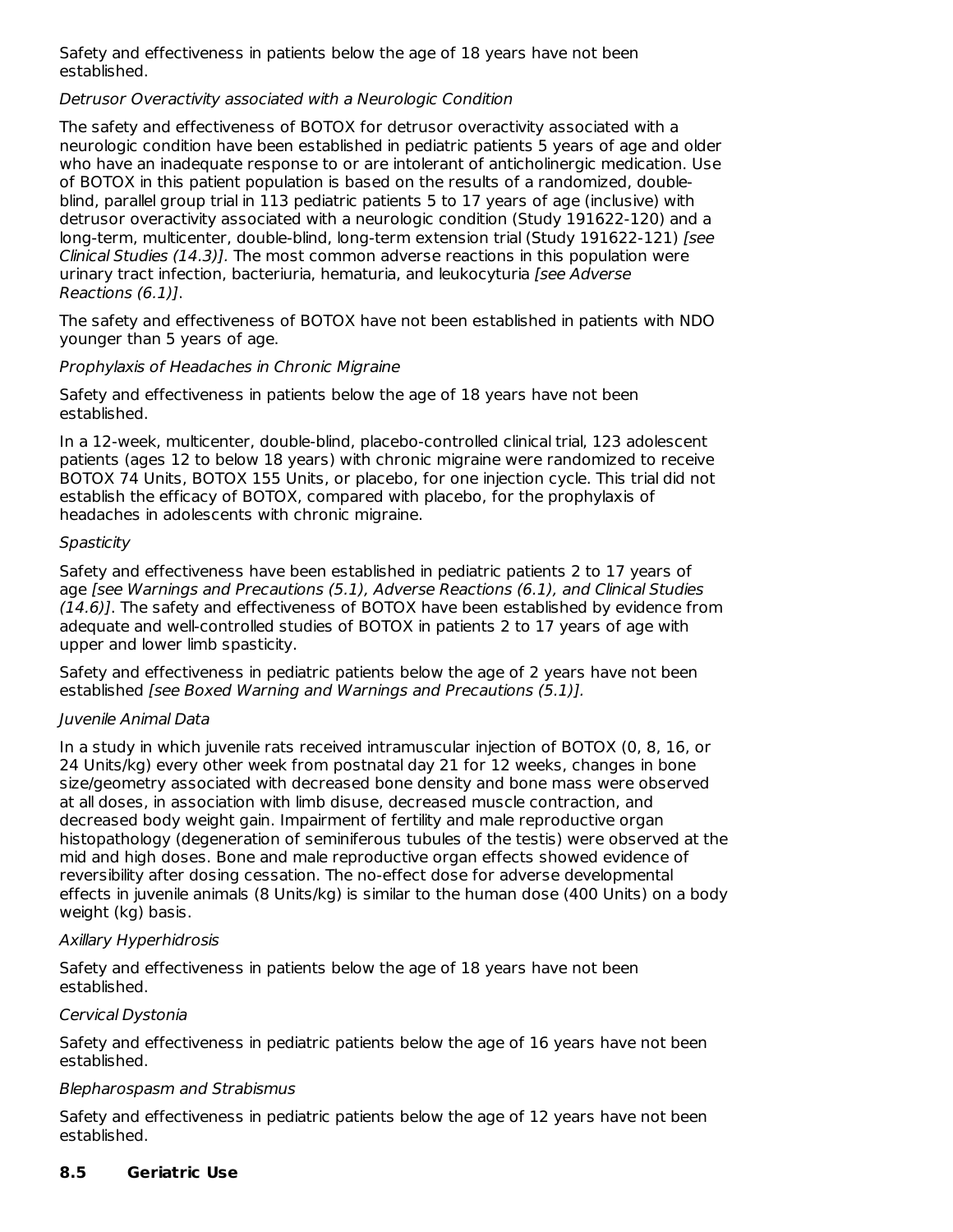Of the 2145 adult patients in placebo-controlled clinical studies of BOTOX for the treatment of spasticity, 33.5% were 65 or older, and 7.7% were 75 years of age or older. No overall differences in safety were observed between elderly patients and adult patients younger than 65 years of age.

In clinical studies of BOTOX across other indications, no overall differences in safety were observed between elderly patients and younger adult patients, with the exception of Overactive Bladder (see below). Other reported clinical experience has not identified differences in responses between the elderly and younger adult patients, but greater sensitivity of some older individuals cannot be ruled out.

### Overactive Bladder

Of 1242 overactive bladder patients in placebo-controlled clinical studies of BOTOX, 41.4% were 65 years of age or older, and 14.7% were 75 years of age or older. Adverse reactions of UTI and urinary retention were more common in patients 65 years of age or older in both placebo and BOTOX groups compared to younger patients (see Table 24). Otherwise, there were no overall differences in the safety profile following BOTOX treatment between patients aged 65 years and older compared to adult patients younger than 65 years of age in these studies.

### **Table 24: Incidence of Urinary Tract Infection and Urinary Retention according to Age Group during First Placebo-Controlled Treatment, Placebo-Controlled Clinical Trials in Patients with OAB**

|                                    |                                                          | <65 Years                           |                                                                   | 65 to 74 Years                      | $\geq$ 75 Years                                      |                                 |
|------------------------------------|----------------------------------------------------------|-------------------------------------|-------------------------------------------------------------------|-------------------------------------|------------------------------------------------------|---------------------------------|
| <b>Adverse</b><br><b>Reactions</b> | <b>BOTOX</b><br>100<br><b>Units</b><br>$(N=344)$<br>$\%$ | <b>Placebo</b><br>$(N=348)$<br>$\%$ | <b>BOTOX</b><br>100<br><b>Units</b><br>$(N=169)$<br>$\frac{9}{6}$ | <b>Placebo</b><br>$(N=151)$<br>$\%$ | <b>BOTOX</b><br>100<br><b>Units</b><br>$(N=94)$<br>% | <b>Placebo</b><br>$(N=86)$<br>% |
| Urinary tract<br>infection         | 21                                                       |                                     | 30                                                                | 13                                  | 38                                                   | 19                              |
| Urinary retention                  | 6                                                        | 0.6                                 | 8                                                                 | 0                                   | 9                                                    |                                 |

Observed effectiveness was comparable between these age groups in placebocontrolled clinical studies.

### **10 OVERDOSAGE**

Excessive doses of BOTOX (onabotulinumtoxinA) for injection may be expected to produce neuromuscular weakness with a variety of symptoms.

Symptoms of overdose are likely not to be present immediately following injection. Should accidental injection or oral ingestion occur or overdose be suspected, the person should be medically supervised for several weeks for signs and symptoms of systemic muscular weakness which could be local, or distant from the site of injection [see Boxed Warning and Warnings and Precautions (5.1, 5.6)]. These patients should be considered for further medical evaluation and appropriate medical therapy immediately instituted, which may include hospitalization.

If the musculature of the oropharynx and esophagus are affected, aspiration may occur which may lead to development of aspiration pneumonia. If the respiratory muscles become paralyzed or sufficiently weakened, intubation and assisted respiration may be necessary until recovery takes place. Supportive care could involve the need for a tracheostomy and/or prolonged mechanical ventilation, in addition to other general supportive care.

In the event of overdose, antitoxin raised against botulinum toxin is available from the Centers for Disease Control and Prevention (CDC) in Atlanta, GA. However, the antitoxin will not reverse any botulinum toxin-induced effects already apparent by the time of antitoxin administration. In the event of suspected or actual cases of botulinum toxin poisoning, please contact your local or state Health Department to process a request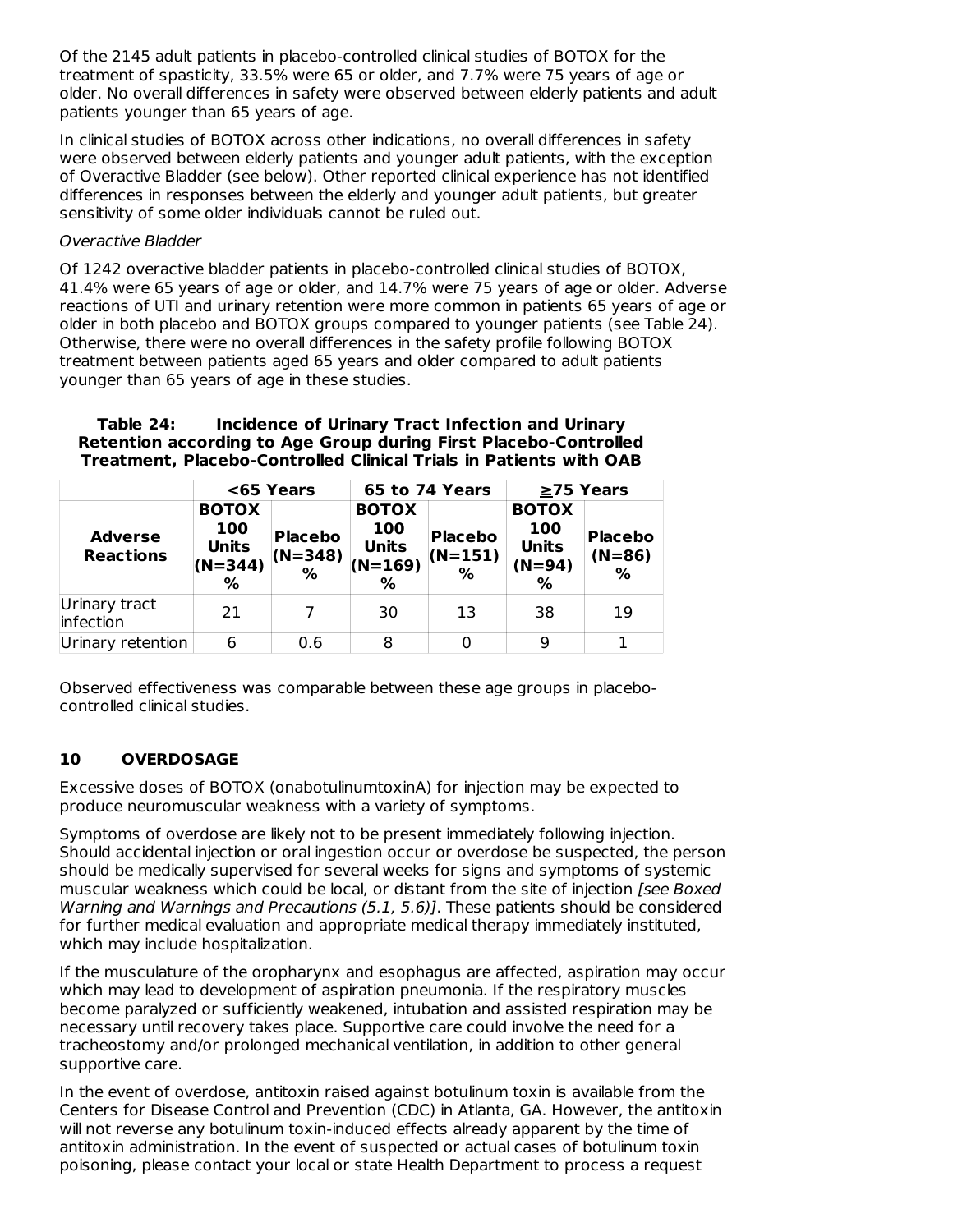for antitoxin through the CDC. If you do not receive a response within 30 minutes, please contact the CDC directly at 1-770-488-7100. More information can be obtained at http://www.cdc.gov/mmwr/preview/mmwrhtml/mm5232a8.htm.

# **11 DESCRIPTION**

OnabotulinumtoxinA is a sterile, vacuum-dried purified botulinum toxin type A, produced from fermentation of Hall strain Clostridium botulinum type A, and intended for intramuscular, intradetrusor and intradermal use. It is purified from the culture solution by dialysis and a series of acid precipitations to a complex consisting of the neurotoxin, and several accessory proteins. The complex is dissolved in sterile sodium chloride solution containing Albumin Human and is sterile filtered (0.2 microns) prior to filling and vacuum-drying.

The primary release procedure for BOTOX uses a cell-based potency assay to determine the potency relative to a reference standard. The assay is specific to Allergan's products BOTOX and BOTOX Cosmetic. One Unit of BOTOX corresponds to the calculated median intraperitoneal lethal dose (LD $_{50}$ ) in mice. Due to specific details of this assay such as the vehicle, dilution scheme, and laboratory protocols, Units of biological activity of BOTOX cannot be compared to nor converted into Units of any other botulinum toxin or any toxin assessed with any other specific assay method. The specific activity of BOTOX is approximately 20 Units/nanogram of neurotoxin protein complex.

Each vial of BOTOX (onabotulinumtoxinA) for injection contains either 100 Units of Clostridium botulinum type A neurotoxin complex, 0.5 mg of Albumin Human, and 0.9 mg of sodium chloride; or 200 Units of Clostridium botulinum type A neurotoxin complex, 1 mg of Albumin Human, and 1.8 mg of sodium chloride in a sterile, vacuumdried form without a preservative.

# **12 CLINICAL PHARMACOLOGY**

# **12.1 Mechanism of Action**

BOTOX blocks neuromuscular transmission by binding to acceptor sites on motor or autonomic nerve terminals, entering the nerve terminals, and inhibiting the release of acetylcholine. This inhibition occurs as the neurotoxin cleaves SNAP-25, a protein integral to the successful docking and release of acetylcholine from vesicles situated within nerve endings. When injected intramuscularly at therapeutic doses, BOTOX produces partial chemical denervation of the muscle resulting in a localized reduction in muscle activity. In addition, the muscle may atrophy, axonal sprouting may occur, and extrajunctional acetylcholine receptors may develop. There is evidence that reinnervation of the muscle may occur, thus slowly reversing muscle denervation produced by BOTOX.

When injected intradermally, BOTOX produces temporary chemical denervation of the sweat gland resulting in local reduction in sweating.

Following intradetrusor injection, BOTOX affects the efferent pathways of detrusor activity via inhibition of acetylcholine release.

# **12.3 Pharmacokinetics**

Using currently available analytical technology, it is not possible to detect BOTOX in the peripheral blood following intramuscular injection at the recommended doses.

# **13 NONCLINICAL TOXICOLOGY**

# **13.1 Carcinogenesis, Mutagenesis, Impairment of Fertility**

# Carcinogenesis

Long term studies in animals have not been performed to evaluate the carcinogenic potential of BOTOX.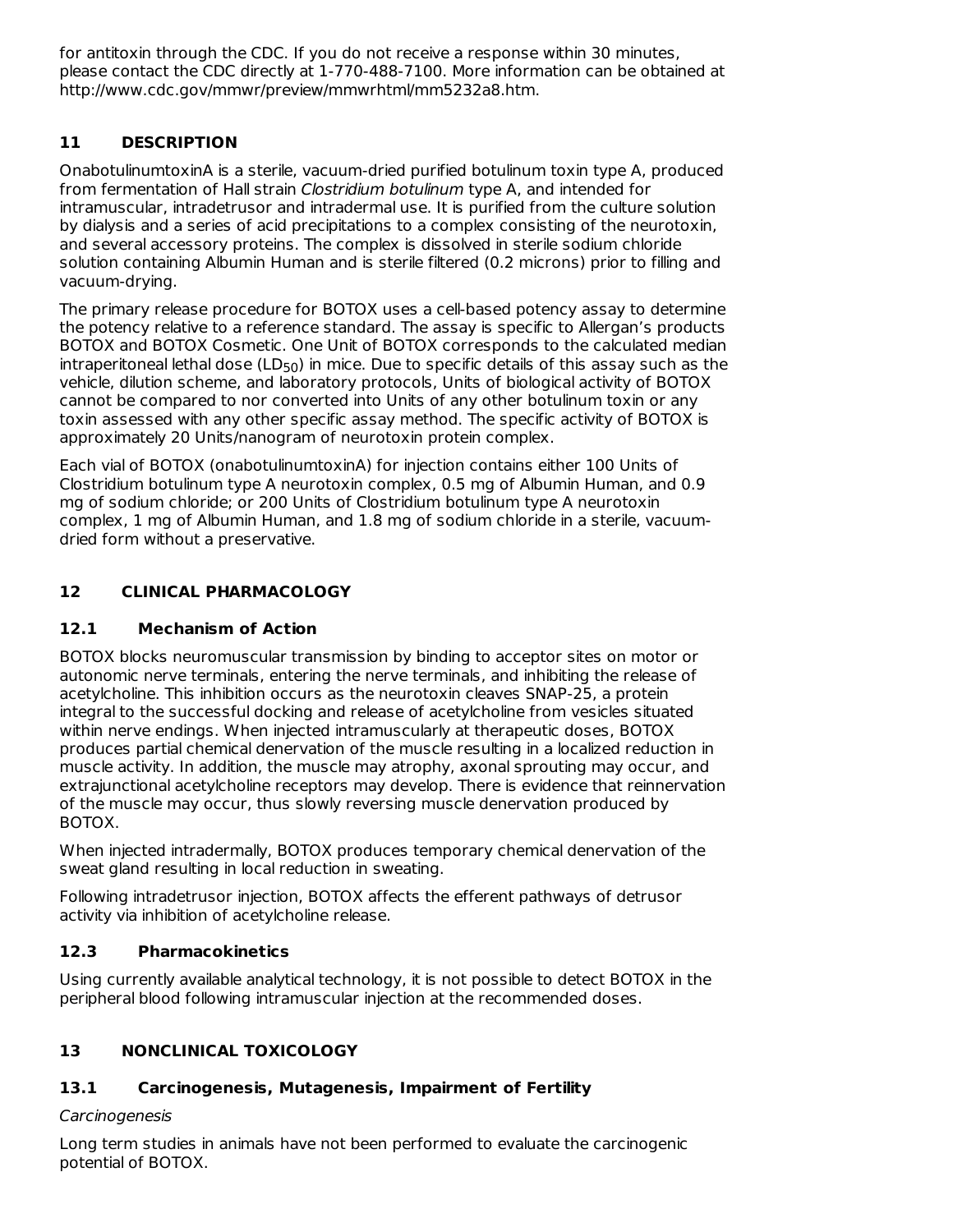### Mutagenesis

BOTOX was negative in a battery of in vitro (microbial reverse mutation assay, mammalian cell mutation assay, and chromosomal aberration assay) and in vivo (micronucleus assay) genetic toxicology assays.

### Impairment of Fertility

In fertility studies of BOTOX (4, 8, or 16 Units/kg) in which either male or female rats were injected intramuscularly prior to mating and on the day of mating (3 doses, 2 weeks apart for males: 2 doses, 2 weeks apart for females) to untreated animals, reduced fertility was observed in males at the intermediate and high doses and in females at the high dose. The no-effect doses for reproductive toxicity (4 Units/kg in males, 8 Units/kg in females) are approximately equal to the human dose of 400 Units, on a body weight basis (Units/kg).

# **13.2 Animal Toxicology and/or Pharmacology**

In a study to evaluate inadvertent peribladder administration, bladder stones were observed in 1 of 4 male monkeys that were injected with a total of 6.8 Units/kg divided into the prostatic urethra and proximal rectum (single administration). No bladder stones were observed in male or female monkeys following injection of up to 36 Units/kg  $(-12X)$  the highest human bladder dose) directly to the bladder as either single or 4 repeat dose injections or in female rats for single injections up to 100 Units/kg ( $\sim$ 33X the highest human bladder dose [200 Units], based on Units/kg).

# **14 CLINICAL STUDIES**

# **14.1 Overactive Bladder (OAB)**

Two double-blind, placebo-controlled, randomized, multi-center, 24-week clinical studies were conducted in patients with OAB with symptoms of urge urinary incontinence, urgency, and frequency (Studies OAB-1 and OAB-2). Patients needed to have at least 3 urinary urgency incontinence episodes and at least 24 micturitions in 3 days to enter the studies. A total of 1105 patients, whose symptoms had not been adequately managed with anticholinergic therapy (inadequate response or intolerable side effects), were randomized to receive either 100 Units of BOTOX (n=557), or placebo (n=548). Patients received 20 injections of study drug (5 Units of BOTOX or placebo) spaced approximately 1 cm apart into the detrusor muscle.

In both studies, significant improvements compared to placebo in the primary efficacy variable of change from baseline in daily frequency of urinary incontinence episodes were observed for BOTOX 100 Units at the primary time point of week 12. Significant improvements compared to placebo were also observed for the secondary efficacy variables of daily frequency of micturition episodes and volume voided per micturition. These primary and secondary variables are shown in Table 25 and Table 26, and Figure 7 and Figure 8.

### **Table 25: Baseline and Change from Baseline in Urinary Incontinence Episode Frequency, Micturition Episode Frequency and Volume Voided Per Micturition, Study OAB-1**

|                                                                         | <b>BOTOX</b><br>100<br><b>Units</b> |        | <b>Placebo Treatment</b><br>$\left  \begin{array}{c} 1 & 1 \\ (N=278) \end{array} \right $ (N=272) Difference value | p-      |
|-------------------------------------------------------------------------|-------------------------------------|--------|---------------------------------------------------------------------------------------------------------------------|---------|
| <b>Daily Frequency of Urinary</b><br>Incontinence Episodes <sup>a</sup> |                                     |        |                                                                                                                     |         |
| Mean Baseline                                                           | 5.5                                 | 5.1    |                                                                                                                     |         |
| Mean Change <sup>*</sup> at Week 2                                      | $-2.6$                              | $-1.0$ | $-1.6$                                                                                                              |         |
| Mean Change <sup>*</sup> at Week 6                                      | $-2.8$                              | $-1.0$ | $-1.8$                                                                                                              |         |
| Mean Change <sup>*</sup> at Week 12 <sup>**</sup>                       | $-2.5$                              | $-0.9$ | $-1.6$<br>$(-2.1, -1.2)$                                                                                            | < 0.001 |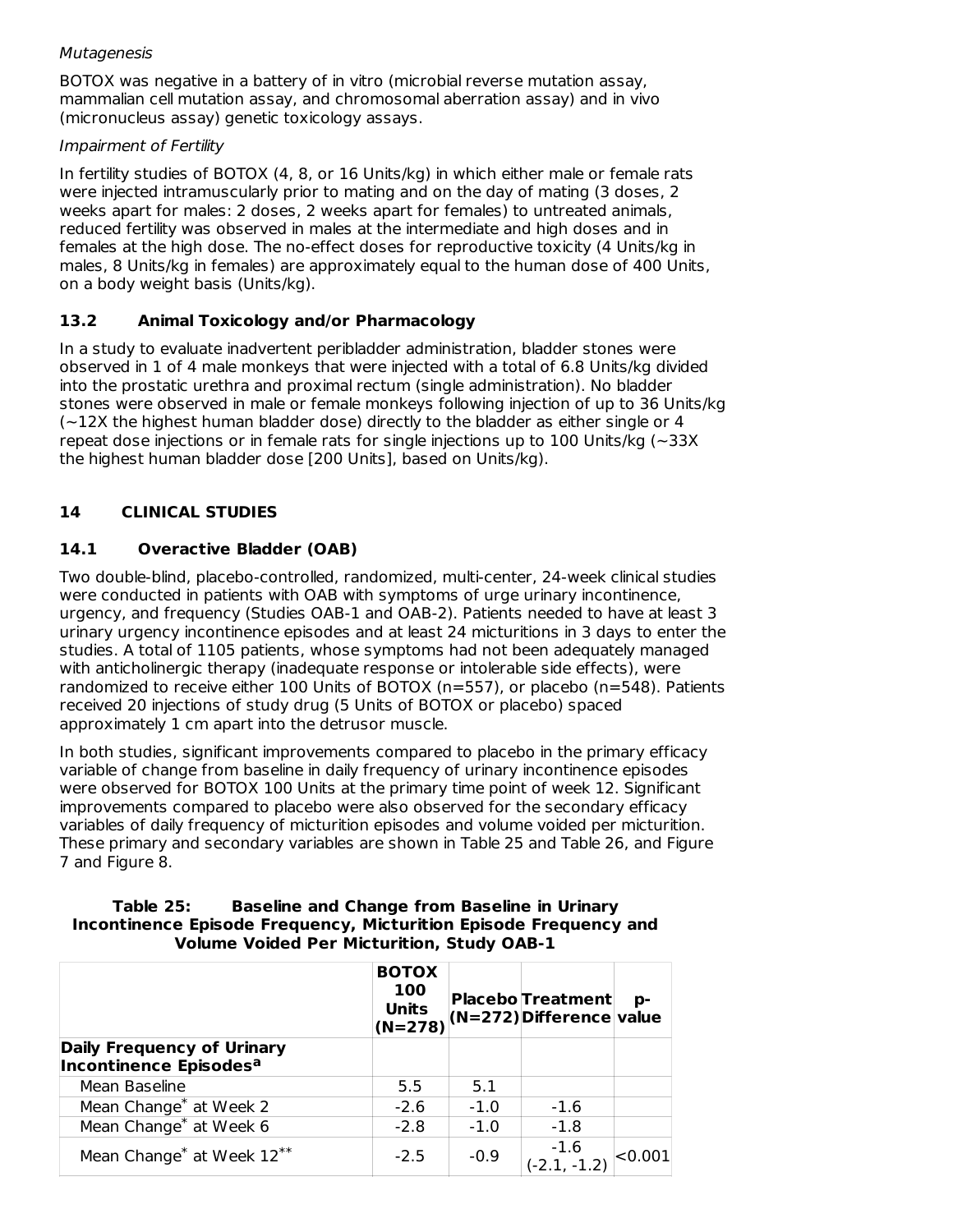| <b>Daily Frequency of Micturition</b><br><b>Episodes</b> <sup>b</sup> |        |        |                        |            |
|-----------------------------------------------------------------------|--------|--------|------------------------|------------|
| Mean Baseline                                                         | 12.0   | 11.2   |                        |            |
| Mean Change <sup>†</sup> at Week $12^{**}$                            | $-1.9$ | $-0.9$ | $-1.0$<br>(-1.5, -0.6) | $ <$ 0.001 |
| Volume Voided per Micturition <sup>b</sup><br>(mL)                    |        |        |                        |            |
| Mean Baseline                                                         | 156    | 161    |                        |            |
| Mean Change <sup>†</sup> at Week 12 <sup>**</sup>                     | 38     | 8      | -30<br>(17, 43)        | < 0.001    |

Least squares (LS) mean change, treatment difference and p-value are based on an \* ANCOVA model with baseline value as covariate and treatment group and investigator as factors. Last observation carried forward (LOCF) values were used to analyze the primary efficacy variable.

<sup>†</sup> LS mean change, treatment difference and p-value are based on an ANCOVA model with baseline value as covariate and stratification factor, treatment group and investigator as factors.

\*\* Primary timepoint

<sup>a</sup> Primary variable

<sup>b</sup> Secondary variable

|                                                                         | <b>BOTOX</b><br><b>100</b><br>Units<br>$(N=275)$ |        | <b>Placebo Treatment</b><br>$(N=269)$ Difference | p-value |
|-------------------------------------------------------------------------|--------------------------------------------------|--------|--------------------------------------------------|---------|
| <b>Daily Frequency of Urinary</b><br>Incontinence Episodes <sup>a</sup> |                                                  |        |                                                  |         |
| Mean Baseline                                                           | 5.5                                              | 5.7    |                                                  |         |
| Mean Change <sup>*</sup> at Week 2                                      | $-2.7$                                           | $-1.1$ | $-1.6$                                           |         |
| Mean Change <sup>*</sup> at Week 6                                      | $-3.1$                                           | $-1.3$ | $-1.8$                                           |         |
| Mean Change <sup>*</sup> at Week 12 <sup>**</sup>                       | $-3.0$                                           | $-1.1$ | $-1.9$<br>$(-2.5, -1.4)$                         | < 0.001 |
| <b>Daily Frequency of Micturition</b><br>Episodes <sup>b</sup>          |                                                  |        |                                                  |         |
| Mean Baseline                                                           | 12.0                                             | 11.8   |                                                  |         |
| Mean Change <sup>†</sup> at Week 12 <sup>**</sup>                       | $-2.3$                                           | $-0.6$ | $-1.7$<br>$(-2.2, -1.3)$                         | < 0.001 |
| Volume Voided per Micturition <sup>b</sup><br>(mL)                      |                                                  |        |                                                  |         |
| Mean Baseline                                                           | 144                                              | 153    |                                                  |         |
| Mean Change <sup>†</sup> at Week $12^{**}$                              | 40                                               | 10     | 31<br>(20, 41)                                   | < 0.001 |

### **Table 26: Baseline and Change from Baseline in Urinary Incontinence Episode Frequency, Micturition Episode Frequency and Volume Voided Per Micturition, Study OAB-2**

LS mean change, treatment difference and p-value are based on an ANCOVA model \* with baseline value as covariate and treatment group and investigator as factors. LOCF values were used to analyze the primary efficacy variable.

<sup>†</sup> LS mean change, treatment difference and p-value are based on an ANCOVA model with baseline value as covariate and stratification factor, treatment group and investigator as factors.

\*\* Primary timepoint

<sup>a</sup> Primary variable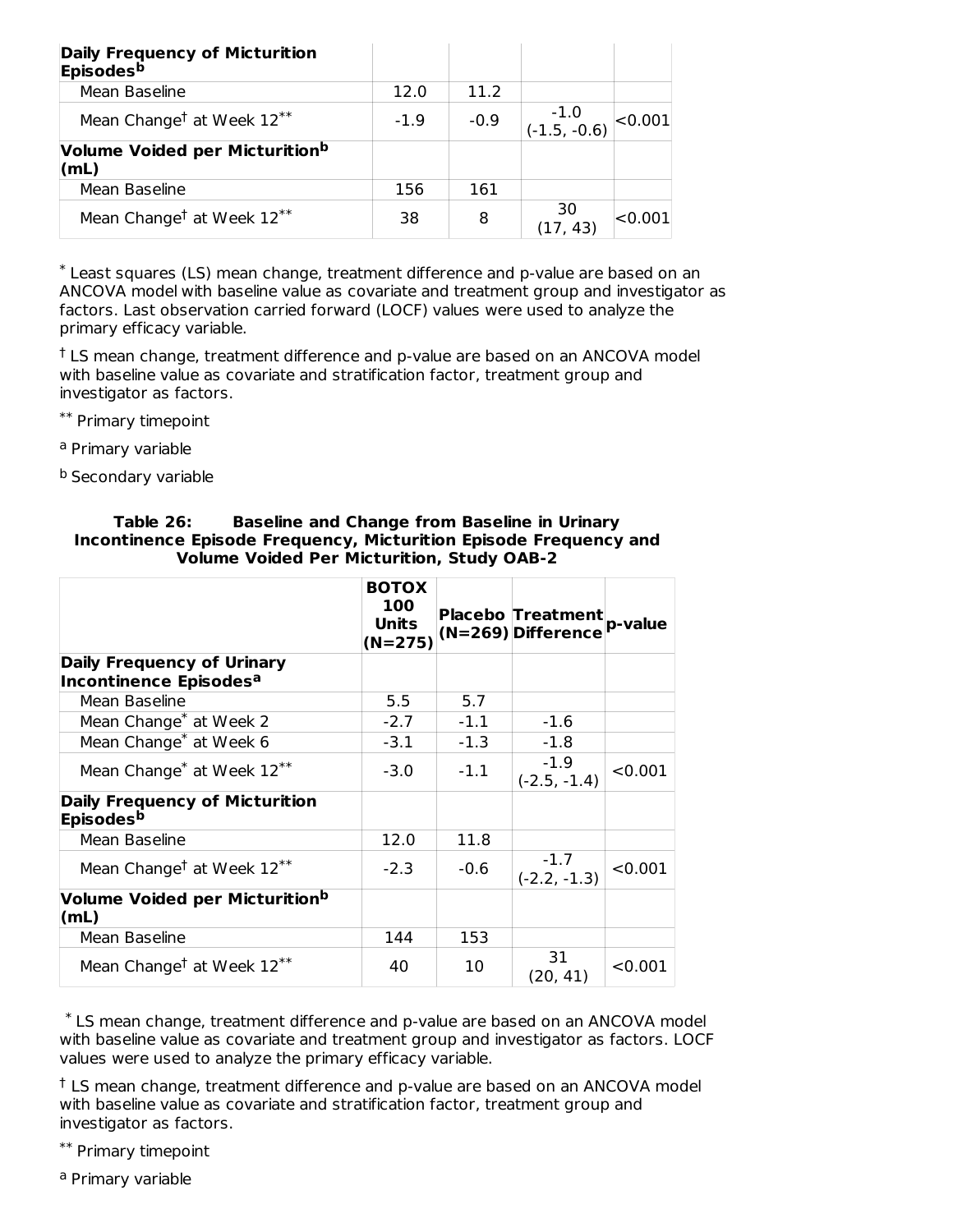# **Figure 7: Mean Change from Baseline in Daily Frequency of Urinary Incontinence Episodes Following Intradetrusor Injection in Study OAB-1**







The median duration of response in Study OAB-1 and OAB-2, based on patient qualification for re-treatment, was 19-24 weeks for the BOTOX 100 Unit dose group compared to 13 weeks for placebo. To qualify for re-treatment, at least 12 weeks must have passed since the prior treatment, post-void residual urine volume must have been less than 200 mL and patients must have reported at least 2 urinary incontinence episodes over 3 days.

# **14.2 Adult Detrusor Overactivity Associated with a Neurologic Condition**

Two double-blind, placebo-controlled, randomized, multi-center clinical studies were conducted in patients with urinary incontinence due to detrusor overactivity associated with a neurologic condition who were either spontaneously voiding or using catheterization (Studies NDO-1 and NDO-2). A total of 691 spinal cord injury (T1 or below) or multiple sclerosis patients, who had an inadequate response to or were intolerant of at least one anticholinergic medication, were enrolled. These patients were randomized to receive either 200 Units of BOTOX (n=227), 300 Units of BOTOX (n=223), or placebo (n=241).

In both studies, significant improvements compared to placebo in the primary efficacy variable of change from baseline in weekly frequency of incontinence episodes were observed for BOTOX (200 Units) at the primary efficacy time point at week 6. Increases in maximum cystometric capacity and reductions in maximum detrusor pressure during the first involuntary detrusor contraction were also observed. These primary and secondary endpoints are shown in Table 27 and Table 28, and Figure 9 and Figure 10.

No additional benefit of BOTOX 300 Units over 200 Units was demonstrated.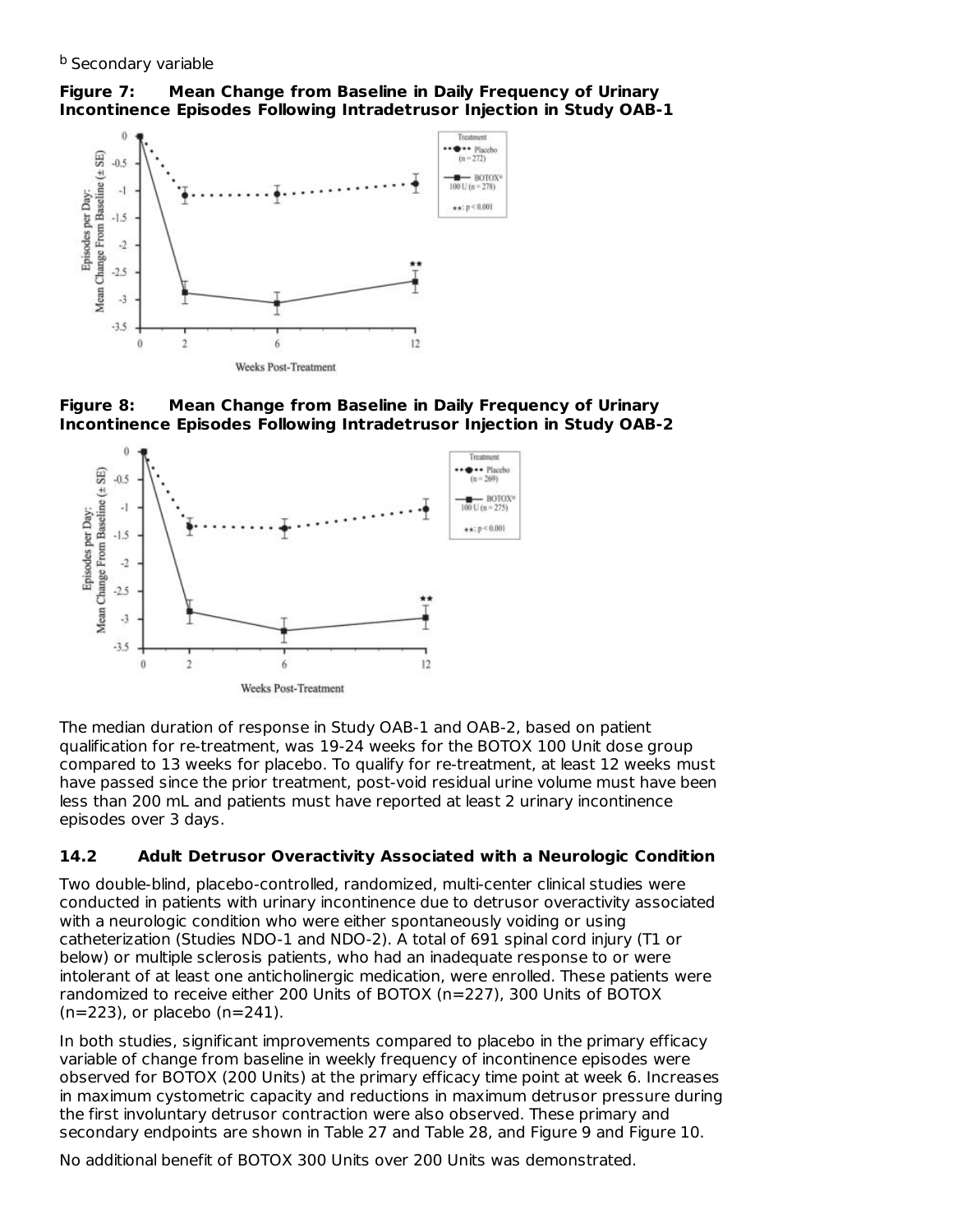**Table 27: Baseline and Change from Baseline in Weekly Urinary Incontinence Episode Frequency, Maximum Cystometric Capacity and Maximum Detrusor Pressure during First Involuntary Detrusor Contraction (cmH O) Study NDO-1 2**

|                                                                                                                                                                                 | <b>BOTOX</b><br>200<br>Units                 |                                           | <b>Treatment</b><br>Placebo Difference* value* | p-      |
|---------------------------------------------------------------------------------------------------------------------------------------------------------------------------------|----------------------------------------------|-------------------------------------------|------------------------------------------------|---------|
| <b>Weekly Frequency of Urinary</b><br>Incontinence Episodes <sup>a</sup><br>N<br>Mean Baseline<br>Mean Change* at Week 2<br>Mean Change* at Week 6**<br>Mean Change* at Week 12 | 134<br>32.3<br>$-15.3$<br>$-19.9$<br>$-19.8$ | 146<br>28.3<br>$-10.0$<br>$-10.6$<br>-8.8 | $-5.3$<br>$-9.2$<br>$(-13.1, -5.3)$<br>$-11.0$ | p<0.001 |
| <b>Maximum Cystometric</b><br>Capacity <sup>b</sup> (mL)<br>N<br>Mean Baseline<br>Mean Change* at Week 6**                                                                      | 123<br>253.8<br>135.9                        | 129<br>259.1<br>12.1                      | 123.9<br>(89.1,<br>158.7)                      | p<0.001 |
| Maximum Detrusor Pressure<br>during First Involuntary<br>Detrusor Contraction <sup>b</sup><br>$\text{(cmH}_2\text{O})$<br>N<br>Mean Baseline<br>Mean Change* at Week 6**        | 41<br>63.1<br>$-28.1$                        | 103<br>57.4<br>$-3.7$                     | $-24.4$                                        |         |

\* LS mean change, treatment difference and p-value are based on an analysis using an ANCOVA model with baseline weekly endpoint as covariate and treatment group, etiology at study entry (spinal cord injury or multiple sclerosis), concurrent anticholinergic therapy at screening, and investigator as factors. LOCF values were used to analyze the primary efficacy variable.

- \*\* Primary timepoint
- <sup>a</sup> Primary endpoint

<sup>b</sup> Secondary endpoint

**Table 28: Baseline and Change from Baseline in Weekly Urinary Incontinence Episode Frequency, Maximum Cystometric Capacity and Maximum Detrusor Pressure during First Involuntary Detrusor Contraction (cmH O) in Study NDO-2 2**

|                                    | <b>BOTOX</b><br>200<br>Units |         | Placebo Treatment p-<br>Placebo Difference* value* |         |
|------------------------------------|------------------------------|---------|----------------------------------------------------|---------|
| <b>Weekly Frequency of Urinary</b> |                              |         |                                                    |         |
| Incontinence Episodes <sup>a</sup> | 91                           | 91      | $-10.1$                                            |         |
| N                                  | 32.7                         | 36.8    | $-8.8$                                             |         |
| Mean Baseline                      | $-18.0$                      | $-7.9$  | $(-14.5, -3.0)$ $ p=0.003 $                        |         |
| Mean Change* at Week 2             | -19.6                        | $-10.8$ | $-8.9$                                             |         |
| Mean Change* at Week 6**           | $-19.6$                      | $-10.7$ |                                                    |         |
| Mean Change* at Week 12            |                              |         |                                                    |         |
| <b>Maximum Cystometric</b>         |                              |         |                                                    |         |
| Capacity <sup>b</sup> (mL)         | 88                           | 85      | 148.0                                              |         |
| N                                  | 239.6                        | 253.8   | (101.8,                                            | p<0.001 |
| Mean Baseline                      | 150.8                        | 2.8     | 194.2)                                             |         |
| Mean Change* at Week 6**           |                              |         |                                                    |         |
| <b>Maximum Detrusor Pressure</b>   |                              |         |                                                    |         |
| during First Involuntary           |                              |         |                                                    |         |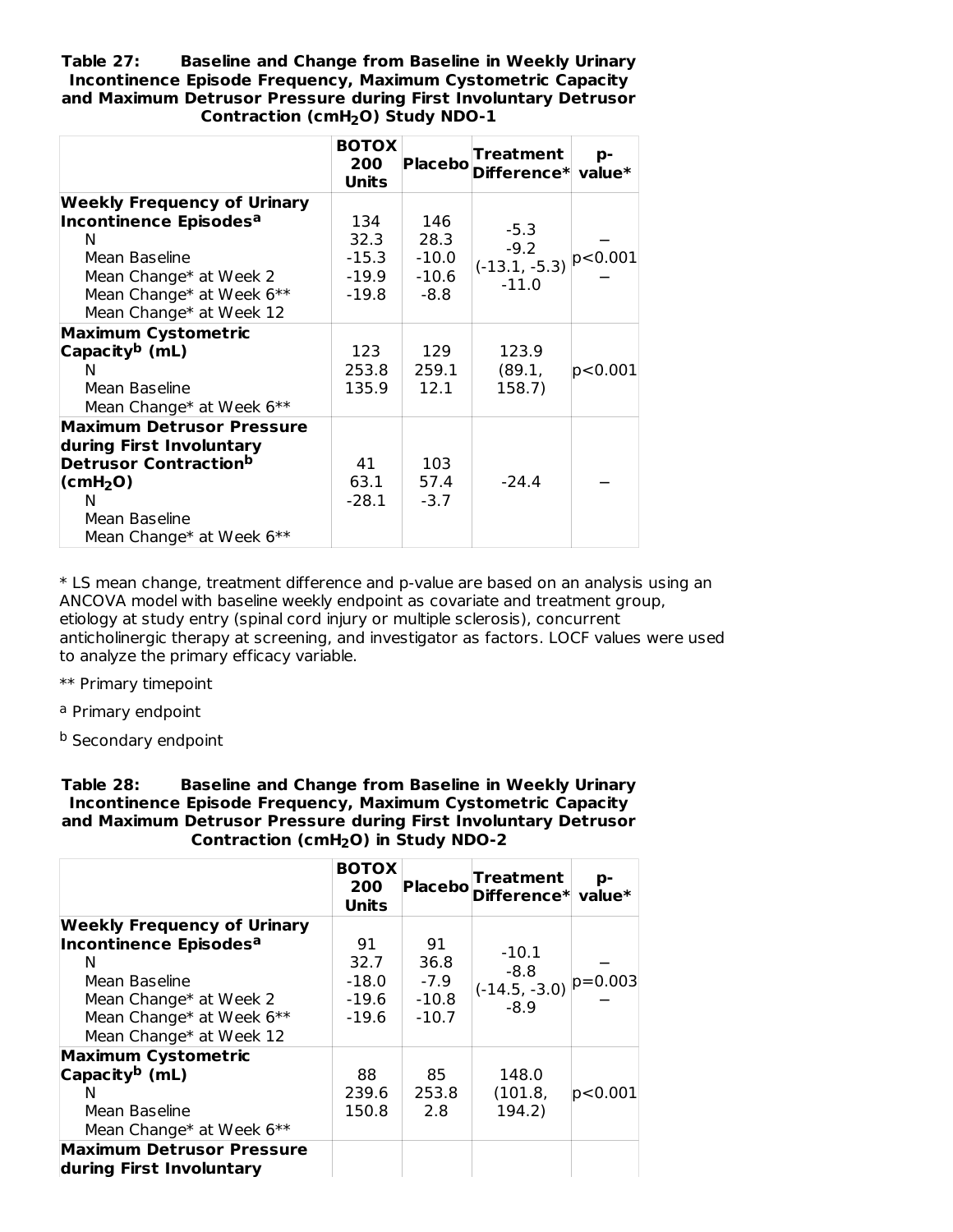| <b>Detrusor Contractionb</b><br>$\vert$ (cmH <sub>2</sub> O)<br>Mean Baseline | 29<br>65.6<br>$-28.7$ | 68<br>43.7<br>21 | -30.7 |  |
|-------------------------------------------------------------------------------|-----------------------|------------------|-------|--|
| Mean Change* at Week 6**                                                      |                       |                  |       |  |

\* LS mean change, treatment difference and p-value are based on an analysis using an ANCOVA model with baseline weekly endpoint as covariate and treatment group, etiology at study entry (spinal cord injury or multiple sclerosis), concurrent anticholinergic therapy at screening, and investigator as factors. LOCF values were used to analyze the primary efficacy variable.

- \*\* Primary timepoint
- <sup>a</sup> Primary endpoint
- <sup>b</sup> Secondary endpoint

### **Figure 9: Mean Change from Baseline in Weekly Frequency of Urinary Incontinence Episodes During Treatment Cycle 1 in Study NDO-1**



**Figure 10: Mean Change from Baseline in Weekly Frequency of Urinary Incontinence Episodes During Treatment Cycle 1 in Study NDO-2**



The median duration of response in study NDO-1 and NDO-2, based on patient qualification for re-treatment was 295-337 days (42-48 weeks) for the 200 Units dose group compared to 96-127 days (13-18 weeks) for placebo. Re-treatment was based on loss of effect on incontinence episode frequency (50% of effect in Study NDO-1; 70% of effect in Study NDO-2).

A placebo-controlled, double-blind randomized post-approval 52 week study (Study NDO-3) was conducted in MS patients with urinary incontinence due to neurogenic detrusor overactivity who were not adequately managed with at least one anticholinergic agent and not catheterizing at baseline. These patients were randomized to receive either 100 Units of BOTOX (n=66) or placebo (n=78).

Significant improvements compared to placebo in the primary efficacy variable of change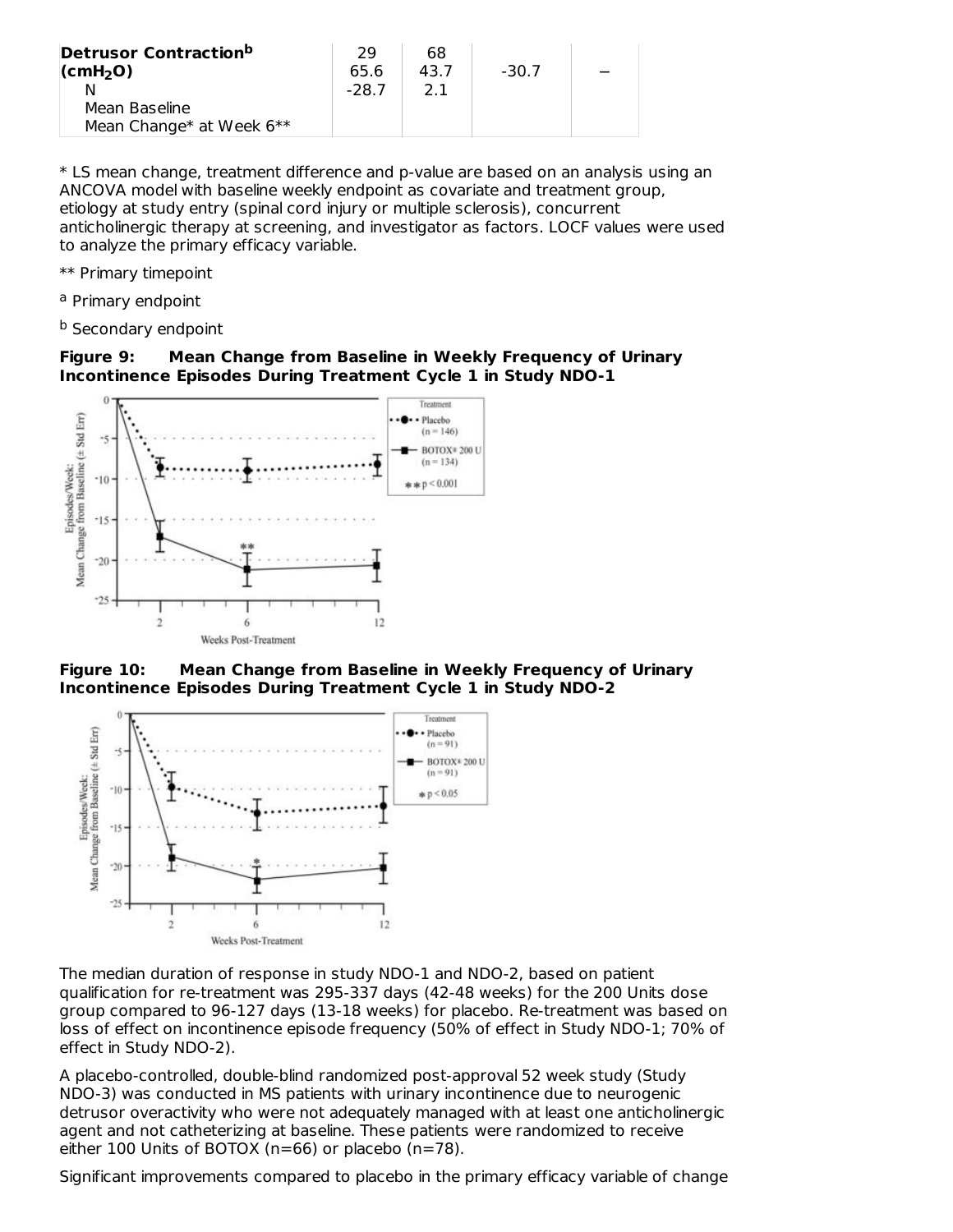from baseline in daily frequency of incontinence episodes were observed for BOTOX (100 Units) at the primary efficacy time point at week 6. Increases in maximum cystometric capacity and reductions in maximum detrusor pressure during the first involuntary detrusor contraction were also observed. These primary and secondary endpoints are shown in Table 29.

### **Table 29: Baseline and Change from Baseline in Daily Urinary Incontinence Episode Frequency, Maximum Cystometric Capacity and Maximum Detrusor Pressure during First Involuntary Detrusor Contraction (cmH O) in Study NDO-3 2**

|                                                                                                                                                                                 | <b>BOTOX</b><br>100<br>Units            | Placebol                                | Treatment<br>Difference* value*              | p-      |
|---------------------------------------------------------------------------------------------------------------------------------------------------------------------------------|-----------------------------------------|-----------------------------------------|----------------------------------------------|---------|
| <b>Daily Frequency of Urinary</b><br>Incontinence Episodes <sup>a</sup><br>N<br>Mean Baseline<br>Mean Change* at Week 2<br>Mean Change* at Week 6**<br>Mean Change* at Week 12  | 66<br>4.2<br>$-2.9$<br>$-3.4$<br>$-2.7$ | 78<br>4.3<br>$-1.2$<br>$-1.1$<br>$-1.0$ | $-1.7$<br>$-2.3$<br>$(-3.0, -1.7)$<br>$-1.8$ | p<0.001 |
| <b>Maximum Cystometric</b><br>Capacity <sup>b</sup> (mL)<br>N<br>Mean Baseline<br>Mean Change* at Week 6**                                                                      | 62<br>248.9<br>134.4                    | 72<br>245.5<br>3.5                      | 130.9<br>(94.8,<br>167.0)                    | p<0.001 |
| <b>Maximum Detrusor Pressure</b><br>during First Involuntary<br>Detrusor Contraction <sup>b</sup><br>$\text{(cmH}_2\text{O})$<br>N<br>Mean Baseline<br>Mean Change* at Week 6** | 25<br>42.4<br>$-19.2$                   | 51<br>39.0<br>2.7                       | $-21.9$<br>$(-37.5, -6.3)$                   |         |

\* LS mean change, treatment difference and p-value are based on an analysis using an ANCOVA model with baseline daily endpoint as covariate and treatment group and propensity score stratification as factors. LOCF values were used to analyze the primary efficacy variable.

- \*\* Primary timepoint
- <sup>a</sup> Primary endpoint
- <sup>b</sup> Secondary endpoint

The median duration of response in study NDO-3, based on patient qualification for retreatment was 362 days (52 weeks) for the BOTOX 100 Units dose group compared to 88 days (13 weeks) for placebo. To qualify for re-treatment, at least 12 weeks must have passed since the prior treatment, post-void residual urine volume must have been less than 200 mL and patients must have reported at least 2 urinary incontinence episodes over 3 days with no more than 1 incontinence-free day.

### **14.3 Pediatric Detrusor Overactivity Associated with a Neurologic Condition**

Study 191622-120 (NCT01852045) was a multicenter, randomized, double-blind, parallel-group clinical study conducted in patients 5 to 17 years of age with urinary incontinence due to detrusor overactivity associated with a neurologic condition and using clean intermittent catheterization. A total of 113 patients (including 99 with spinal dysraphism such as spina bifida, 13 with spinal cord injury and 1 with transverse myelitis) who had an inadequate response to or were intolerant of at least one anticholinergic medication were enrolled. The median age was 11 years (range: 5 to 17 years), 49% were female; 75% were White, 10% were Black. These patients were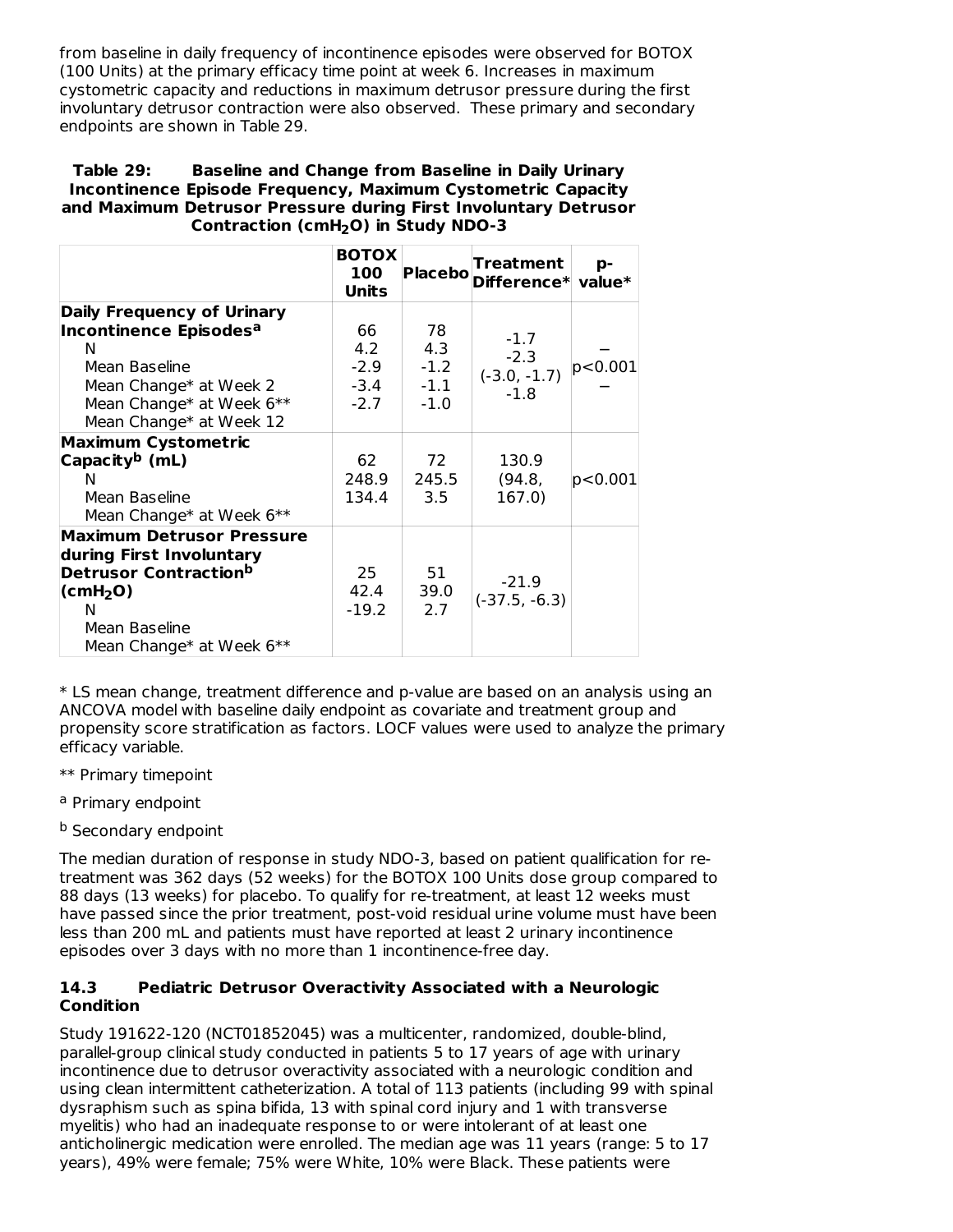randomized to 50 Units, 100 Units or 200 Units, not to exceed 6 Units/kg body weight. Patients receiving less than the randomized dose due to the 6 Units/kg maximum, were assigned to the nearest dose group for analysis. The sample size for BOTOX 50 Units, 100 Units, and 200 Units were 38, 45 and 30, respectively. Prior to treatment administration, patients received anesthesia based on age and local site practice. One hundred and nine patients (97.3%) received general anesthesia or conscious sedation and 3 patients (2.7%) received local anesthesia.

The study results demonstrated within group improvements in the primary efficacy variable of change from baseline in daytime urinary incontinence episodes (normalized to 12 hours) at the primary efficacy time point (Week 6) for all 3 BOTOX treatment groups. Additional benefits were seen with BOTOX 200 Units for measures related to reducing maximum bladder pressure when compared to 50 Units. The decrease in maximum detrusor pressure (MDP) during the storage phase (MDP defined as the highest value in the Pdet channel during the storage phase [e.g., the greater of the following: the maximum Pdet during the highest amplitude IDC, the maximum Pdet during a terminal detrusor contraction, the Pdet at the end of filling, or the highest Pdet at any other time during the storage phase]) for BOTOX 200 Units at Week 6 was greater than the decrease observed for 50 Units. Within group improvements for the primary and secondary endpoints for the 200 Units dose group are shown in Table 30.

The efficacy of BOTOX 6 U/kg for pediatric patients with NDO weighing less than 34 kg was comparable to that of BOTOX 200 U.

**Table 30: Baseline and Change from Baseline in Daily Daytime Frequency of Urinary Incontinence Episodes, Urine Volume at First Morning Catheterization, Maximum Detrusor Pressure during the Storage Phase (cmH2O), and Maximum Cystometric Capacity (mL) in Study191622- 120**

|                                            | <b>BOTOX 200 U</b>            |
|--------------------------------------------|-------------------------------|
|                                            | $N = 30$                      |
| Daily average frequency of daytime         |                               |
| urinary incontinence episodes <sup>a</sup> |                               |
| Mean Baseline                              | 3.7                           |
| Mean Change* at Week 2 (95% CI)            | $-1.1$ $(-1.7, -0.6)$         |
| Mean Change* at Week 6** (95% CI)          | $-1.3$ $(-1.8, -0.9)$         |
| Mean Change* at Week 12 (95% CI)           | $-0.9$ $(-1.5, -0.4)$         |
| <b>Urine Volume at First Morning</b>       |                               |
| Catheterization (mL) <sup>b</sup>          |                               |
| Mean Baseline                              | 187.7                         |
| Mean Change* at Week 2 (95% CI)            | 63.2 (27.9, 98.6)             |
| Mean Change* at Week 6** (95% CI)          | 87.5 (52.1, 122.8)            |
| Mean Change* at Week 12 (95% CI)           | 45.2 (10.0, 80.5)             |
| <b>Maximum Detrusor Pressure</b>           |                               |
| (PdetMax) During the Storage Phase         |                               |
| (cm H2O) <sup>b</sup>                      |                               |
| Mean Baseline                              | 56.7                          |
| Mean Change* at Week 6** (95% CI)          | $-27.3$ ( $-36.4$ , $-18.2$ ) |
| <b>Maximum Cystometric Capacity (mL)</b>   |                               |
| (MCC) <sup>b</sup>                         |                               |
| Mean Baseline                              | 202.3                         |
| Mean Change* at Week 6** (95% CI)          | 63.6 (29.0, 98.1)             |

#### CI = Confidence Interval

\* LSmean change and 95% CI are based on an ANCOVA model with baseline value as covariate and treatment group, age  $(< 12$  years or  $>= 12$  years), baseline daytime urinary incontinence episodes  $\left(\leq 6 \text{ or } > 6\right)$  and anticholinergic therapy (yes/no) at baseline as factors.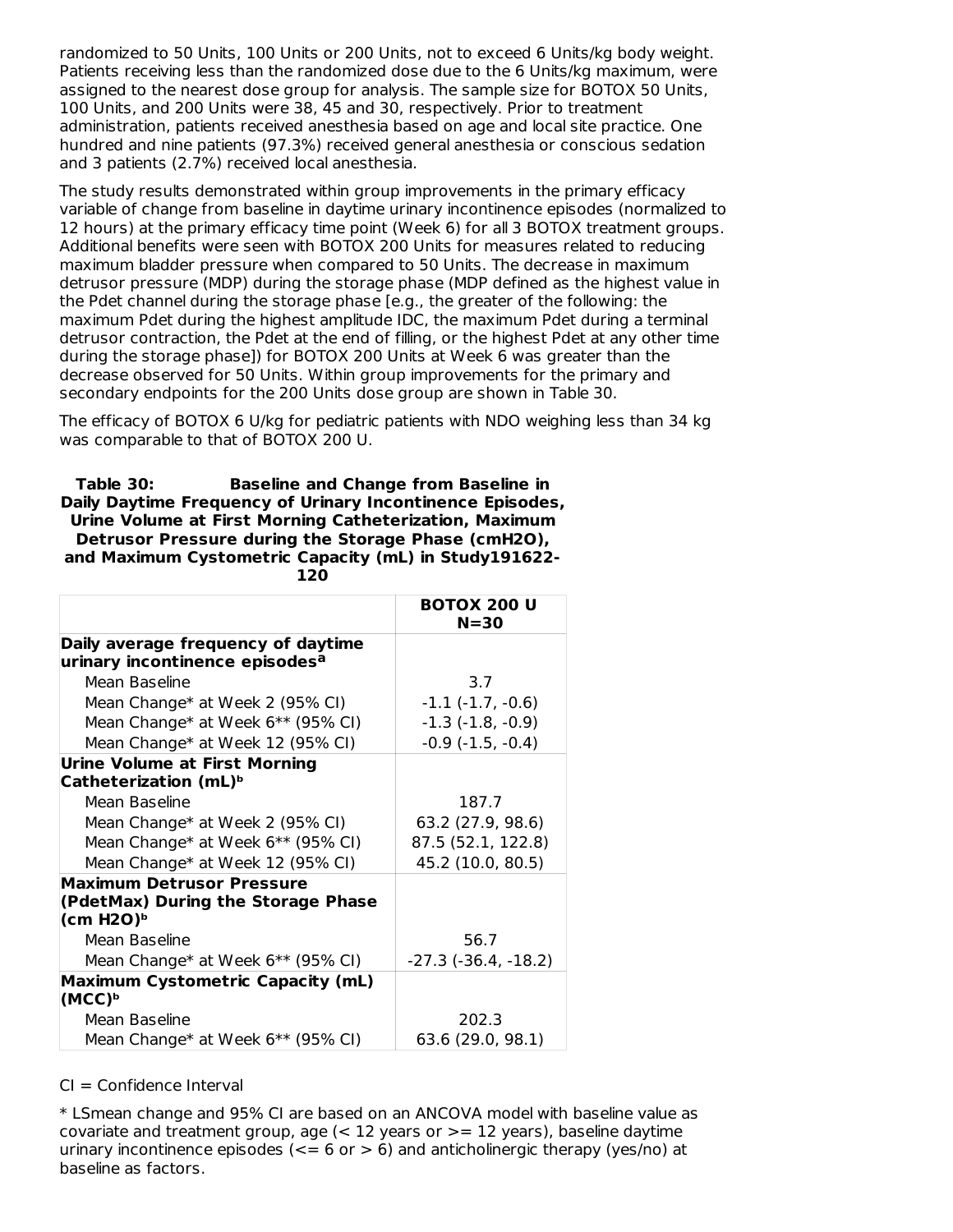- \*\* Primary timepoint
- <sup>a</sup> Primary endpoint
- <sup>b</sup> Secondary endpoint

The median duration of response in this study, based on patient qualification for retreatment was 207 days (30 weeks) for BOTOX 200 Units dose group. To qualify for retreatment, patients must have reported at least 2 urinary incontinence episodes over 2 days and at least 12 weeks have passed from the prior bladder injection.

# **14.4 Chronic Migraine**

BOTOX was evaluated in two randomized, multi-center, 24-week, 2 injection cycle, placebo-controlled double-blind studies. Study 1 and Study 2 included chronic migraine adults who were not using any concurrent headache prophylaxis, and during a 28-day baseline period had >15 headache days lasting 4 hours or more, with >50% being migraine/probable migraine. In both studies, patients were randomized to receive placebo or 155 Units to 195 Units BOTOX injections every 12 weeks for the 2-cycle, double-blind phase. Patients were allowed to use acute headache treatments during the study. BOTOX treatment demonstrated statistically significant and clinically meaningful improvements from baseline compared to placebo for key efficacy variables (see Table 31).

| Table 31: | Week 24 Key Efficacy Variables for Study 1 |
|-----------|--------------------------------------------|
|           | and Study 2                                |

| <b>Efficacy per 28 days</b>                                                       | Study 1 |                                                                      | <b>Study 2</b> |        |
|-----------------------------------------------------------------------------------|---------|----------------------------------------------------------------------|----------------|--------|
|                                                                                   |         | <b>BOTOX Placebo BOTOX Placebo</b><br>$(N=341)(N=338)(N=347)(N=358)$ |                |        |
| Change from baseline in<br>frequency of headache days                             | $-7.8*$ | $-6.4$                                                               | $-9.2*$        | $-6.9$ |
| Change from baseline in total<br>cumulative hours of headache<br>on headache days | $-107*$ | $-70$                                                                | $-134*$        | -95    |

 $*$  Significantly different from placebo ( $p \leq 0.05$ )

Patients treated with BOTOX had a significantly greater mean decrease from baseline in the frequency of headache days at most timepoints from Week 4 to Week 24 in Study 1 (Figure 11), and all timepoints from Week 4 to Week 24 in Study 2 (Figure 12), compared to placebo-treated patients.





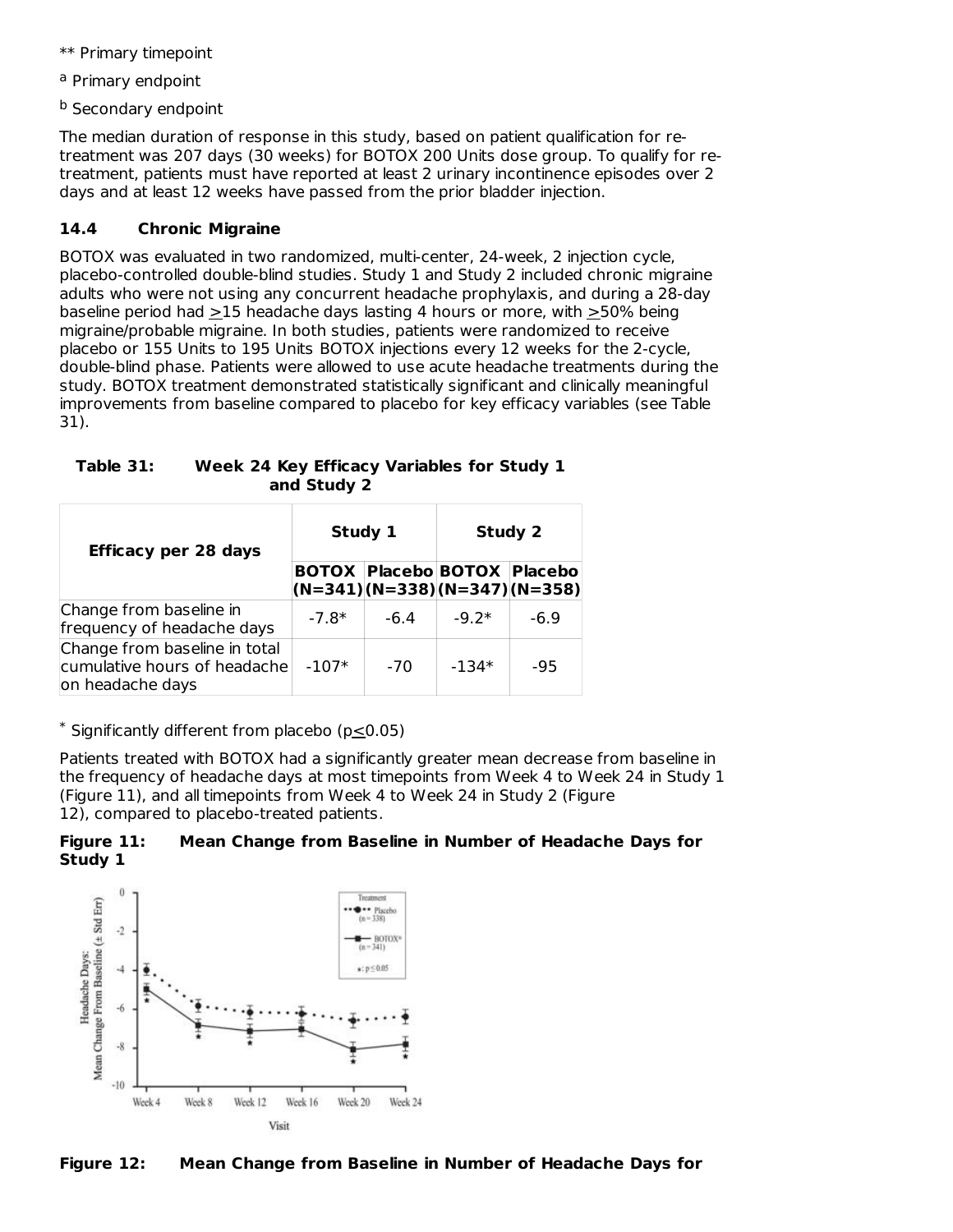



### **14.5 Adult Spasticity**

### Adult Upper Limb Spasticity

The efficacy of BOTOX for the treatment of adult upper limb spasticity was evaluated in several randomized, multi-center, double-blind, placebo-controlled studies (Studies 1 through 6).

Study 1 included 126 adult patients (64 BOTOX and 62 placebo) with upper limb spasticity (Ashworth score of at least 3 for wrist flexor tone and at least 2 for finger flexor tone) who were at least 6 months post-stroke. BOTOX (a total dose of 200 Units to 240 Units) and placebo were injected intramuscularly (IM) into the flexor digitorum profundus, flexor digitorum sublimis, flexor carpi radialis, flexor carpi ulnaris, and if necessary into the adductor pollicis and flexor pollicis longus (see Table 32). Use of an EMG/nerve stimulator was recommended to assist in proper muscle localization for injection. Patients were followed for 12 weeks.

| <b>Muscles Injected</b>                       | <b>Volume</b><br>(mL) | <b>BOTOX</b><br>(Units) | <b>Number of</b><br><b>Injection</b><br><b>Sites</b> |
|-----------------------------------------------|-----------------------|-------------------------|------------------------------------------------------|
| Wrist<br>Flexor Carpi Radialis                | 1                     | 50                      | 1                                                    |
| <b>Flexor Carpi Ulnaris</b>                   | 1                     | 50                      | 1                                                    |
| Finger<br>Flexor Digitorum<br>Profundus       |                       | 50                      | 1                                                    |
| Flexor Digitorum<br>Sublimis                  | 1                     | 50                      | 1                                                    |
| <b>Thumb</b><br>Adductor Pollicisª            | 0.4                   | 20                      | 1                                                    |
| <b>Flexor Pollicis</b><br>Longus <sup>a</sup> | 0.4                   | 20                      |                                                      |

### **Table 32: BOTOX Dose and Injection Sites in Study 1**

<sup>a</sup> Injected only if spasticity is present in this muscle

The primary efficacy variable was wrist flexors muscle tone at week 6, as measured by the Ashworth score. The Ashworth Scale is a 5-point scale with grades of 0 [no increase in muscle tone] to 4 [limb rigid in flexion or extension]. It is a clinical measure of the force required to move an extremity around a joint, with a reduction in score clinically representing a reduction in the force needed to move a joint (i.e., improvement in spasticity).

Key secondary endpoints included Physician Global Assessment, finger flexors muscle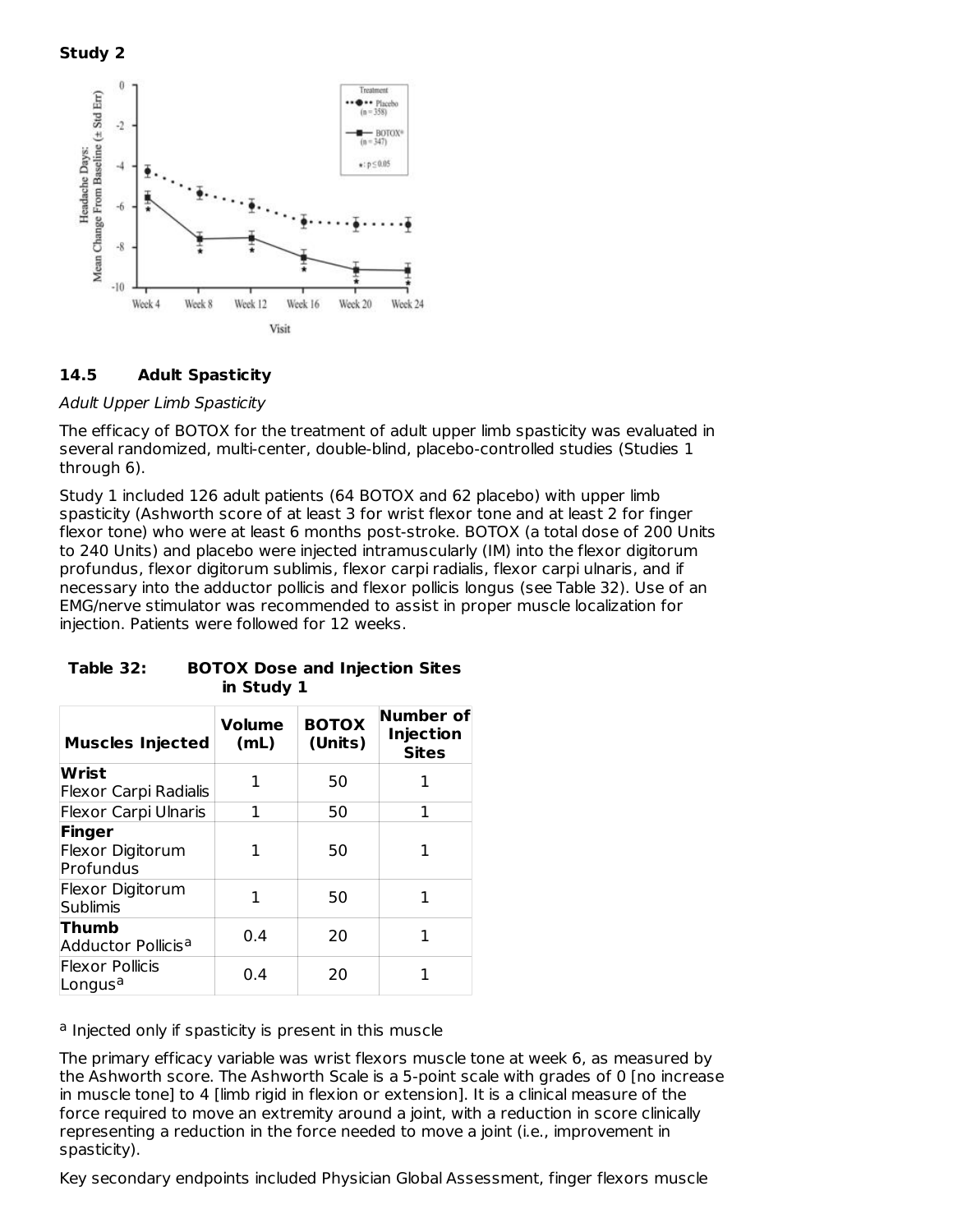tone, and thumb flexors tone at Week 6. The Physician Global Assessment evaluated the response to treatment in terms of how the patient was doing in his/her life using a scale from  $-4$  = very marked worsening to  $+4$  = very marked improvement. Study 1 results on the primary endpoint and the key secondary endpoints are shown in Table 33.

#### **Table 33: Primary and Key Secondary Endpoints by Muscle Group at Week 6 in Study 1**

|                                                                                                            | <b>BOTOX</b><br>$(N=64)$ | <b>Placebo</b><br>$(N=62)$ |
|------------------------------------------------------------------------------------------------------------|--------------------------|----------------------------|
| <b>Median Change from Baseline</b><br>in Wrist Flexor Muscle Tone<br>on the Ashworth Scale <sup>ta</sup>   | $-2.0^*$                 | 0.0                        |
| <b>Median Change from Baseline</b><br>in Finger Flexor Muscle Tone<br>on the Ashworth Scale <sup>ttb</sup> | $-1.0^*$                 | 0.0                        |
| <b>Median Change from Baseline</b><br>in Thumb Flexor Muscle Tone<br>on the Ashworth Scale <sup>ttc</sup>  | $-1.0$                   | $-1.0$                     |
| <b>Median Physician Global</b><br><b>Assessment of Response to</b><br>Treatment <sup>††</sup>              | $20*$                    | 0.0                        |

**†** Primary endpoint at Week 6

Secondary endpoints at Week 6 **††**

 $*$  Significantly different from placebo (p $\leq$ 0.05)

<sup>a</sup> BOTOX injected into both the flexor carpi radialis and ulnaris muscles

 $^{\rm b}$  BOTOX injected into the flexor digitorum profundus and flexor digitorum sublimis muscles

 $c$  BOTOX injected into the adductor pollicis and flexor pollicis longus muscles

Study 2 compared 3 doses of BOTOX with placebo and included 91 adult patients [BOTOX 360 Units (N=21), BOTOX 180 Units (N=23), BOTOX 90 Units (N=21), and placebo (N=26)] with upper limb spasticity (expanded Ashworth score of at least 2 for elbow flexor tone and at least 3 for wrist flexor tone) who were at least 6 weeks poststroke. BOTOX and placebo were injected with EMG guidance into the flexor digitorum profundus, flexor digitorum sublimis, flexor carpi radialis, flexor carpi ulnaris, and biceps brachii (see Table 34).

**Table 34: BOTOX Dose and Injection Sites in Study 2 and Study 3**

|                                            |                                           | <b>Total Dose</b>                          |                                              |                     |                                                |
|--------------------------------------------|-------------------------------------------|--------------------------------------------|----------------------------------------------|---------------------|------------------------------------------------|
| <b>Muscles</b><br>Injected                 | <b>BOTOX</b><br>low dose<br>(90<br>Units) | <b>BOTOX</b><br>mid dose<br>(180<br>Units) | <b>BOTOX</b><br>high dose<br>(360)<br>Units) | (mL)<br>per<br>site | <b>Volume</b> Injection<br><b>Sites</b><br>(n) |
| Wrist<br>Flexor Carpi<br><b>Ulnaris</b>    | 10 Units                                  | 20 Units                                   | 40 Units                                     | 0.4                 | 1                                              |
| Flexor Carpi<br>Radialis                   | 15 Units                                  | 30 Units                                   | 60 Units                                     | 0.6                 | 1                                              |
| Finger<br>Flexor<br>Digitorum<br>Profundus | 7.5 Units                                 | 15 Units                                   | 30 Units                                     | 0.3                 | 1                                              |
| Flexor                                     |                                           |                                            |                                              |                     |                                                |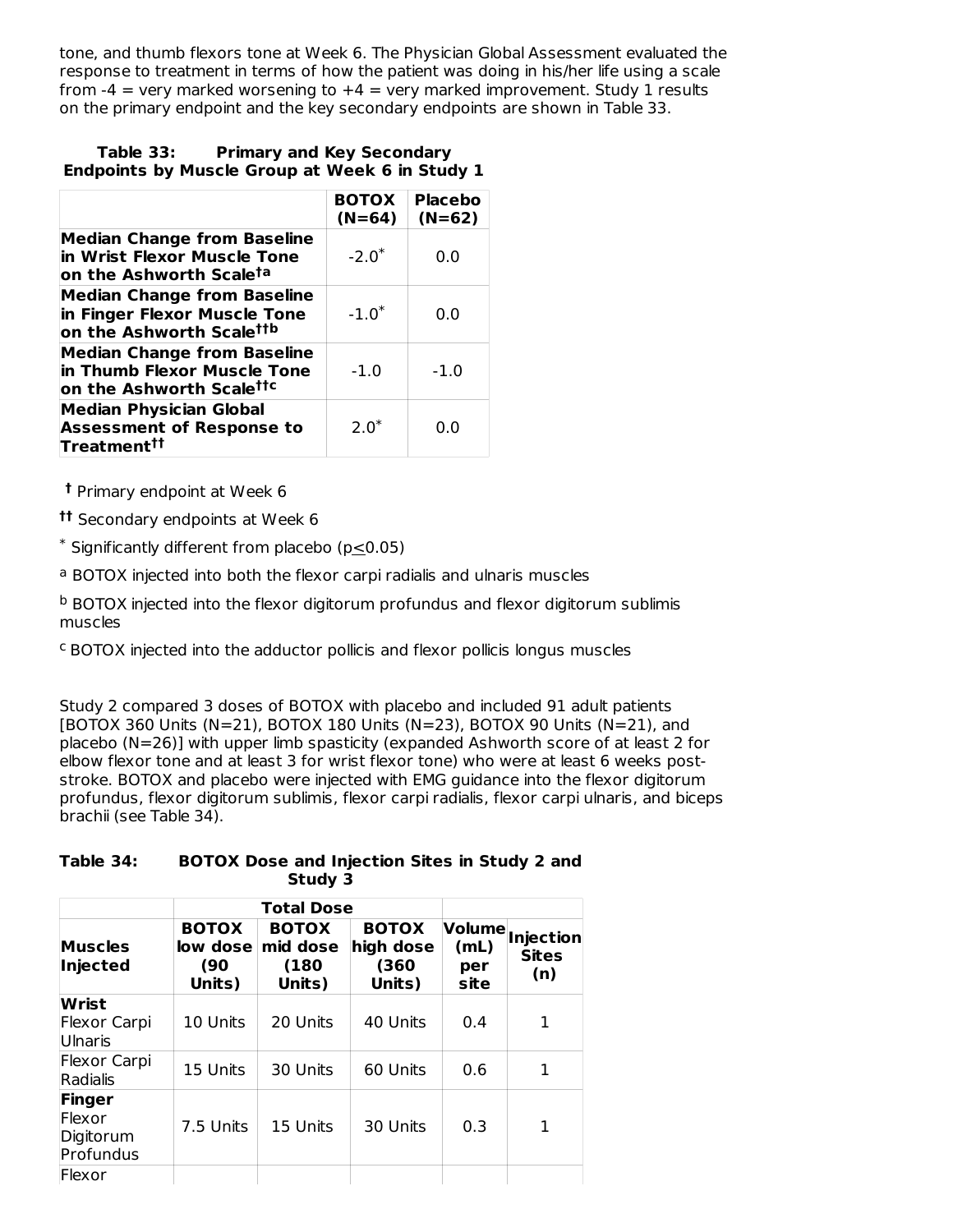| Digitorum<br><b>Sublimis</b> | 7.5 Units   15 Units |                                  | 30 Units |     |  |
|------------------------------|----------------------|----------------------------------|----------|-----|--|
| Elbow<br>Biceps Brachii      |                      | 50 Units   100 Units   200 Units |          | ი 5 |  |

The primary efficacy variable in Study 2 was the wrist flexor tone at Week 6 as measured by the expanded Ashworth Scale. The expanded Ashworth Scale uses the same scoring system as the Ashworth Scale, but allows for half-point increments.

Key secondary endpoints in Study 2 included Physician Global Assessment, finger flexors muscle tone, and elbow flexors muscle tone at Week 6. Study 2 results on the primary endpoint and the key secondary endpoints at Week 6 are shown in Table 35.

| Table 35: | <b>Primary and Key Secondary Endpoints by Muscle</b> |
|-----------|------------------------------------------------------|
|           | Group and BOTOX Dose at Week 6 in Study 2            |

|                                                                                                            | <b>BOTOX</b><br>low<br>dose<br>(90)<br>Units)<br>$(N=21)$ | <b>BOTOX</b><br>mid<br>dose<br>(180<br>Units)<br>$(N=23)$ | <b>BOTOX</b><br>high<br>dose<br>(360)<br>Units)<br>$(N=21)$ | <b>Placebo</b><br>$(N=26)$ |
|------------------------------------------------------------------------------------------------------------|-----------------------------------------------------------|-----------------------------------------------------------|-------------------------------------------------------------|----------------------------|
| <b>Median Change from Baseline</b><br>in Wrist Flexor Muscle Tone on<br>the Ashworth Scale <sup>tb</sup>   | $-1.5^*$                                                  | $-1.0^*$                                                  | $-1.5^*$                                                    | $-1.0$                     |
| <b>Median Change from Baseline</b><br>in Finger Flexor Muscle Tone<br>on the Ashworth Scale <sup>ttc</sup> | $-0.5$                                                    | $-0.5$                                                    | $-1.0$                                                      | $-0.5$                     |
| <b>Median Change from Baseline</b><br>in Elbow Flexor Muscle Tone<br>on the Ashworth Scale <sup>ttd</sup>  | $-0.5$                                                    | $-1.0^*$                                                  | $-0.5^{\circ}$                                              | $-0.5$                     |
| <b>Median Physician Global</b><br><b>Assessment of Response to</b><br>Treatment                            | $1.0*$                                                    | $1.0*$                                                    | $1.0*$                                                      | 0.0                        |

Primary endpoint at Week 6 **†**

Secondary endpoints at Week 6 **††**

 $*$  Significantly different from placebo ( $p \leq 0.05$ )

<sup>a</sup> p=0.053

<sup>b</sup> Total dose of BOTOX injected into both the flexor carpi radialis and ulnaris muscles

<sup>c</sup> Total dose of BOTOX injected into the flexor digitorum profundus and flexor digitorum sublimis muscles

<sup>d</sup> Dose of BOTOX injected into biceps brachii muscle

Study 3 compared 3 doses of BOTOX with placebo and enrolled 88 adult patients [BOTOX 360 Units (N=23), BOTOX 180 Units (N=23), BOTOX 90 Units (N=23), and placebo (N=19)] with upper limb spasticity (expanded Ashworth score of at least 2 for elbow flexor tone and at least 3 for wrist flexor tone and/or finger flexor tone) who were at least 6 weeks post-stroke. BOTOX and placebo were injected with EMG guidance into the flexor digitorum profundus, flexor digitorum sublimis, flexor carpi radialis, flexor carpi ulnaris, and biceps brachii (see Table 34).

The primary efficacy variable in Study 3 was wrist and elbow flexor tone as measured by the expanded Ashworth score. A key secondary endpoint was assessment of finger flexors muscle tone. Study 3 results on the primary endpoint at Week 4 are shown in Table 36.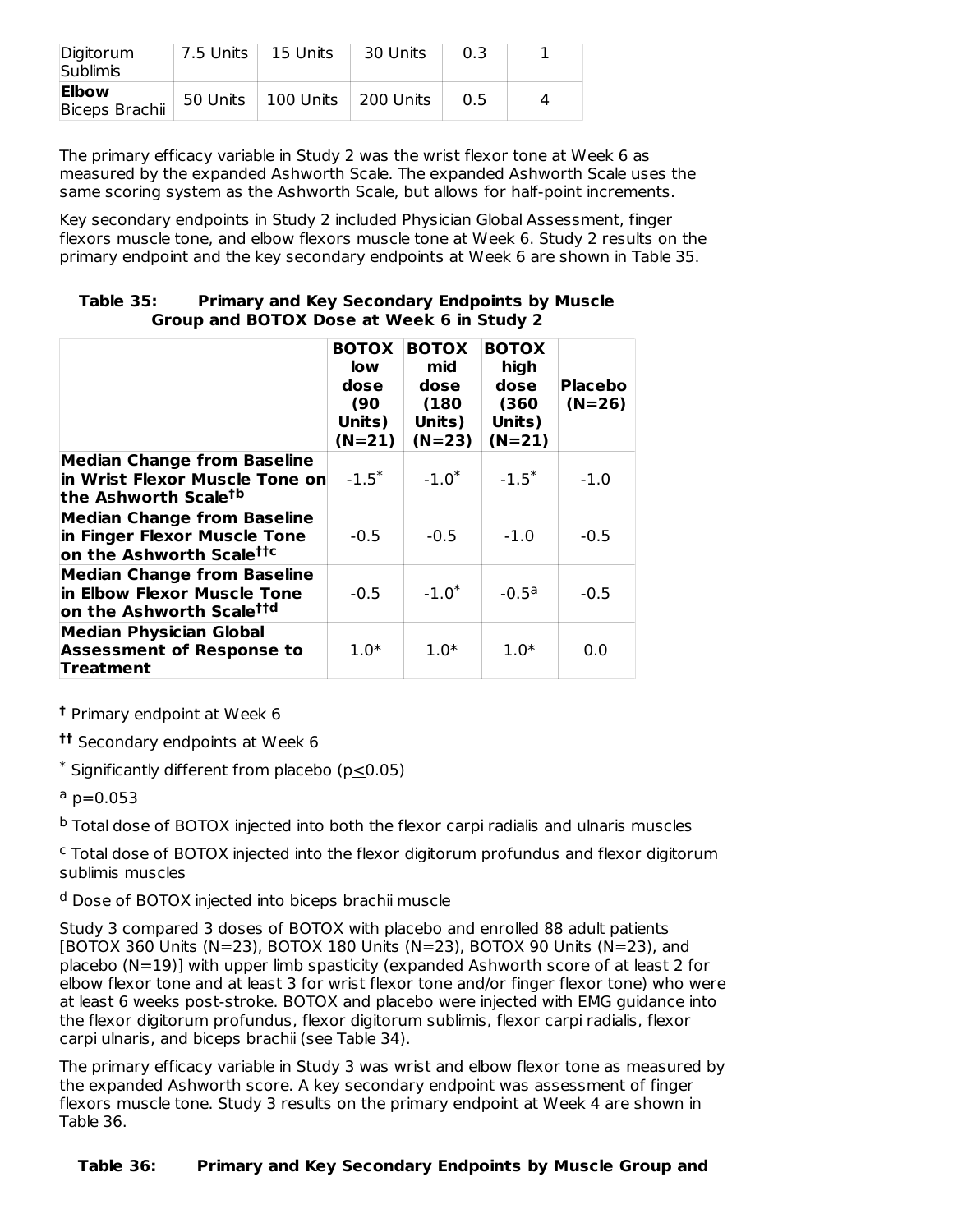| <b>BOTOX Dose at Week 4 in Study 3</b> |  |  |  |  |
|----------------------------------------|--|--|--|--|
|----------------------------------------|--|--|--|--|

|                                                                                                          | <b>BOTOX</b> low<br>dose (90<br>Units)<br>$(N=23)$ | <b>BOTOX mid</b><br>dose<br>(180 Units)<br>$(N=21)$ | <b>BOTOX high</b><br>dose (360<br>Units)<br>$(N=22)$ | Placebo<br>$(N=19)$ |
|----------------------------------------------------------------------------------------------------------|----------------------------------------------------|-----------------------------------------------------|------------------------------------------------------|---------------------|
| <b>Median Change from Baseline</b><br>in Wrist Flexor Muscle Tone<br>on the Ashworth Scale <sup>tb</sup> | $-1.0$                                             | $-1.0$                                              | $-1.5^*$                                             | $-0.5$              |
| <b>Median Change from Baseline</b><br>in Finger Flexor Muscle Tone<br>on the Ashworth Scalettc           | $-1.0$                                             | $-1.0$                                              | $-1.0^*$                                             | $-0.5$              |
| <b>Median Change from Baseline</b><br>in Elbow Flexor Muscle Tone<br>on the Ashworth Scale <sup>td</sup> | $-0.5$                                             | $-0.5$                                              | $-1.0^*$                                             | $-0.5$              |

Primary endpoint at Week 4 **†**

Secondary endpoints at Week 4 **††**

 $*$  Significantly different from placebo ( $p \leq 0.05$ )

<sup>b</sup> Total dose of BOTOX injected into both the flexor carpi radialis and ulnaris muscles

<sup>c</sup> Total dose of BOTOX injected into the flexor digitorum profundus and flexor digitorum sublimis muscles

<sup>d</sup> Dose of BOTOX injected into biceps brachii muscle

Study 4 (NCT01153815) included 170 adult patients (87 BOTOX and 83 placebo) with upper limb spasticity who were at least 6 months post-stroke. In Study 4, patients received 20 Units of BOTOX into the adductor pollicis and flexor pollicis longus (total BOTOX dose = 40 Units in thumb muscles) or placebo (see Table 37). Study 5 (NCT00460564) included 109 patients with upper limb spasticity who were at least 6 months post-stroke. In Study 5, adult patients received 15 Units (low dose) or 20 Units (high dose) of BOTOX into the adductor pollicis and flexor pollicis longus under EMG guidance (total BOTOX low dose = 30 Units, total BOTOX high dose = 40 Units), or placebo (see Table 37). The duration of follow-up in Study 4 and Study 5 was 12 weeks.

| <b>Muscles</b><br><b>Injected</b> | Study 4                 |                       | Study 5                                       |                                         |                                             | <b>Number of</b><br>Injection<br><b>Sites for</b><br><b>Studies 4</b><br>and 5 |   |
|-----------------------------------|-------------------------|-----------------------|-----------------------------------------------|-----------------------------------------|---------------------------------------------|--------------------------------------------------------------------------------|---|
|                                   | <b>BOTOX</b><br>(Units) | <b>Volume</b><br>(mL) | <b>BOTOX</b><br><b>low</b><br>dose<br>(Units) | <b>BOTOX</b><br>high<br>dose<br>(Units) | Volume Volume<br><b>low</b><br>dose<br>(mL) | high<br>dose<br>(mL)                                                           |   |
| Thumb<br>Adductor<br>Pollicis     | 20                      | 0.4                   | 15                                            | 20                                      | 0.3                                         | 0.4                                                                            | 1 |
| <b>Flexor Pollicis</b><br>Longus  | 20                      | 0.4                   | 15                                            | 20                                      | 0.3                                         | 0.4                                                                            | 1 |

**Table 37: BOTOX Dose and Injection Sites in Studies 4 and 5**

The results of Study 4 for the change from Baseline to Week 6 in thumb flexor tone measured by modified Ashworth Scale (MAS) and overall treatment response by Physician Global Assessment at week 6 are presented in Table 38. The MAS uses a similar scoring system as the Ashworth Scale.

#### **Table 38: Efficacy Endpoints for Thumb Flexors at Week 6 in Study 4**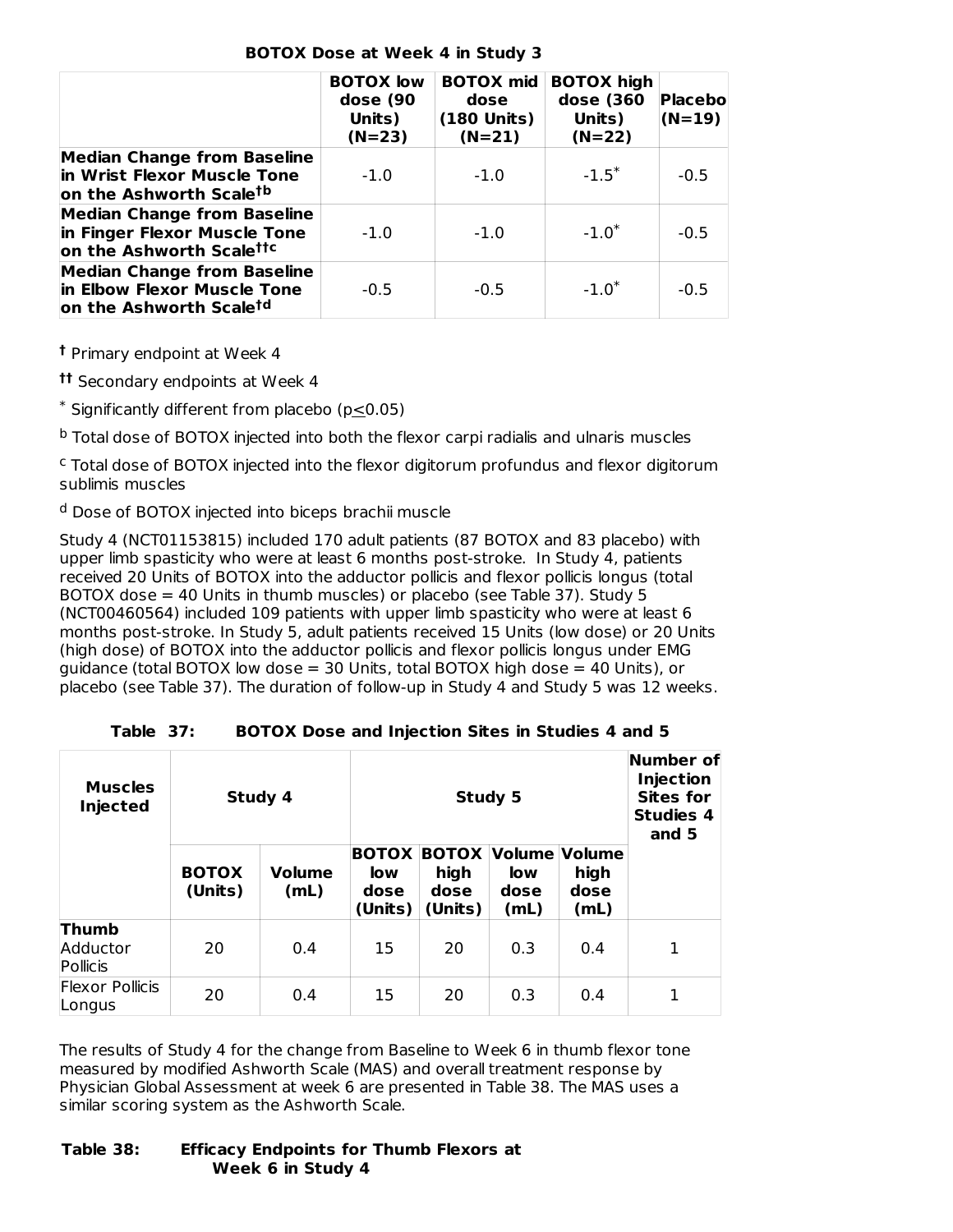|                                                                                                        | <b>BOTOX</b><br>$(N=66)$ | <b>Placebo</b><br>$(N=57)$ |
|--------------------------------------------------------------------------------------------------------|--------------------------|----------------------------|
| Median Change from Baseline in<br><b>Thumb Flexor Muscle Tone on</b><br>the modified Ashworth Scaletta | $-1.0^*$                 | 0.O                        |
| <b>Median Physician Global</b><br><b>Assessment of Response to</b><br>Treatment <sup>††</sup>          | $2.0^*$                  | 0.O                        |

**tt** Secondary endpoints at Week 6

 $*$  Significantly different from placebo ( $p \leq 0.001$ )

<sup>a</sup> BOTOX injected into the adductor pollicis and flexor pollicis longus muscles

In Study 5, the results of the change from Baseline to Week 6 in thumb flexor tone measured by modified Ashworth Scale and Clinical Global Impression (CGI) of functional assessment scale assessed by the physician using an 11-point Numeric Rating Scale [-5 worst possible function to +5 best possible function] are presented in Table 39.

**Table 39: Efficacy Endpoints for Thumb Flexors at Week 6 in Study 5**

|                                                                                                                     | <b>BOTOX</b><br>low<br>dose<br>(30<br>Units)<br>$(N=14)$ | Placebo<br><b>low</b><br>dose<br>$(N=9)$ | <b>BOTOX</b><br>high<br>dose<br>(40)<br>Units)<br>$(N=43)$ | <b>Placebo</b><br>high<br>dose<br>$(N=23)$ |
|---------------------------------------------------------------------------------------------------------------------|----------------------------------------------------------|------------------------------------------|------------------------------------------------------------|--------------------------------------------|
| <b>Median Change from Baseline in</b><br>Thumb Flexor Muscle Tone on<br>the modified Ashworth Scale <sup>ttta</sup> | $-1.0$                                                   | $-1.0$                                   | $-0.5^*$                                                   | 0.0                                        |
| <b>Median Change from Baseline in</b><br><b>Clinical Global Impression Score</b><br>by Physician <sup>††</sup>      | 1.0                                                      | 0.0                                      | $2.0*$                                                     | 0.0                                        |

Secondary endpoint at Week 6 **††**

Other endpoint at Week 6 **†††**

 $*$  Significantly different from placebo ( $p \leq 0.010$ )

<sup>a</sup> BOTOX injected into the adductor pollicis and flexor pollicis longus muscles

Study 6 (NCT03261167) enrolled 124 post-stroke adult patients with upper limb spasticity. In Study 6, 61 patients received 160 Units BOTOX divided among 3 elbow flexors (biceps brachii, brachioradialis, and brachialis) and 63 patients received placebo (see Table 40). EMG, nerve stimulation, or ultrasound techniques were recommended to assist in proper muscle localization for injections. The duration of follow-up was 12 weeks.

| Table 40: | <b>BOTOX Dose and Injection Sites</b> |
|-----------|---------------------------------------|
|           | in Study 6                            |

| <b>Muscles</b><br>Injected | <b>BOTOX</b><br>160 U<br>(Units) | <b>Volume</b><br>(mL) | Number of<br>Injection<br><b>Sites</b> |
|----------------------------|----------------------------------|-----------------------|----------------------------------------|
| Elbow<br>Biceps Brachii    | 70                               | 1.4                   |                                        |
| Brachioradialis            | 45                               | 0.9                   |                                        |
| <b>Brachialis</b>          | 45                               | ი ඉ                   |                                        |

The change from baseline in elbow flexor tone measured by modified Ashworth Scale at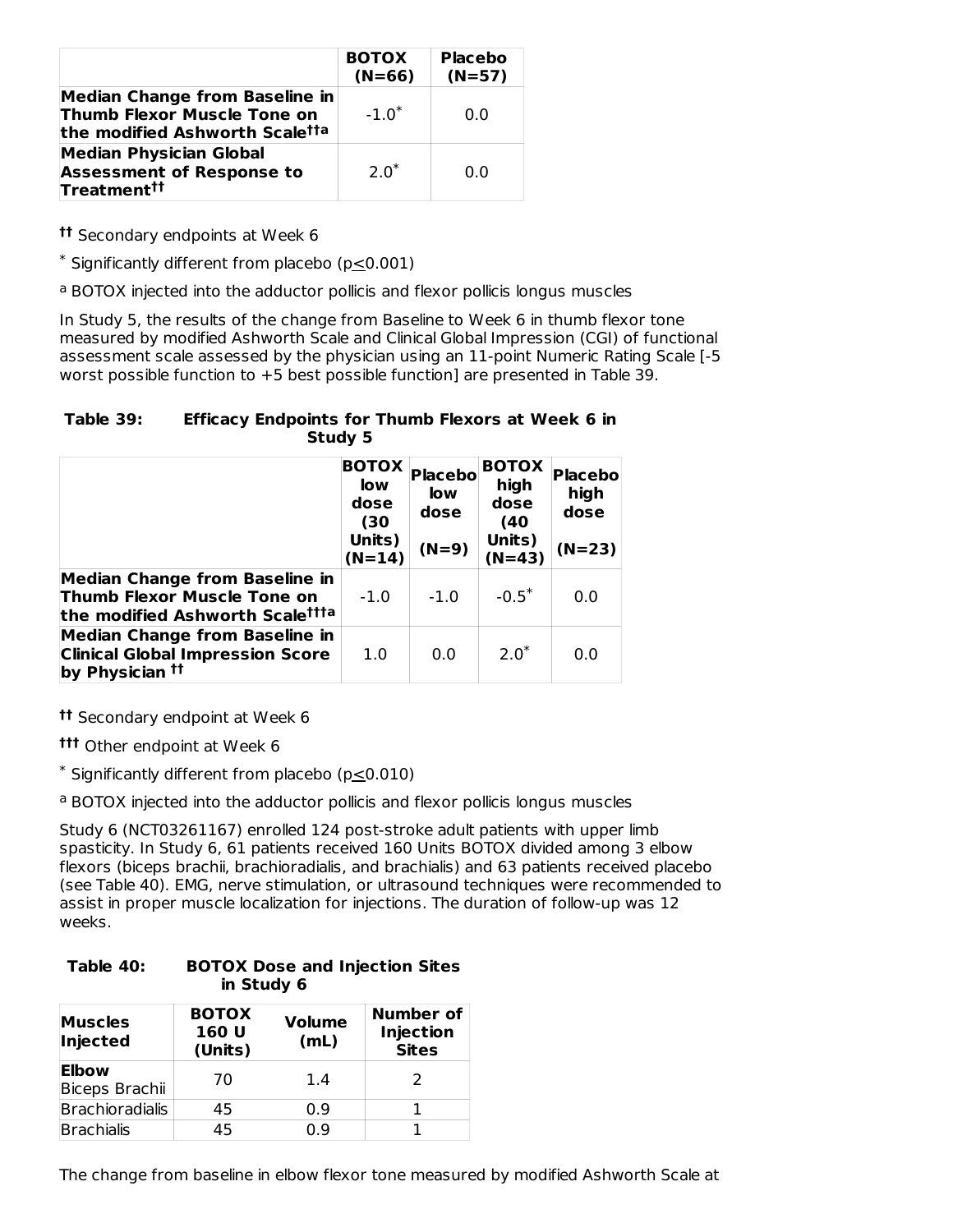# **Table 41: Primary Efficacy Endpoint Results for Elbow Flexors at Week 6 in Study 6**

|                                                                                        | <b>BOTOX</b><br>160 U<br>$(N=61)$ | <b>Placebo</b><br>$(N=63)$ |
|----------------------------------------------------------------------------------------|-----------------------------------|----------------------------|
| <b>Mean Change from Baseline in Elbow</b><br><b>Flexor Muscle Tone on the modified</b> | $-1.09*$                          | $-0.71$                    |
| <b>Ashworth Scale at Week 6</b>                                                        |                                   |                            |

 $*$ nominal p value  $<$ 0.05

Adult Lower Limb Spasticity

The efficacy and safety of BOTOX for the treatment of adult lower limb spasticity was evaluated in Study 7, a randomized, multi-center, double-blind, placebo-controlled study. Study 7 included 468 post-stroke adult patients (233 BOTOX and 235 placebo) with ankle spasticity (modified Ashworth Scale ankle score of at least 3) who were at least 3 months post-stroke. A total dose of 300 Units of BOTOX or placebo were injected intramuscularly and divided between the gastrocnemius, soleus, and tibialis posterior, with optional injection into the flexor hallucis longus, flexor digitorum longus, flexor digitorum brevis, extensor hallucis, and rectus femoris (see Table 42) with up to an additional 100 Units (400 Units total dose). The use of electromyographic guidance or nerve stimulation was required to assist in proper muscle localization for injections. Patients were followed for 12 weeks.

### **Table 42: BOTOX Dose and Injection Sites in Study 7**

| <b>Muscles Injected</b>                                                    | <b>BOTOX</b><br>(Units) | Number of<br><b>Injection Sites</b> |
|----------------------------------------------------------------------------|-------------------------|-------------------------------------|
| <b>Mandatory Ankle</b><br><b>Muscles</b><br>Gastrocnemius<br>(medial head) | 75                      | 3                                   |
| Gastrocnemius<br>(lateral head)                                            | 75                      | 3                                   |
| Soleus                                                                     | 75                      | 3                                   |
| <b>Tibialis Posterior</b>                                                  | 75                      | 3                                   |
| <b>Optional Muscles</b>                                                    |                         |                                     |
| <b>Flexor Hallucis Longus</b>                                              | 50                      | 2                                   |
| Flexor Digitorum Longus                                                    | 50                      | 2                                   |
| Flexor Digitorum Brevis                                                    | 25                      | 1                                   |
| <b>Extensor Hallucis</b>                                                   | 25                      | 1                                   |
| <b>Rectus Femoris</b>                                                      | 100                     | 4                                   |

The co-primary endpoints were the average of the change from baseline in modified Ashworth Scale (MAS) ankle score at Week 4 and Week 6, and the average of the Physician Global Assessment of Response (CGI) at Week 4 and Week 6. The CGI evaluated the response to treatment in terms of how the patient was doing in his/her life using a 9-point scale from -4=very marked worsening to +4=very marked improvement.

Statistically significant between-group differences for BOTOX over placebo were demonstrated for the co-primary efficacy measures of MAS and CGI (see Table 43).

### **Table 43: Co-Primary Efficacy Endpoints Results in Study 7 (Intent-To-Treat Population)**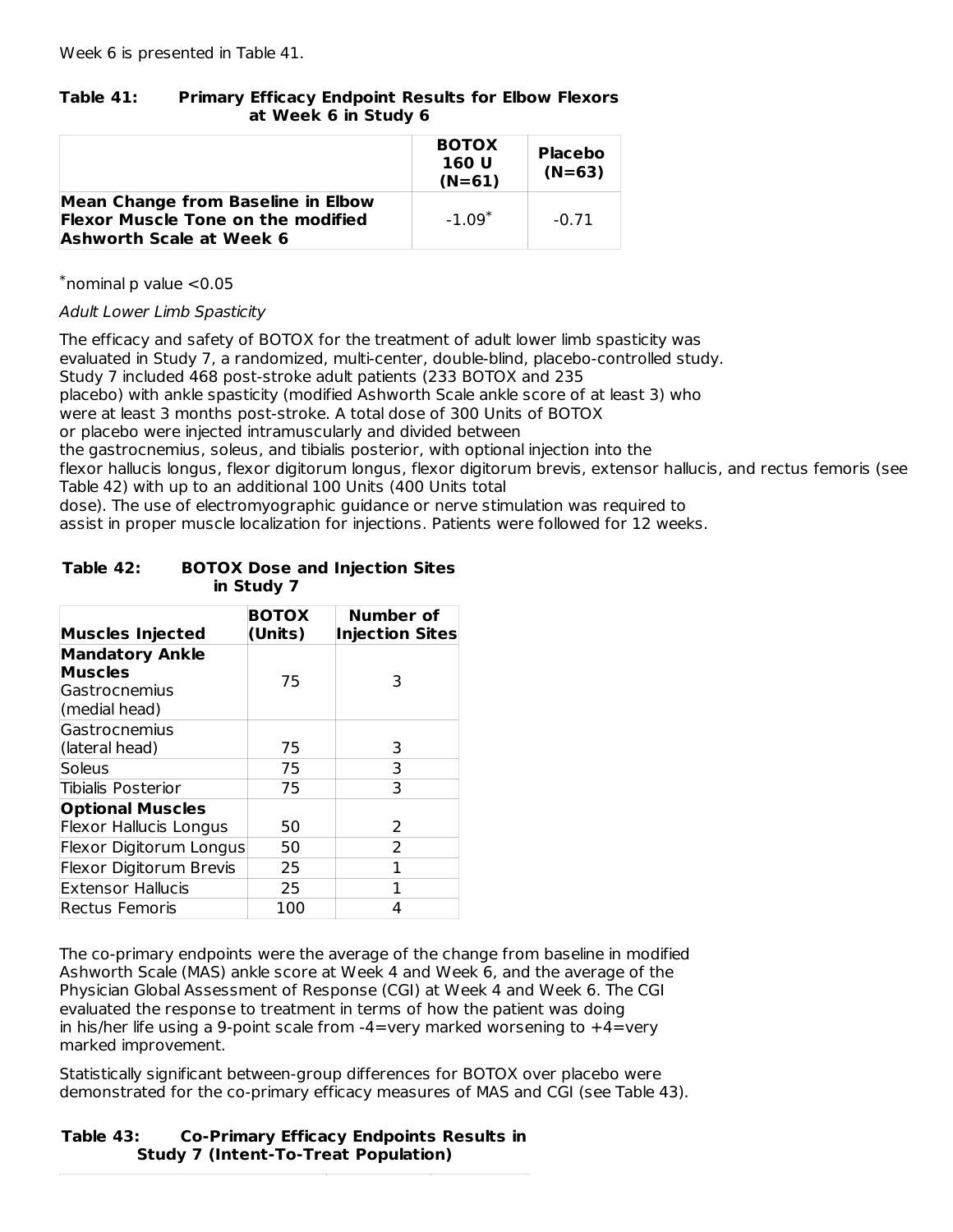|                                                                                                       | <b>BOTOX</b><br>300 to 400<br>Units<br>$(N=233)$ | Placebo<br>$(N=235)$ |
|-------------------------------------------------------------------------------------------------------|--------------------------------------------------|----------------------|
| <b>Mean Change from Baseline in</b><br><b>Ankle Plantar Flexors on the</b><br>modified Ashworth Scale |                                                  |                      |
| Week 4 and 6 Average                                                                                  | $-0.8^*$                                         | $-0.6$               |
| Mean Clinical Global<br><b>Impression Score by</b><br>Investigator                                    |                                                  |                      |
| Week 4 and 6 Average                                                                                  | በ ዓ*                                             | ሰ 7                  |

 $*$  Significantly different from placebo (p<0.05)

Compared to placebo, significant improvements in MAS change from baseline for ankle plantar flexors (see Figure 13) and CGI (see Figure 14) were observed at Week 2, Week 4, and Week 6 for patients treated with BOTOX.

**Figure 13: Modified Ashworth Scale Ankle Score for Study 7 – Mean Change from Baseline by Visit**



**Figure 14: Clinical Global Impression by Physician for Study 7 – Mean Scores by Visit**



### **14.6 Pediatric Spasticity**

### Pediatric Upper Limb Spasticity

The efficacy and safety of BOTOX for the treatment of upper limb spasticity in pediatric patients 2 to 17 years of age was evaluated in Study 1 (NCT01603602), a randomized, multi-center, double-blind, placebo-controlled study. Study 1 included 234 pediatric patients (78 BOTOX 3 Units/kg, 77 BOTOX 6 Units/kg, and 79 placebo) with upper limb spasticity (modified Ashworth Scale elbow or wrist score of at least 2) because of cerebral palsy or stroke. A total dose of 3 Units/kg BOTOX (maximum 100 Units), 6 Units/kg BOTOX (maximum 200 Units), or placebo was injected intramuscularly and divided between the elbow or wrist and finger muscles (see Table 44). Electromyographic guidance, nerve stimulation, or ultrasound techniques were used to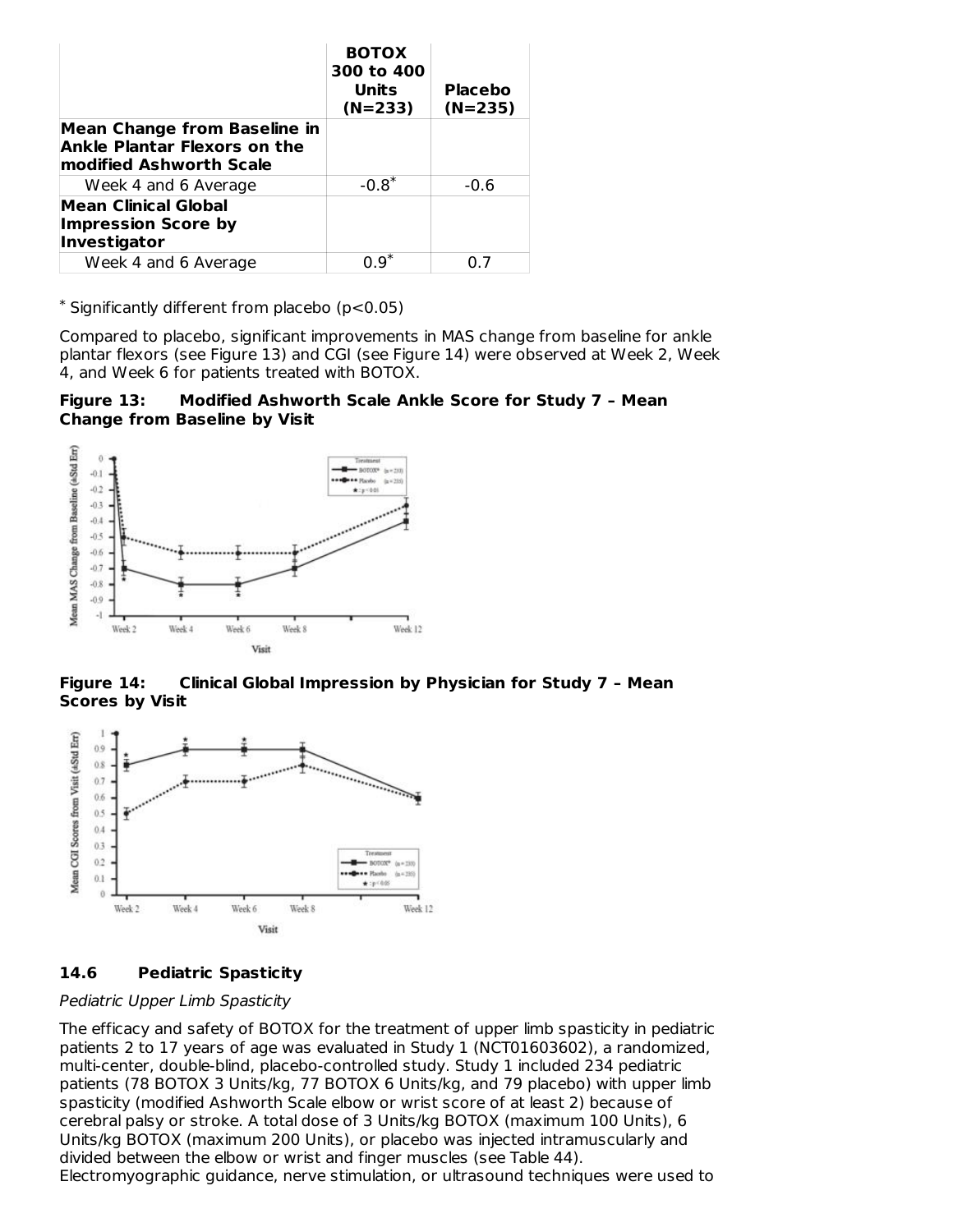assist in muscle localization for injections. Patients were followed for 12 weeks after injection.

| <b>Muscles Injected</b>         | <b>BOTOX 3</b><br>Units/ $kg^*$<br>(maximum Units<br>per muscle) | <b>BOTOX 6</b><br>Units/ $kg**$<br>(maximum Units<br>per muscle) | <b>Number</b><br>оf<br><b>Injection</b><br><b>Sites</b> |
|---------------------------------|------------------------------------------------------------------|------------------------------------------------------------------|---------------------------------------------------------|
| <b>Elbow Flexor Muscles</b>     |                                                                  |                                                                  |                                                         |
| <b>Biceps</b>                   | 1.5 Units/kg (50<br>Units)                                       | 3 Units/kg (100<br>Units)                                        | 4                                                       |
| <b>Brachialis</b>               | 1 Unit/kg (30<br>Units)                                          | 2 Units/kg (60<br>Units)                                         | 2                                                       |
| <b>Brachioradialis</b>          | 0.5 Units/kg (20<br>Units)                                       | 1 Unit/kg (40<br>Units)                                          | $\mathcal{P}$                                           |
| <b>Wrist and Finger Muscles</b> |                                                                  |                                                                  |                                                         |
| Flexor carpi radialis           | 1 Unit/kg (25<br>Units)                                          | 2 Units/kg (50<br>Units)                                         | 2                                                       |
| Flexor carpi ulnaris            | 1 Unit/kg (25<br>Units)                                          | 2 Units/kg (50<br>Units)                                         | 2                                                       |
| Flexor digitorum<br>profundus   | 0.5 Units/kg (25<br>Units)                                       | 1 Unit/kg (50<br>Units)                                          | $\mathcal{P}$                                           |
| Flexor digitorum<br>sublimis    | 0.5 Units/kg (25<br>Units)                                       | 1 Unit/kg (50<br>Units)                                          | $\mathcal{P}$                                           |

|  | Table 44: |  | <b>BOTOX Dose and Injection Sites in Study 1</b> |  |  |  |
|--|-----------|--|--------------------------------------------------|--|--|--|
|--|-----------|--|--------------------------------------------------|--|--|--|

 $*$  Did not exceed a total dose of 100 Units

Did not exceed a total dose of 200 Units \*\*

The co-primary endpoints were the average of the change from baseline in modified Ashworth Scale (MAS) principal muscle group score (elbow or wrist) at Week 4 and Week 6, and the average of the Clinical Global Impression of Overall Change by Physician (CGI) at Week 4 and Week 6. The CGI evaluated the response to treatment in terms of how the patient was doing in his/her life using a 9-point scale (-4=very marked worsening to +4=very marked improvement).

Compared to placebo, significant improvements in MAS change from baseline were observed at all timepoints for BOTOX-treated patients (see Table 45, Figure 15 and Figure 16). Although CGI scores numerically favored BOTOX over placebo, the difference was not statistically significant.

| Table 45: | Co-Primary Efficacy Endpoints Results in Study 1 (Pediatric |
|-----------|-------------------------------------------------------------|
|           | Upper Limb Spasticity, Modified Intent-To-Treat Population) |

|                                                                                                                                   | <b>BOTOX 3</b><br>Units/kg<br>$(N=78)$ | <b>BOTOX 6</b><br>Units/kg<br>$(N=77)$ | <b>Placebo</b><br>$(N=79)$ |
|-----------------------------------------------------------------------------------------------------------------------------------|----------------------------------------|----------------------------------------|----------------------------|
| <b>Mean Change from Baseline in</b><br><b>Principal Muscle Group (Elbow or</b><br>Wrist) on the modified Ashworth<br><b>Scale</b> |                                        |                                        |                            |
| Week 4 and 6 Average                                                                                                              | $-1.92*$                               | $-1.87*$                               | $-1.21$                    |
| <b>Mean Clinical Global Impression</b><br><b>Score</b>                                                                            |                                        |                                        |                            |
| Week 4 and 6 Average                                                                                                              | 1.88                                   | 1.87                                   | 1.66                       |

\*Nominal p value <0.05

**Figure 15: Modified Ashworth Scale Score for Study 1 (Pediatric Upper Limb Spasticity, Modified Intent-To-Treat Population) – Mean Change from**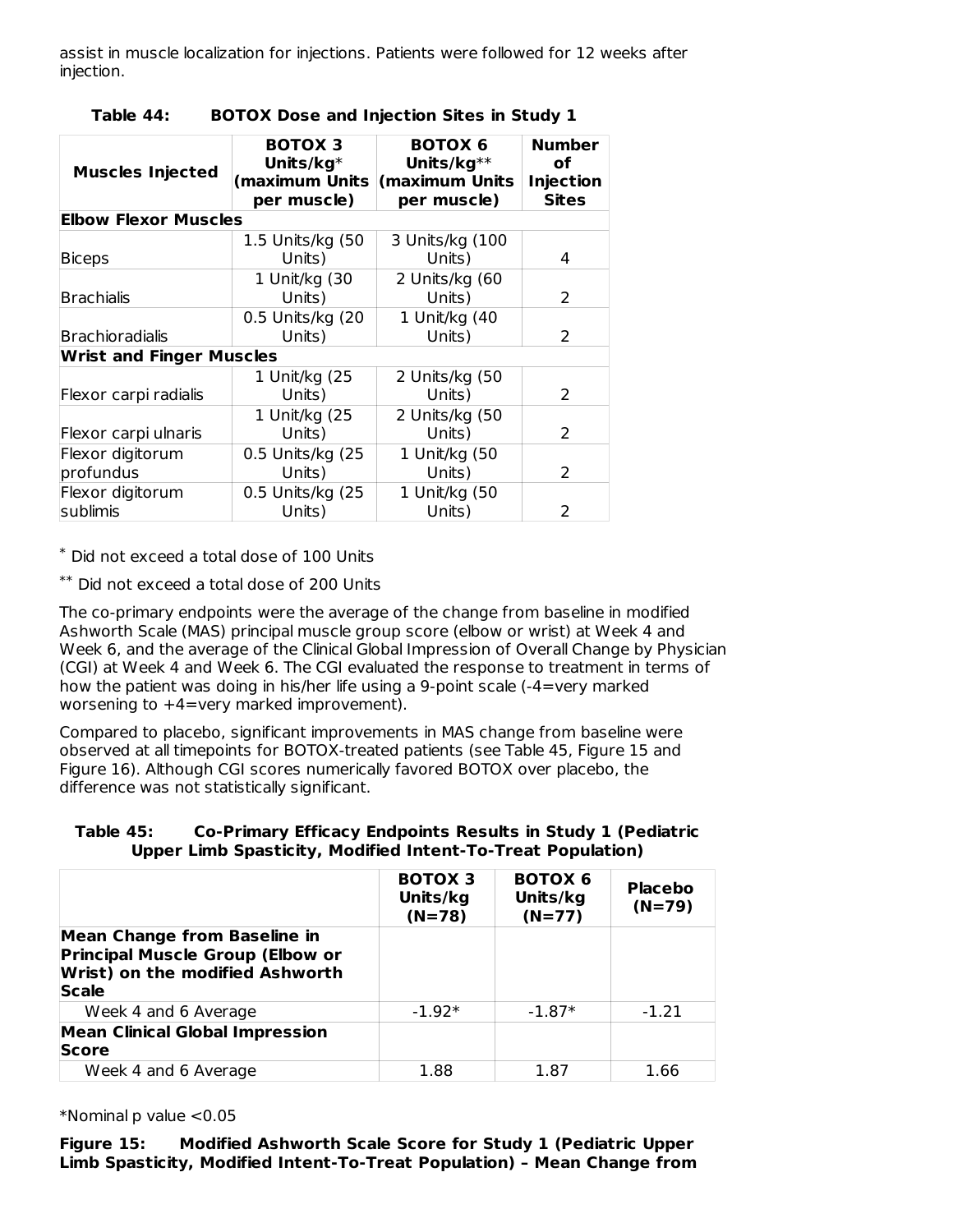#### **Baseline by Visit**



**Figure 16: Clinical Global Impression of Overall Change for Study 1 (Pediatric Upper Limb Spasticity, Modified Intent-To-Treat Population) – Mean Scores by Visit**





The efficacy and safety of BOTOX for the treatment of lower limb spasticity in pediatric patients 2 to 17 years of age was evaluated in Study 2 (NCT01603628), a randomized, multi-center, double-blind, placebo-controlled study. Study 2 included 381 pediatric patients (125 BOTOX 4 Units/kg, 127 BOTOX 8 Units/kg, and 129 placebo) with lower limb spasticity (modified Ashworth Scale ankle score of at least 2) because of cerebral palsy. A total dose of 4 Units/kg BOTOX (maximum 150 Units), 8 Units/kg BOTOX (maximum 300 Units), or placebo was injected intramuscularly and divided between the gastrocnemius, soleus, and tibialis posterior (see Table 46). Electromyographic guidance, nerve stimulation, or ultrasound techniques were used to assist in muscle localization for injections. Patients were followed for 12 weeks after injection.

| <b>Muscles Injected</b> | <b>BOTOX 4</b><br>Units/ $kg^*$<br>(maximum Units<br>per muscle) | <b>BOTOX 8</b><br>Units/ $kg**$<br>(maximum Units<br>per muscle) | Number of<br><b>Injection Sites</b> |
|-------------------------|------------------------------------------------------------------|------------------------------------------------------------------|-------------------------------------|
| <b>Mandatory Ankle</b>  |                                                                  |                                                                  |                                     |
| <b>Muscles</b>          | 1 Unit/kg (37.5                                                  | 2 Units/kg (75                                                   |                                     |
| Gastrocnemius           | Units)                                                           | Units)                                                           |                                     |
| medial head             |                                                                  |                                                                  | $\mathcal{P}$                       |
| Gastrocnemius           | 1 Unit/kg (37.5                                                  | 2 Units/kg (75                                                   |                                     |
| lateral head            | Units)                                                           | Units)                                                           |                                     |
| $S$ $O$ $O$             | 1 Unit/kg (37.5)                                                 | 2 Units/kg (75                                                   |                                     |

**Table 46: BOTOX Dose and Injection Sites in Study 2**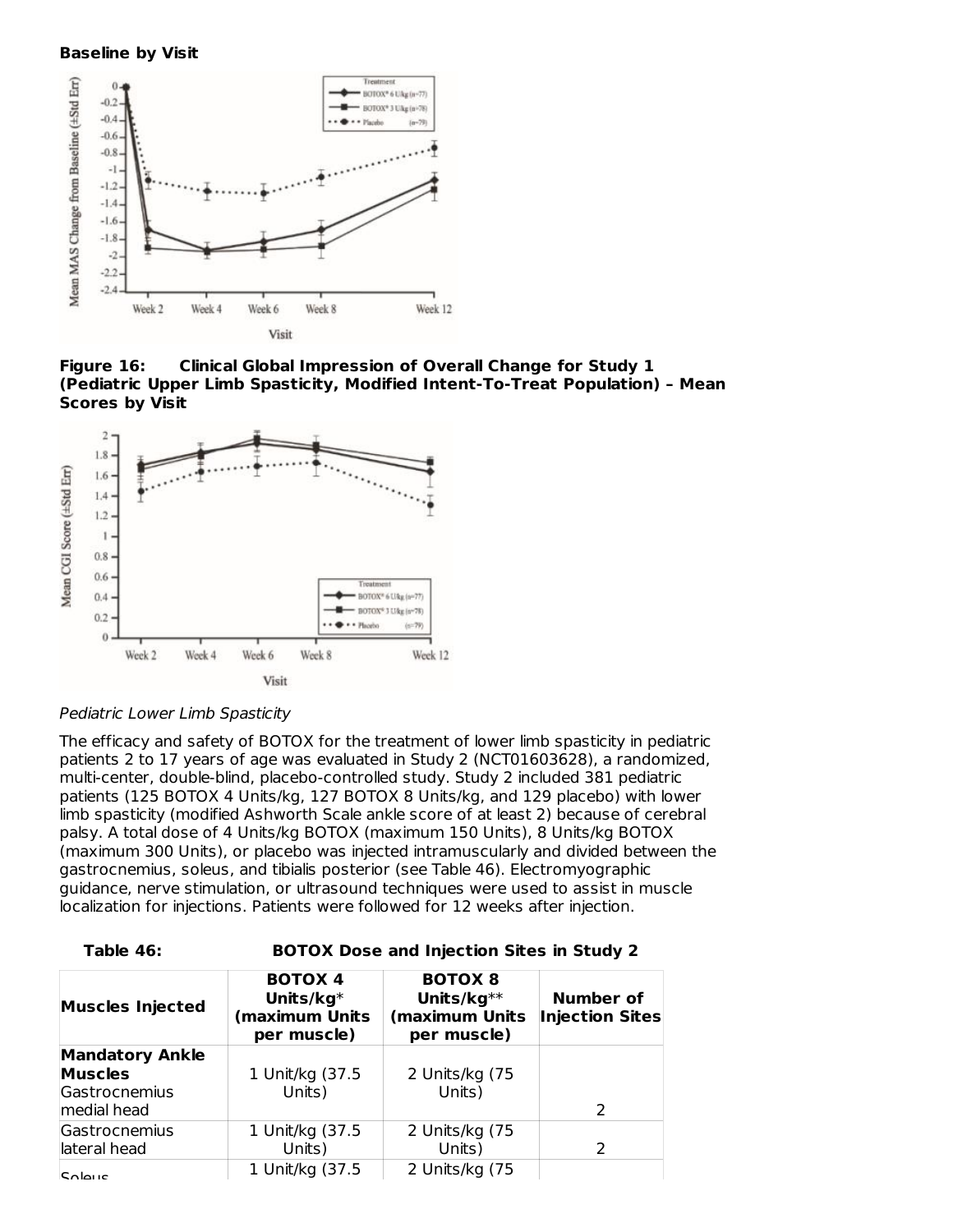| CUJUL              | Units)                    | Units)                   |  |
|--------------------|---------------------------|--------------------------|--|
| Tibialis Posterior | 1 Unit/kg (37.5<br>Units) | 2 Units/kg (75<br>Units) |  |

\* did not exceed a total dose of 150 Units

\*\* did not exceed a total dose of 300 Units

The co-primary endpoints were the average of the change from baseline in modified Ashworth Scale (MAS) ankle score at Week 4 and Week 6, and the average of the Clinical Global Impression of Overall Change by Physician (CGI) at Week 4 and Week 6. The CGI evaluated the response to treatment in terms of how the patient was doing in his/her life using a 9-point scale (-4=very marked worsening to +4=very marked improvement).

Statistically significant differences between BOTOX and placebo were demonstrated for the MAS and CGI for the 8 Units/kg dose only (see Table 47).

| Table 47: | Co-Primary Efficacy Endpoints Results in Study 2           |
|-----------|------------------------------------------------------------|
|           | (Pediatric Lower Limb Spasticity, Modified Intent-To-Treat |
|           | Population)                                                |

|                                                                                                 | <b>BOTOX 4</b><br>Units/kg<br>$(N = 125)$ | <b>BOTOX 8</b><br>Units/kg<br>$(N=127)$ | <b>Placebo</b><br>$(N=129)$ |
|-------------------------------------------------------------------------------------------------|-------------------------------------------|-----------------------------------------|-----------------------------|
| <b>Mean Change from Baseline in</b><br><b>Plantar Flexors on the</b><br>modified Ashworth Scale |                                           |                                         |                             |
| Week 4 and 6 Average                                                                            | $-1.01**$                                 | $-1.06*$                                | $-0.80$                     |
| Mean Clinical Global<br><b>Impression Score</b>                                                 |                                           |                                         |                             |
| Week 4 and 6 Average                                                                            | 1.49                                      | $1.65*$                                 | 1.36                        |

\* Significantly different from placebo (p<0.05)

 $**$  Nominal p value  $< 0.05$ 

Compared to placebo, improvements in mean change from baseline for the MAS, and mean CGI score for lower limb spasticity were observed at timepoints up to Week 12 for BOTOX-treated patients (see Figure 17 and Figure 18).

**Figure 17: Modified Ashworth Scale Ankle Score for Study 2 (Pediatric Lower Limb Spasticity, Modified Intent-To-Treat Population) – Mean Change from Baseline by Visit**



**Figure 18: Clinical Global Impression of Overall Change for Study 2 (Pediatric Lower Limb Spasticity, Modified Intent-To-Treat Population) – Mean Scores by Visit**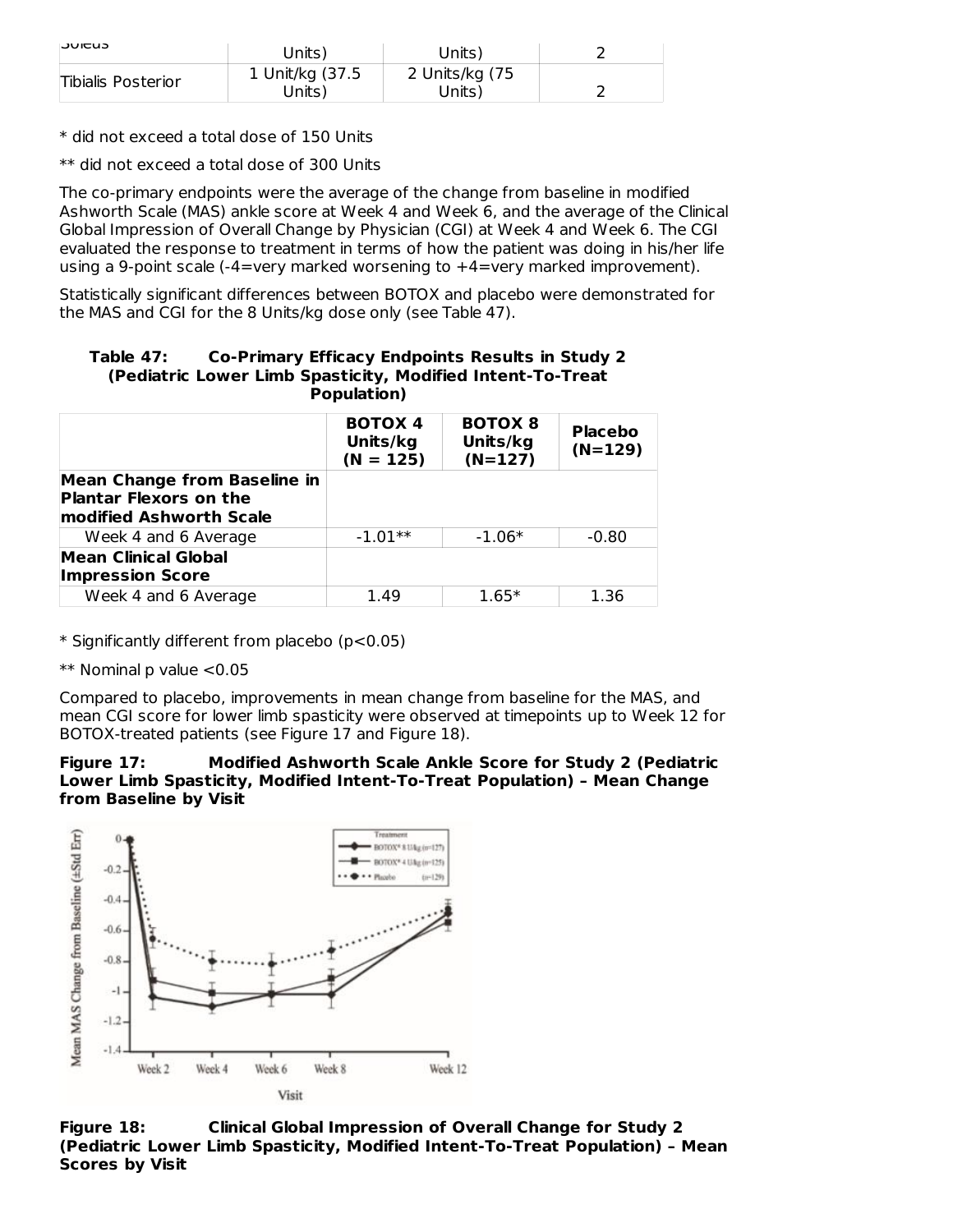

### **14.7 Cervical Dystonia**

A randomized, multi-center, double-blind, placebo-controlled study of the treatment of cervical dystonia was conducted. This study enrolled adult patients with cervical dystonia and a history of having received BOTOX in an open label manner with perceived good response and tolerable side effects. Patients were excluded if they had previously received surgical or other denervation treatment for their symptoms or had a known history of neuromuscular disorder. Subjects participated in an open label enrichment period where they received their previously employed dose of BOTOX. Only patients who were again perceived as showing a response were advanced to the randomized evaluation period. The muscles in which the blinded study agent injections were to be administered were determined on an individual patient basis.

There were 214 subjects evaluated for the open label period, of which 170 progressed into the randomized, blinded treatment period (88 in the BOTOX group, 82 in the placebo group). Patient evaluations continued for at least 10 weeks post-injection. The primary outcome for the study was a dual endpoint, requiring evidence of both a change in the Cervical Dystonia Severity Scale (CDSS) and an increase in the percentage of patients showing any improvement on the Physician Global Assessment Scale at 6 weeks after the injection session. The CDSS quantifies the severity of abnormal head positioning and was newly devised for this study. CDSS allots 1 point for each 5 degrees (or part thereof) of head deviation in each of the three planes of head movement (range of scores up to theoretical maximum of 54). The Physician Global Assessment Scale is a 9 category scale scoring the physician's evaluation of the patients' status compared to baseline, ranging from –4 to +4 (very marked worsening to complete improvement), with 0 indicating no change from baseline and +1 slight improvement. Pain is also an important symptom of cervical dystonia and was evaluated by separate assessments of pain frequency and severity on scales of 0 (no pain) to 4 (constant in frequency or extremely severe in intensity). Study results on the primary endpoints and the painrelated secondary endpoints are shown in Table 48.

|                                                                                   | <b>Placebo</b><br>$(N=82)$ | <b>BOTOX</b><br>$(N=88)$ | 95% CI on<br><b>Difference</b> |
|-----------------------------------------------------------------------------------|----------------------------|--------------------------|--------------------------------|
| <b>Baseline CDSS</b>                                                              | 9.3                        | 9.2                      |                                |
| <b>Change in CDSS</b><br>at Week 6                                                | $-0.3$                     | $-1.3$                   | $(-2.3, 0.3)^{[a,b]}$          |
| % Patients with<br><b>Any Improvement</b><br>on Physician<br>Global<br>Assessment | 31%                        | 51%                      | $(5\%, 34\%)$ [a]              |
| <b>Pain Intensity</b>                                                             | 1 Q                        | 1 Q                      |                                |

### **Table 48: Efficacy Outcomes of the Phase 3 Cervical Dystonia Study (Group Means)**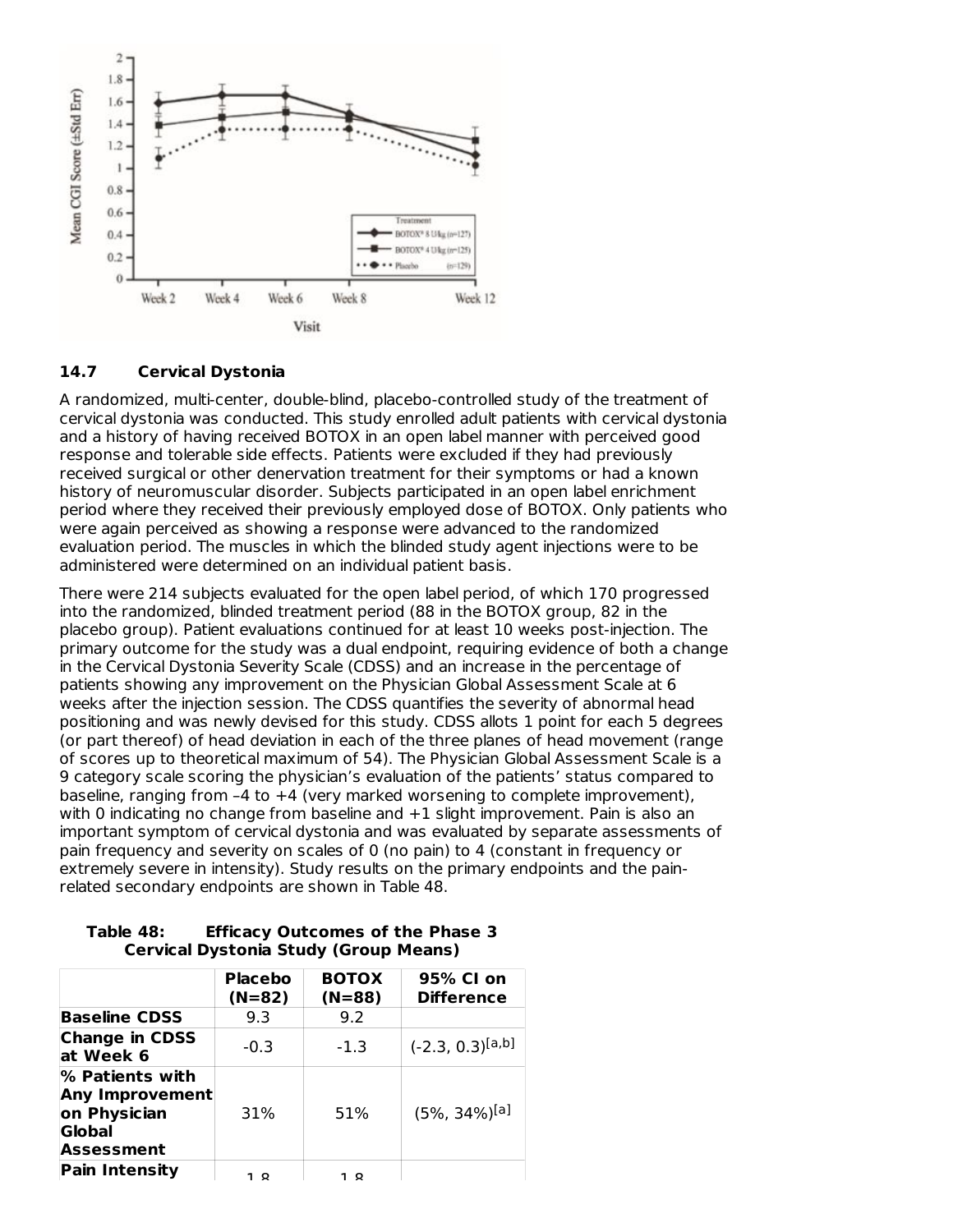| <b>Baseline</b>                                        | 1.O    | 1.O    |                      |
|--------------------------------------------------------|--------|--------|----------------------|
| <b>Change in Pain</b><br>Intensity at<br>Week 6        | $-0.1$ | $-0.4$ | $(-0.7, -0.2)^{[c]}$ |
| <b>Pain Frequency</b><br><b>Baseline</b>               | 1.9    | 1.8    |                      |
| <b>Change in Pain</b><br><b>Frequency at</b><br>Week 6 | $-0.0$ | $-0.3$ | $(-0.5, -0.0)^{[c]}$ |

<sup>[a]</sup> Confidence intervals are constructed from the analysis of covariance table with treatment and investigational site as main effects, and baseline CDSS as a covariate.

<sup>[b]</sup> These values represent the prospectively planned method for missing data imputation and statistical test. Sensitivity analyses indicated that the 95% confidence interval excluded the value of no difference between groups and the p-value was less than 0.05. These analyses included several alternative missing data imputation methods and nonparametric statistical tests.

<sup>[c]</sup> Confidence intervals are based on the t-distribution.

Exploratory analyses of this study suggested that the majority of patients who had shown a beneficial response by week 6 had returned to their baseline status by 3 months after treatment. Exploratory analyses of subsets by patient sex and age suggest that both sexes receive benefit, although female patients may receive somewhat greater amounts than male patients. There is a consistent treatmentassociated effect between subsets greater than and less than age 65. There were too few non-Caucasian patients enrolled to draw any conclusions regarding relative efficacy in racial subsets.

In this study the median total BOTOX dose in patients randomized to receive BOTOX (N=88) was 236 Units, with 25th to 75th percentile ranges of 198 Units to 300 Units. Of these 88 patients, most received injections to 3 or 4 muscles; 38 received injections to 3 muscles, 28 to 4 muscles, 5 to 5 muscles, and 5 to 2 muscles. The dose was divided amongst the affected muscles in quantities shown in Table 49. The total dose and muscles selected were tailored to meet individual patient needs.

| <b>Muscle</b>                       | Number of<br><b>Patients</b><br><b>Treated in</b><br>this Muscle<br>$(N=88)$ | Mean %<br>Dose per<br><b>Muscle</b> | <b>Mid-Range</b><br>of % Dose<br>per Muscle* |  |  |
|-------------------------------------|------------------------------------------------------------------------------|-------------------------------------|----------------------------------------------|--|--|
| <b>Splenius</b><br>capitis/cervicis | 83                                                                           | 38                                  | $25 - 50$                                    |  |  |
| <b>Sternocleidomastoid</b>          | 77                                                                           | 25                                  | 17-31                                        |  |  |
| Levator scapulae                    | 52                                                                           | 20                                  | 16-25                                        |  |  |
| <b>Trapezius</b>                    | 49                                                                           | 29                                  | 18-33                                        |  |  |
| <b>Semispinalis</b>                 | 16                                                                           | 21                                  | 13-25                                        |  |  |
| <b>Scalene</b>                      | 15                                                                           | 15                                  | $6 - 21$                                     |  |  |
| Longissimus                         | 8                                                                            | 29                                  | 17-41                                        |  |  |

#### **Table 49: Number of Patients Treated per Muscle and Fraction of Total Dose Injected into Involved Muscles**

\* The mid-range of dose is calculated as the 25th to 75th percentiles.

There were several randomized studies conducted prior to the double-blind, placebocontrolled study, which were supportive but not adequately designed to assess or quantitatively estimate the efficacy of BOTOX.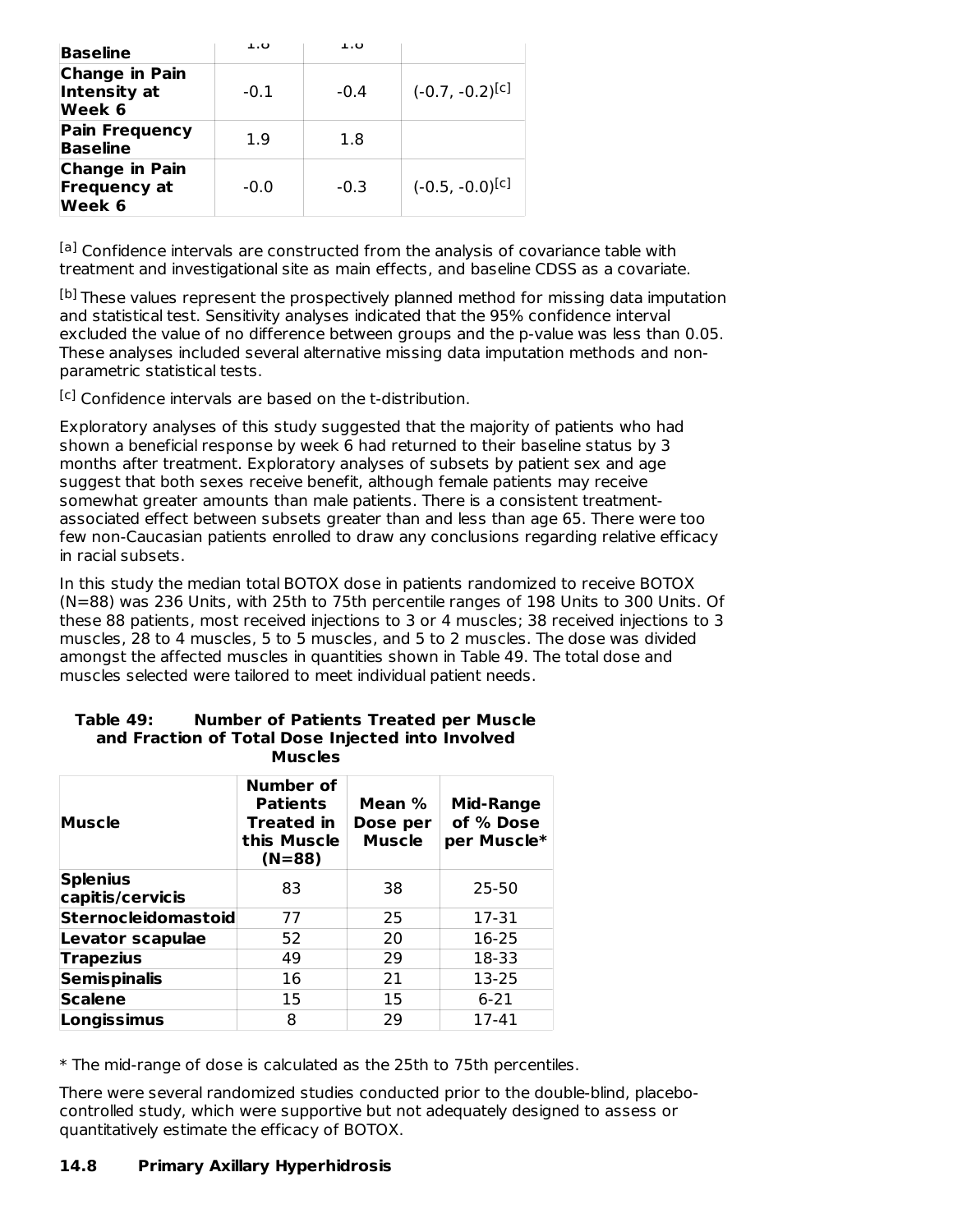The efficacy and safety of BOTOX for the treatment of primary axillary hyperhidrosis were evaluated in two randomized, multi-center, double-blind, placebo-controlled studies. Study 1 included adult patients with persistent primary axillary hyperhidrosis who scored 3 or 4 on a Hyperhidrosis Disease Severity Scale (HDSS) and who produced at least 50 mg of sweat in each axilla at rest over 5 minutes. HDSS is a 4-point scale with  $1 -$  "underarm sweating is never noticeable and never interferes with my daily activities"; to  $4 =$  "underarm sweating is intolerable and always interferes with my daily activities". A total of 322 patients were randomized in a 1:1:1 ratio to treatment in both axillae with either 50 Units of BOTOX, 75 Units of BOTOX, or placebo. Patients were evaluated at 4-week intervals. Patients who responded to the first injection were reinjected when they reported a re-increase in HDSS score to 3 or 4 and produced at least 50 mg sweat in each axilla by gravimetric measurement, but no sooner than 8 weeks after the initial injection.

Study responders were defined as patients who showed at least a 2-grade improvement from baseline value on the HDSS 4 weeks after both of the first two treatment sessions or had a sustained response after their first treatment session and did not receive retreatment during the study. Spontaneous resting axillary sweat production was assessed by weighing a filter paper held in the axilla over a period of 5 minutes (gravimetric measurement). Sweat production responders were those patients who demonstrated a reduction in axillary sweating from baseline of at least 50% at week 4.

In the three study groups the percentage of patients with baseline HDSS score of 3 ranged from 50% to 54% and from 46% to 50% for a score of 4. The median amount of sweat production (averaged for each axilla) was 102 mg, 123 mg, and 114 mg for the placebo, 50 Units and 75 Units groups respectively.

The percentage of responders based on at least a 2-grade decrease from baseline in HDSS or based on a >50% decrease from baseline in axillary sweat production was greater in both BOTOX groups than in the placebo group ( $p < 0.001$ ), but was not significantly different between the two BOTOX doses (see Table 50).

Duration of response was calculated as the number of days between injection and the date of the first visit at which patients returned to 3 or 4 on the HDSS scale. The median duration of response following the first treatment in BOTOX treated patients with either dose was 201 days. Among those who received a second BOTOX injection, the median duration of response was similar to that observed after the first treatment.

In study 2, 320 adults with bilateral axillary primary hyperhidrosis were randomized to receive either 50 Units of BOTOX (n=242) or placebo (n=78). Treatment responders were defined as subjects showing at least a 50% reduction from baseline in axillary sweating measured by gravimetric measurement at 4 weeks. At week 4 post-injection, the percentages of responders were 91% (219/242) in the BOTOX group and 36% (28/78) in the placebo group, p<0.001. The difference in percentage of responders between BOTOX and placebo was 55% (95% CI=43.3, 65.9).

**Table 50: Study 1 - Study Out** 

|  |  | Study 1 - Study Outcomes |  |
|--|--|--------------------------|--|
|  |  |                          |  |

| <b>Treatment</b><br><b>Response</b>                       | <b>BOTOX</b> | <b>BOTOX</b><br>50 Units 75 Units<br>$ (N=104)  (N=110)  (N=108) $ | <b>Placebo</b> | <b>BOTOX</b><br>50-<br>placebo<br>(95% CI)              | <b>BOTOX</b><br>75-<br>placebo<br>(95% CI) |  |
|-----------------------------------------------------------|--------------|--------------------------------------------------------------------|----------------|---------------------------------------------------------|--------------------------------------------|--|
| <b>HDSS Score</b><br>change $\geq$ 2 (n) <sup>a</sup>     |              | 55% (57) 49% (54)                                                  | $6\%$ (6)      | 49.3%<br>(38.8, 59.7)                                   | 43%<br>(33.2,<br>53.8                      |  |
| $>50\%$ decrease in<br>axillary sweat<br>production % (n) |              |                                                                    |                | 40%<br>$ 81\% (84)  86\% (94)  41\% (44) $ (28.1, 52.0) | 45%<br>(33.3,<br>56.1)                     |  |

<sup>a</sup> Patients who showed at least a 2-grade improvement from baseline value on the HDSS 4 weeks after both of the first two treatment sessions or had a sustained response after their first treatment session and did not receive re-treatment during the study.

#### **14.9 Blepharospasm**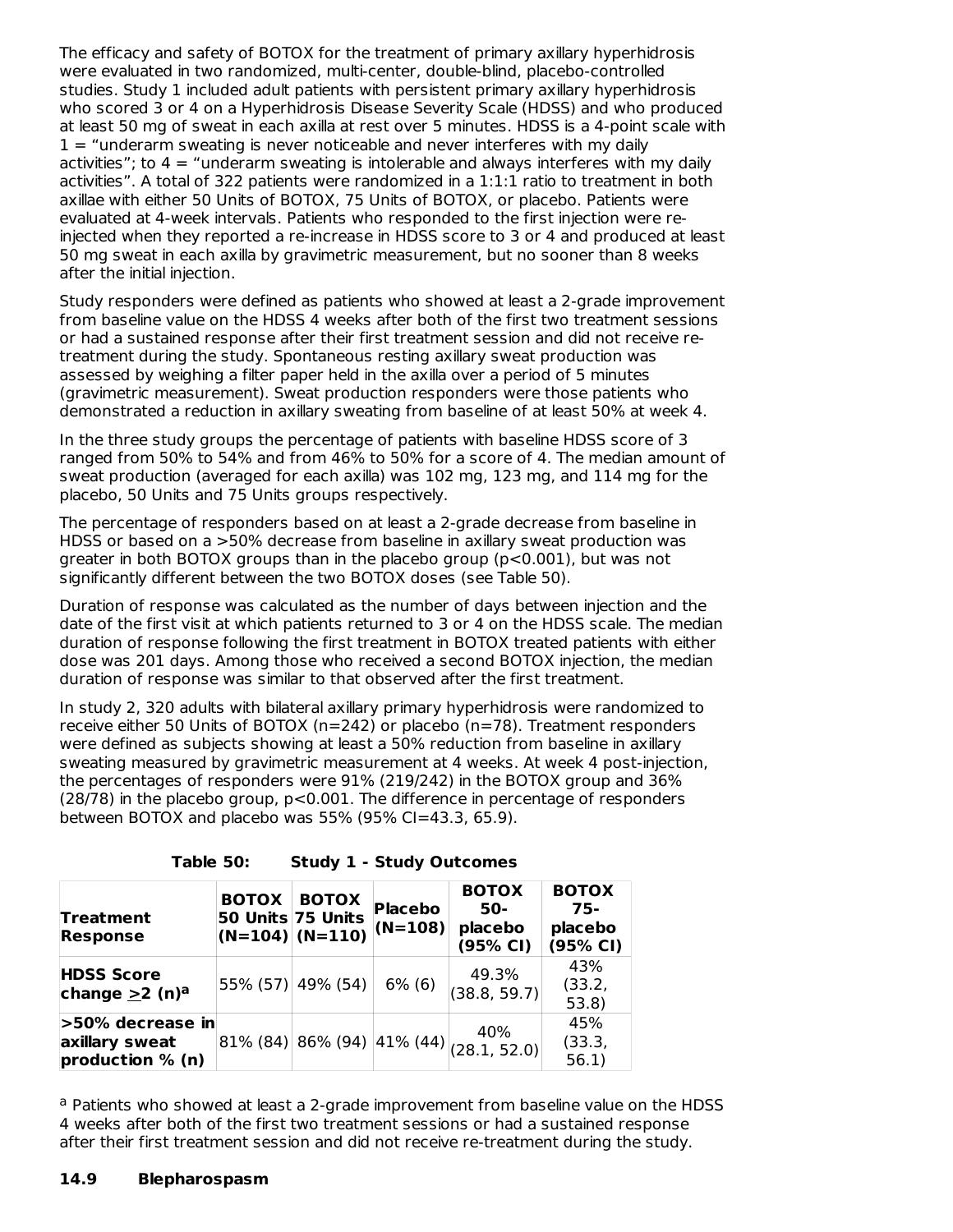Botulinum toxin has been investigated for use in patients with blepharospasm in several studies. In an open label, historically controlled study, 27 patients with essential blepharospasm were injected with 2 Units of BOTOX at each of six sites on each side. Twenty-five of the 27 patients treated with botulinum toxin reported improvement within 48 hours. One patient was controlled with a higher dosage at 13 weeks post initial injection and one patient reported mild improvement but remained functionally impaired.

In another study, 12 patients with blepharospasm were evaluated in a double-blind, placebo-controlled study. Patients receiving botulinum toxin (n=8) improved compared with the placebo group ( $n=4$ ). The effects of the treatment lasted a mean of 12 weeks.

One thousand six hundred eighty-four patients with blepharospasm who were evaluated in an open label trial showed clinical improvement as evaluated by measured eyelid force and clinically observed intensity of lid spasm, lasting an average of 12 weeks prior to the need for re-treatment.

# **14.10 Strabismus**

Six hundred seventy-seven patients with strabismus treated with one or more injections of BOTOX were evaluated in an open label trial. Fifty-five percent of these patients improved to an alignment of 10 prism diopters or less when evaluated six months or more following injection.

# **16 HOW SUPPLIED/STORAGE AND HANDLING**

# **16.1 How Supplied**

BOTOX (onabotulinumtoxinA) for injection is a sterile, vacuum-dried powder supplied in a single-dose vial in the following sizes:

100 Units NDC 0023-1145-01

200 Units NDC 0023-3921-02

The top and bottom flaps of the BOTOX cartons have a tamper-evident seal that contains a translucent silver Allergan logo and the BOTOX vial labels have a holographic film that contains the name "Allergan" within rainbow colored horizontal lines (rotate the vial back and forth between your fingers under a desk lamp or fluorescent light source to see the hologram). (Note: the holographic film on the label is absent in the date/lot area.) Each BOTOX vial label and carton also contains the U.S. License number: 1145 [see Dosage and Administration (2.1)].

Do not use the product and contact Allergan for additional information at 1-800-890- 4345 from 7:00 AM to 3:00 PM Pacific Time if the labeling is not described as above.

# **16.2 Storage and Handling**

Unopened vials of BOTOX should be stored in a refrigerator between  $2^{\circ}$  to  $8^{\circ}C$  (36<sup>o</sup> to 46ºF) for up to 36 months. Do not use after the expiration date on the vial. Reconstituted BOTOX may be stored in a refrigerator (2° to 8°C) for up to 24 hours until time of use [see Dosage and Administration (2.2)].

# **17 PATIENT COUNSELING INFORMATION**

Advise the patient or caretaker to read the FDA-approved patient labeling (Medication Guide).

Swallowing, Speaking or Breathing Difficulties, or Other Unusual Symptoms

Advise patients or their caretaker(s) to inform their doctor or pharmacist if they develop any unusual symptoms (including difficulty with swallowing, speaking, or breathing), or if any existing symptom worsens [see Boxed Warning and Warnings and Precautions (5.1, 5.6)].

Ability to Operate Machinery or Vehicles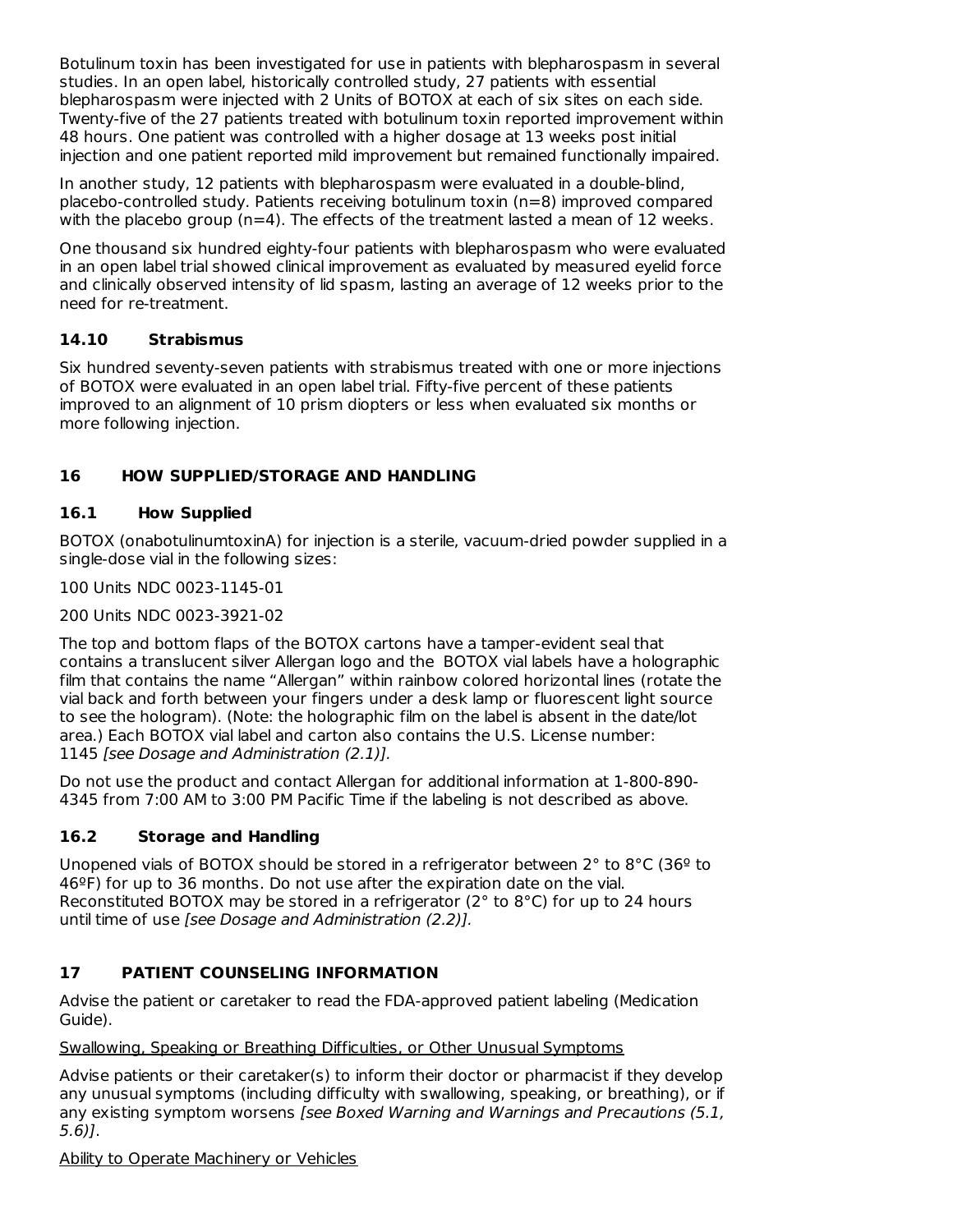Advise patients or their caretaker(s) that if loss of strength, muscle weakness, blurred vision, dizziness, or drooping eyelids occur, they should avoid driving a car or engaging in other potentially hazardous activities.

Voiding Symptoms after Bladder Injections

After bladder injections for urinary incontinence, advise patients to contact their physician if they experience difficulties in voiding or burning sensation upon voiding.

Manufactured by: Allergan Pharmaceuticals Ireland

a subsidiary of: Allergan, Inc.

U.S. License Number 1145

Distributed by: Allergan USA, Inc.

Madison, NJ 07940

© 2021 Allergan. All rights reserved.

All trademarks are the property of their respective owners.

Patented. See: www.allergan.com/patents

Allergan.

v8.0USPI1145

**MEDICATION GUIDE BOTOX ® BOTOX Cosmetic ®(Boe-tox) (onabotulinumtoxinA) for injection, for intramuscular, intradetrusor, or intradermal use**

**What is the most important information I should know about BOTOX and BOTOX Cosmetic? BOTOX and BOTOX Cosmetic may cause serious side effects that can**

**be life threatening, including:**

**Problems breathing or swallowing**

**Spread of toxin effects**

**These problems can happen hours, days, to weeks after an injection of BOTOX or BOTOX Cosmetic. Call your doctor or get medical help right away if you have any of these problems after treatment with BOTOX or BOTOX Cosmetic:**

**Problems swallowing, speaking, or breathing. These problems can happen hours, days, to weeks after an injection of BOTOX or BOTOX Cosmetic** usually because the muscles that you use to breathe and swallow can become weak after the injection. Death can happen as a complication if you have severe problems with swallowing or breathing after treatment with **BOTOX** or **BOTOX Cosmetic**.

o People with certain breathing problems may need to use muscles in their neck to help them breathe. These people may be at greater risk for serious breathing problems with **BOTOX** or **BOTOX Cosmetic**.

o Swallowing problems may last for several months. People who cannot swallow well may need a feeding tube to receive food and water. If swallowing problems are severe, food or liquids may go into your lungs. People who already have swallowing or breathing problems before receiving **BOTOX** or **BOTOX Cosmetic** have the highest risk of getting these problems.

**Spread of toxin effects.** In some cases, the effect of botulinum toxin may affect areas of the body away from the injection site and cause symptoms of a serious condition called botulism. The symptoms of botulism include: ○ loss of strength and muscle weakness all over the body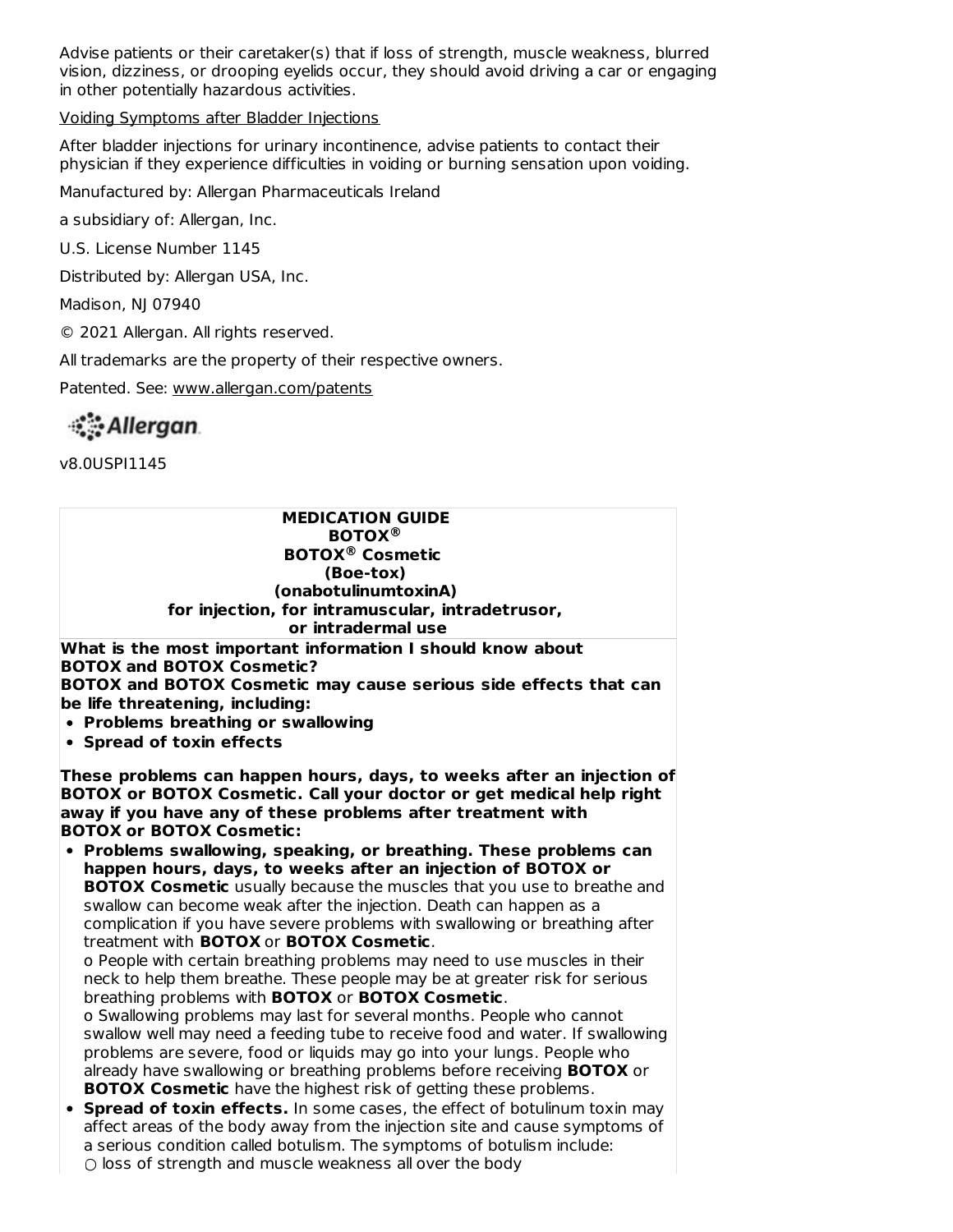- $\circ$  double vision, blurred vision and drooping eyelids
- $\circ$  hoarseness or change or loss of voice (dysphonia)
- trouble saying words clearly (dysarthria)
- loss of bladder control
- $\bigcirc$  trouble breathing
- $\bigcirc$  trouble swallowing

These symptoms can happen hours, days, to weeks after you receive an injection of **BOTOX** or **BOTOX Cosmetic**.

These problems could make it unsafe for you to drive a car or do other dangerous activities. See "What should I avoid while receiving **BOTOX** or **BOTOX Cosmetic**?"

There has not been a confirmed serious case of spread of toxin effect away from the injection site when **BOTOX** has been used at the recommended dose to treat chronic migraine, severe underarm sweating, blepharospasm, or strabismus, or when **BOTOX Cosmetic** has been used at the recommended dose to treat frown lines, crow's feet lines, and/or forehead lines.

# **What are BOTOX and BOTOX Cosmetic?**

**BOTOX** is a prescription medicine that is injected into muscles and used:

- to treat overactive bladder symptoms such as a strong need to urinate with leaking or wetting accidents (urge urinary incontinence), a strong need to urinate right away (urgency), and urinating often (frequency) in adults when another type of medicine (anticholinergic) does not work well enough or cannot be taken.
- to treat leakage of urine (incontinence) in adults with overactive bladder due to neurologic disease when another type of medicine (anticholinergic) does not work well enough or cannot be taken.
- to treat overactive bladder due to a neurologic disease in children 5 years of age and older when another type of medicine (anticholinergic) does not work well enough or cannot be taken.
- to prevent headaches in adults with chronic migraine who have 15 or more days each month with headache lasting 4 or more hours each day.
- to treat increased muscle stiffness in people 2 years of age and older with spasticity.
- to treat the abnormal head position and neck pain that happens with cervical dystonia (CD) in adults.
- to treat certain types of eye muscle problems (strabismus) or abnormal spasm of the eyelids (blepharospasm) in people 12 years of age and older.

**BOTOX** is also injected into the skin to treat the symptoms of severe underarm sweating (severe primary axillary hyperhidrosis) when medicines used on the skin (topical) do not work well enough.

**BOTOX Cosmetic** is a prescription medicine for adults that is injected into muscles and used for a short period of time (temporary) to improve the look of:

- moderate to severe frown lines between the eyebrows (glabellar lines)
- moderate to severe crow's feet lines
- moderate to severe forehead lines

You may receive treatment for frown lines, crow's feet lines, and forehead lines at the same time.

It is not known whether **BOTOX** is safe and effective in people younger than:

- 18 years of age for treatment of urinary incontinence
- 18 years of age for treatment of chronic migraine
- 16 years of age for treatment of cervical dystonia
- 18 years of age for treatment of hyperhidrosis
- 12 years of age for treatment of strabismus or blepharospasm
- 2 years of age for treatment of spasticity

**BOTOX Cosmetic** is not recommended for use in children younger than 18 years of age.

It is not known whether **BOTOX** and **BOTOX Cosmetic** are safe and effective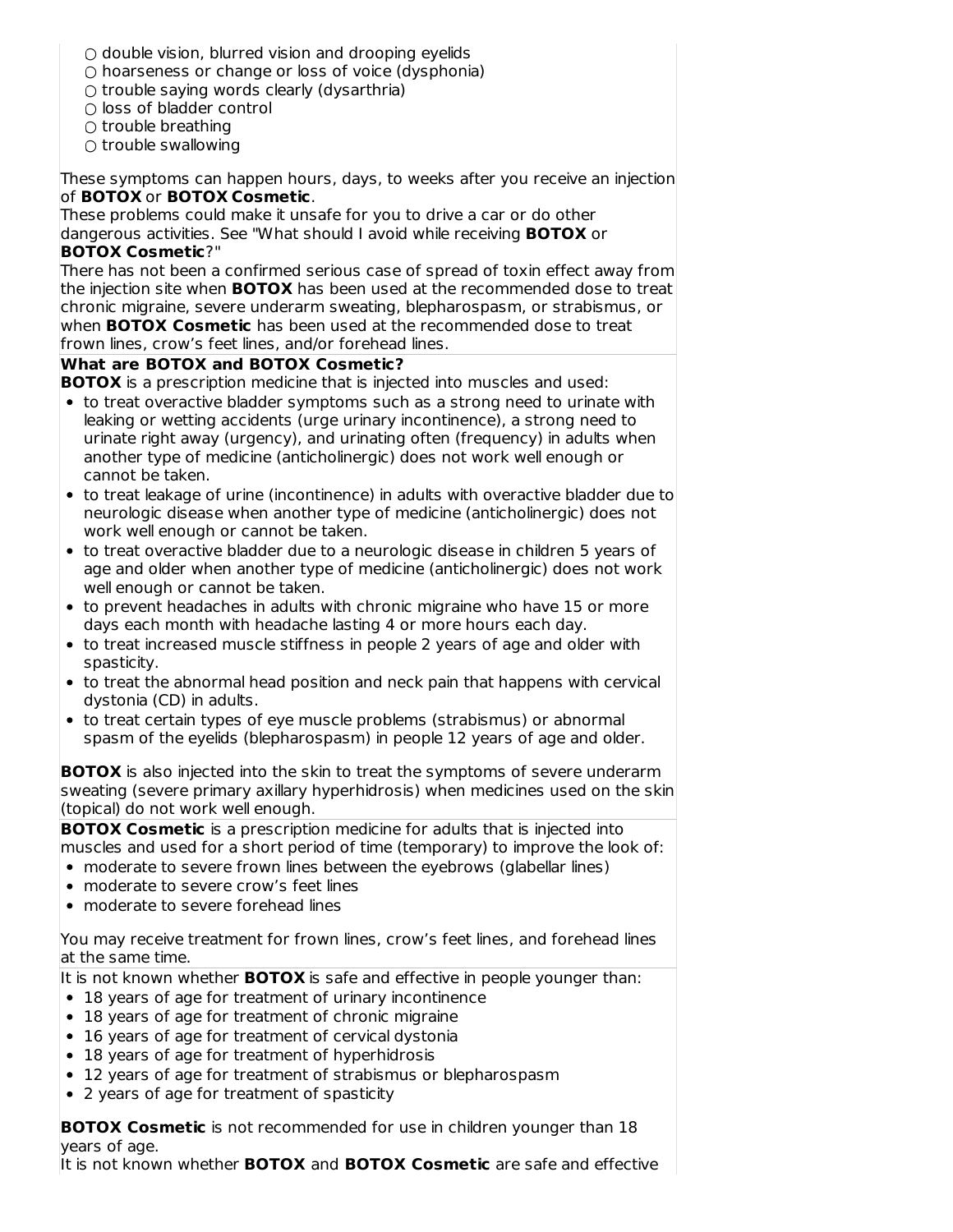to prevent headaches in people with migraine who have 14 or fewer headache days each month (episodic migraine).

It is not known whether **BOTOX** and **BOTOX Cosmetic** are safe and effective for severe sweating anywhere other than your armpits.

It is not known if **BOTOX Cosmetic** is safe and effective for use more than 1 time every 3 months.

**Who should not receive BOTOX or BOTOX Cosmetic?** Do not receive **BOTOX** or **BOTOX Cosmetic** if you:

- are allergic to any of the ingredients in **BOTOX** or **BOTOX Cosmetic**. See the end of this Medication Guide for a complete list of ingredients in **BOTOX** and **BOTOX Cosmetic**.
- had an allergic reaction to any other botulinum toxin product such as Myobloc®, Dysport®, or Xeomin®.
- have a skin infection at the planned injection site.
- are being treated for urinary incontinence and have a urinary tract infection (UTI).
- are being treated for urinary incontinence and find that you cannot empty your bladder on your own (only applies to people who are not routinely catheterizing).

# **What should I tell my doctor before receiving BOTOX or BOTOX Cosmetic?**

# **Tell your doctor about all your medical conditions, including if you:**

- have a disease that affects your muscles and nerves (such as amyotrophic lateral sclerosis [ALS or Lou Gehrig's disease], myasthenia gravis or Lambert-Eaton syndrome). See "What is the most important information I should know about **BOTOX** and **BOTOX Cosmetic**?"
- have allergies to any botulinum toxin product.
- had any side effect from any botulinum toxin product in the past.
- have or have had a breathing problem, such as asthma or emphysema.
- have or have had swallowing problems.
- have or have had bleeding problems.
- have plans to have surgery.
- had surgery on your face.
- have weakness of your forehead muscles, such as trouble raising your eyebrows.
- have drooping eyelids.
- have any other change in the way your face normally looks.
- have symptoms of a urinary tract infection (UTI) and are being treated for urinary incontinence. Symptoms of a urinary tract infection may include pain or burning with urination, frequent urination, or fever.
- have problems emptying your bladder on your own and are being treated for urinary incontinence.
- are pregnant or plan to become pregnant. It is not known if **BOTOX** or **BOTOX Cosmetic** can harm your unborn baby.
- are breastfeeding or plan to breastfeed. It is not known if **BOTOX** or **BOTOX Cosmetic** passes into breast milk.

**Tell your doctor about all the medicines you take**, including prescription and over-the-counter medicines, vitamins and herbal supplements. Using **BOTOX** or **BOTOX Cosmetic** with certain other medicines may cause serious side effects. **Do not start any new medicines until you have told your doctor that you have received BOTOX or BOTOX Cosmetic in the past. Especially tell your doctor if you:**

- have received any other botulinum toxin product in the last four months.
- have received injections of botulinum toxin, such as Myobloc® (rimabotulinumtoxinB), Dysport® (abobotulinumtoxinA), or Xeomin $^{\circledR}$  (incobotulinumtoxinA) in the past. Be sure your doctor knows exactly which product you received.
- have recently received an antibiotic by injection.
- take muscle relaxants.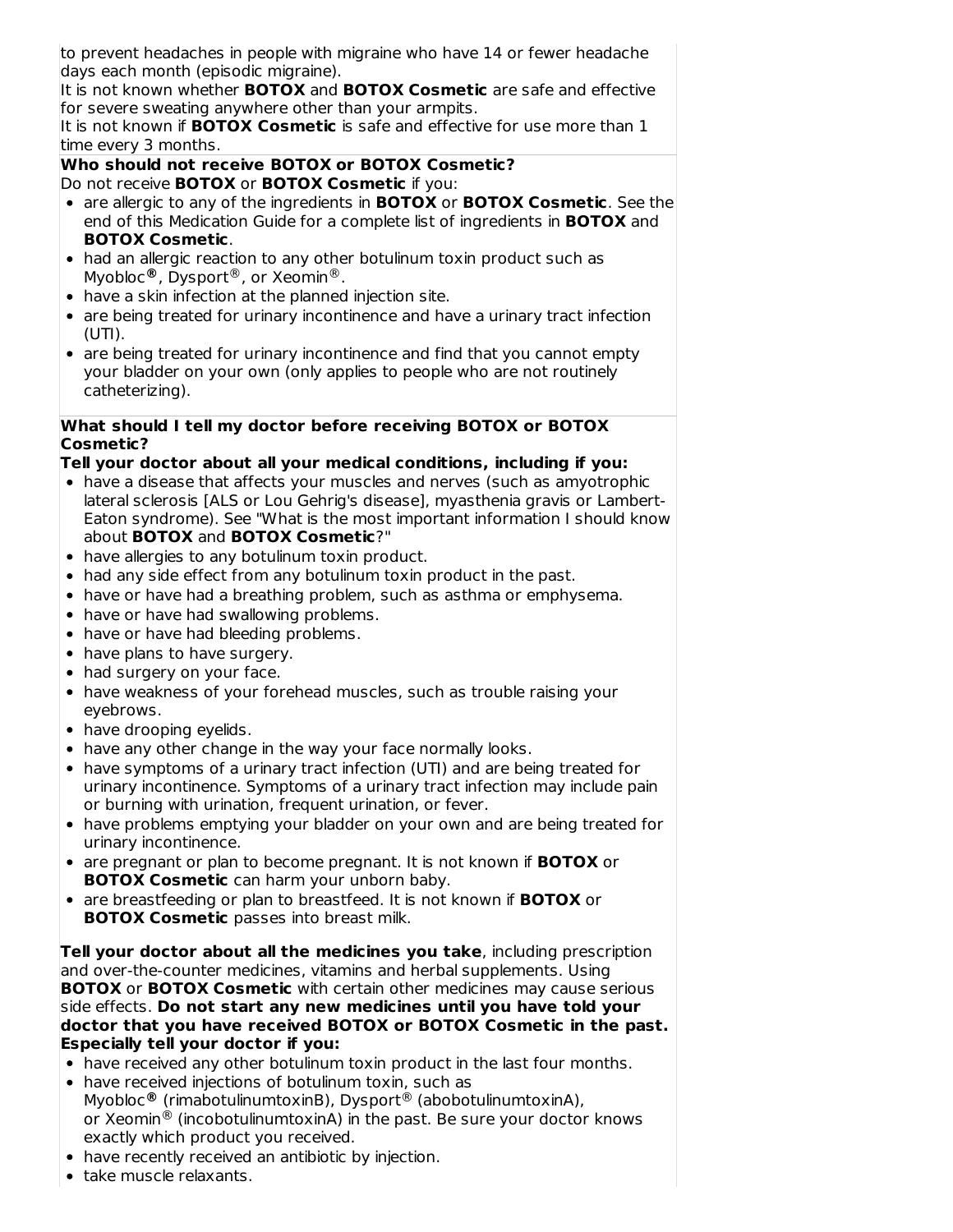- take an allergy or cold medicine.
- take a sleep medicine.
- take anti-platelets (aspirin-like products) or anti-coagulants (blood thinners).

# **Ask your doctor if you are not sure if your medicine is one that is listed above.**

Know the medicines you take. Keep a list of your medicines with you to show your doctor and pharmacist each time you get a new medicine.

### **How will I receive BOTOX or BOTOX Cosmetic?**

- **BOTOX** or **BOTOX Cosmetic** is an injection that your doctor will give you.
- **BOTOX** is injected into your affected muscles, skin, or bladder.
- **BOTOX Cosmetic** is injected into your affected muscles.
- Your doctor may change your dose of **BOTOX** or **BOTOX Cosmetic**, until you and your doctor find the best dose for you.
- **Your doctor will tell you how often you will receive your dose of BOTOX or BOTOX Cosmetic injections.**

**What should I avoid while receiving BOTOX or BOTOX Cosmetic?**

**BOTOX** and **BOTOX Cosmetic** may cause loss of strength or general muscle weakness, vision problems, or dizziness within hours to weeks of taking **BOTOX** or **BOTOX Cosmetic**. **If this happens, do not drive a car, operate machinery, or do other dangerous activities.** See "What is the most important information I should know about **BOTOX** and **BOTOX Cosmetic**?"

**What are the possible side effects of BOTOX and BOTOX Cosmetic? BOTOX and BOTOX Cosmetic can cause serious side effects.** See "What is the most important information I should know about **BOTOX** and **BOTOX Cosmetic**?"

# **Other side effects of BOTOX and BOTOX Cosmetic include:**

- dry mouth.
- discomfort or pain at the injection site.
- tiredness.
- headache.
- neck pain.
- eye problems: double vision, blurred vision, decreased eyesight, drooping eyelids, swelling of your eyelids, and dry eyes.
- drooping eyebrows.
- urinary tract infection in both children and adults being treated for urinary incontinence.
- painful urination in adults being treated for urinary incontinence.
- bacteria in the urine of children being treated for urinary incontinence.
- inability to empty your bladder on your own and are being treated for urinary incontinence. If you have difficulty fully emptying your bladder after getting **BOTOX**, you may need to use disposable self-catheters to empty your bladder up to a few times each day until your bladder is able to start emptying again.
- allergic reactions. Symptoms of an allergic reaction to **BOTOX** or **BOTOX Cosmetic** may include: itching, rash, red itchy welts, wheezing, asthma symptoms, or dizziness or feeling faint. Tell your doctor or get medical help right away if you are wheezing or have asthma symptoms, or if you become dizzy or faint.
- upper respiratory tract infection.

Tell your doctor if you have any side effect that bothers you or that does not go away.

These are not all the possible side effects of **BOTOX** and **BOTOX Cosmetic**. For more information, ask your doctor or pharmacist.

Call your doctor for medical advice about side effects. You may report side effects to FDA at 1-800-FDA-1088.

### **General information about the safe and effective use of BOTOX and BOTOX Cosmetic:**

Medicines are sometimes prescribed for purposes other than those listed in a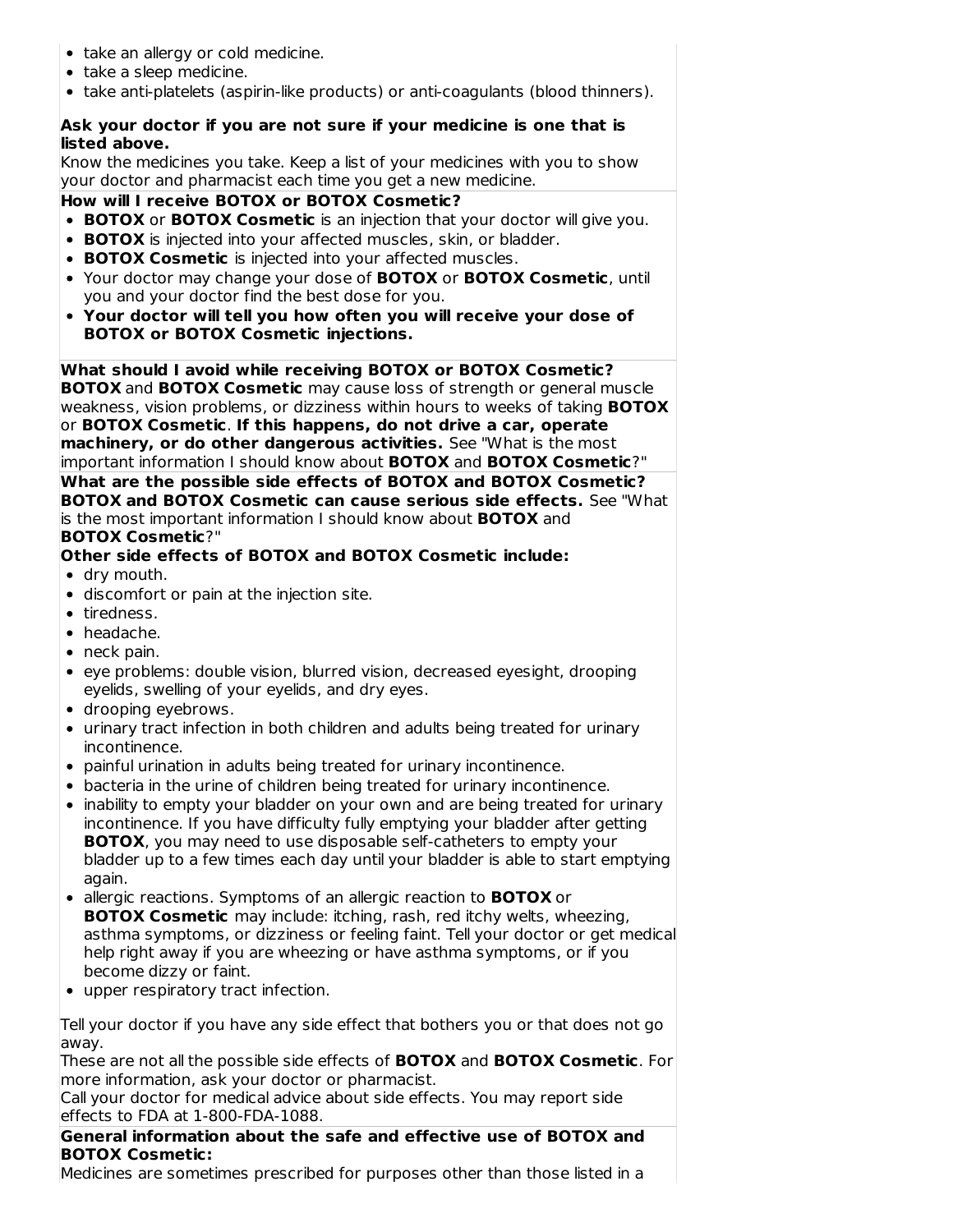Medication Guide. This Medication Guide summarizes the most important information about **BOTOX** and **BOTOX Cosmetic**. If you would like more information, talk with your doctor. You can ask your doctor or pharmacist for information about **BOTOX** and **BOTOX Cosmetic** that is written for health professionals. **What are the ingredients in BOTOX and BOTOX Cosmetic?** Active ingredient: onabotulinumtoxinA Inactive ingredients: human albumin and sodium chloride Manufactured by: Allergan Pharmaceuticals Ireland a subsidiary of: Allergan, Inc. U.S. License Number 1145

Distributed by: Allergan USA, Inc. Madison, NJ 07940

©2021 Allergan. All rights reserved. All trademarks are the property of their respective owners.

Patented. See: www.allergan.com/patents

# ंै Allergan

v5.0MG1145

This Medication Guide has been approved by the U.S. Food and Drug Administration. **Revised: 2/2021**

# **PRINCIPAL DISPLAY PANEL**

NDC 0023-1145-01 Onabotulinumtoxin A BOTOX for injection 100 Units/Vial

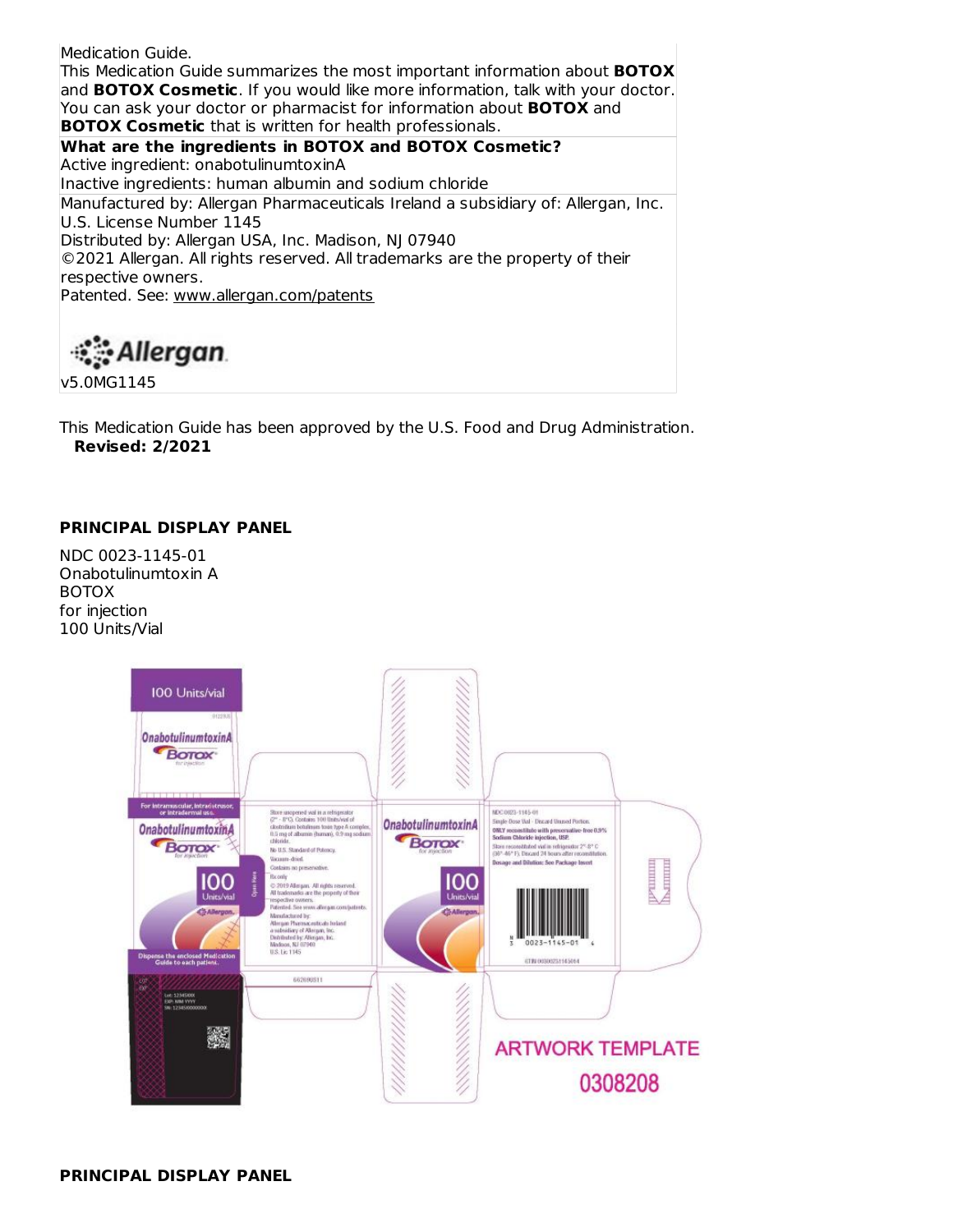

# **BOTOX**

onabotulinumtoxina injection, powder, lyophilized, for solution

|              | <b>Product Information</b>                |                                                      |                                                                            |            |                                |                                         |                                    |                 |                              |
|--------------|-------------------------------------------|------------------------------------------------------|----------------------------------------------------------------------------|------------|--------------------------------|-----------------------------------------|------------------------------------|-----------------|------------------------------|
|              | <b>Product Type</b>                       | HUMAN PRESCRIPTION DRUG<br><b>Item Code (Source)</b> |                                                                            |            |                                |                                         |                                    | NDC:0023-1145   |                              |
|              | <b>Route of Administration</b>            |                                                      | INTRADERMAL, INTRAMUSCULAR                                                 |            |                                |                                         |                                    |                 |                              |
|              |                                           |                                                      |                                                                            |            |                                |                                         |                                    |                 |                              |
|              | <b>Active Ingredient/Active Moiety</b>    |                                                      |                                                                            |            |                                |                                         |                                    |                 |                              |
|              |                                           |                                                      | <b>Ingredient Name</b>                                                     |            |                                |                                         | <b>Basis of</b><br><b>Strength</b> |                 | <b>Strength</b>              |
|              | UNII:E211KPY694)                          |                                                      | <b>BOTULINUM TOXIN TYPE A (UNII: E211KPY694) (BOTULINUM TOXIN TYPE A -</b> |            |                                | <b>BOTULINUM TOXIN</b><br><b>TYPE A</b> |                                    |                 | 100 [USP'U]                  |
|              |                                           |                                                      |                                                                            |            |                                |                                         |                                    |                 |                              |
|              | <b>Inactive Ingredients</b>               |                                                      |                                                                            |            |                                |                                         |                                    |                 |                              |
|              |                                           |                                                      | <b>Ingredient Name</b>                                                     |            |                                |                                         |                                    | <b>Strength</b> |                              |
|              | <b>ALBUMIN HUMAN (UNII: ZIF514RVZR)</b>   |                                                      |                                                                            |            |                                |                                         | 0.5 <sub>ma</sub>                  |                 |                              |
|              | <b>SODIUM CHLORIDE (UNII: 451W47IQ8X)</b> |                                                      |                                                                            |            |                                |                                         | 0.9 <sub>mg</sub>                  |                 |                              |
|              |                                           |                                                      |                                                                            |            |                                |                                         |                                    |                 |                              |
|              | <b>Packaging</b>                          |                                                      |                                                                            |            |                                |                                         |                                    |                 |                              |
| #            | <b>Item Code</b>                          |                                                      | <b>Package Description</b>                                                 |            | <b>Marketing Start</b><br>Date |                                         |                                    |                 | <b>Marketing End</b><br>Date |
| $\mathbf{1}$ | NDC:0023-1145-<br>01                      | 1 in 1 CARTON                                        |                                                                            | 12/15/1989 |                                |                                         |                                    |                 |                              |
|              |                                           |                                                      | 1 in 1 VIAL: Type 0: Not a Combination                                     |            |                                |                                         |                                    |                 |                              |